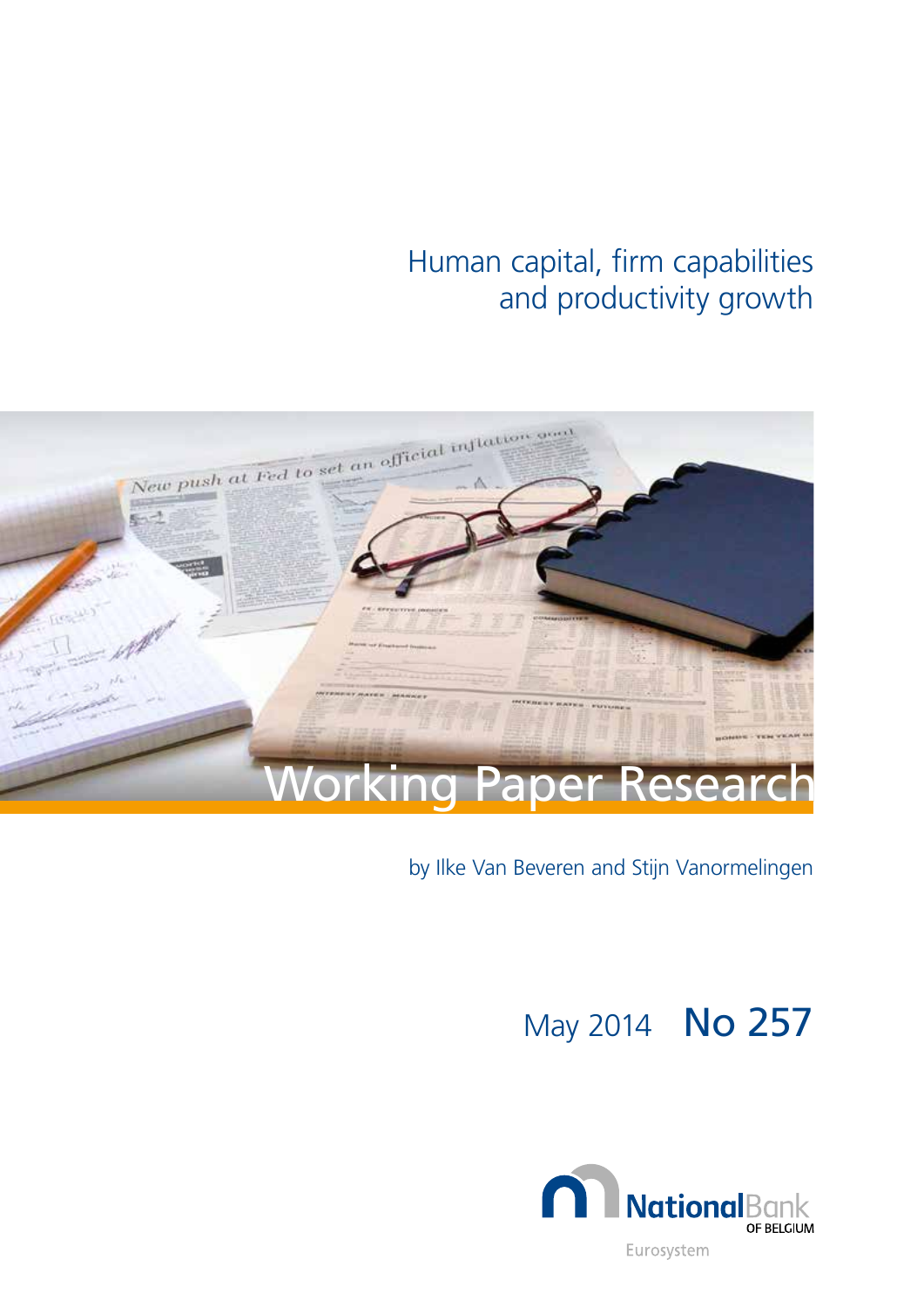**Editorial Director**  Jan Smets, Member of the Board of Directors of the National Bank of Belgium

#### **Statement of purpose:**

The purpose of these working papers is to promote the circulation of research results (Research Series) and analytical studies (Documents Series) made within the National Bank of Belgium or presented by external economists in seminars, conferences and conventions organised by the Bank. The aim is therefore to provide a platform for discussion. The opinions expressed are strictly those of the authors and do not necessarily reflect the views of the National Bank of Belgium.

#### **Orders**

For orders and information on subscriptions and reductions: National Bank of Belgium, Documentation - Publications service, boulevard de Berlaimont 14, 1000 Brussels

Tel +32 2 221 20 33 - Fax +32 2 21 30 42

The Working Papers are available on the website of the Bank: http://www.nbb.be

© National Bank of Belgium, Brussels

All rights reserved. Reproduction for educational and non-commercial purposes is permitted provided that the source is acknowledged.

ISSN: 1375-680X (print) ISSN: 1784-2476 (online)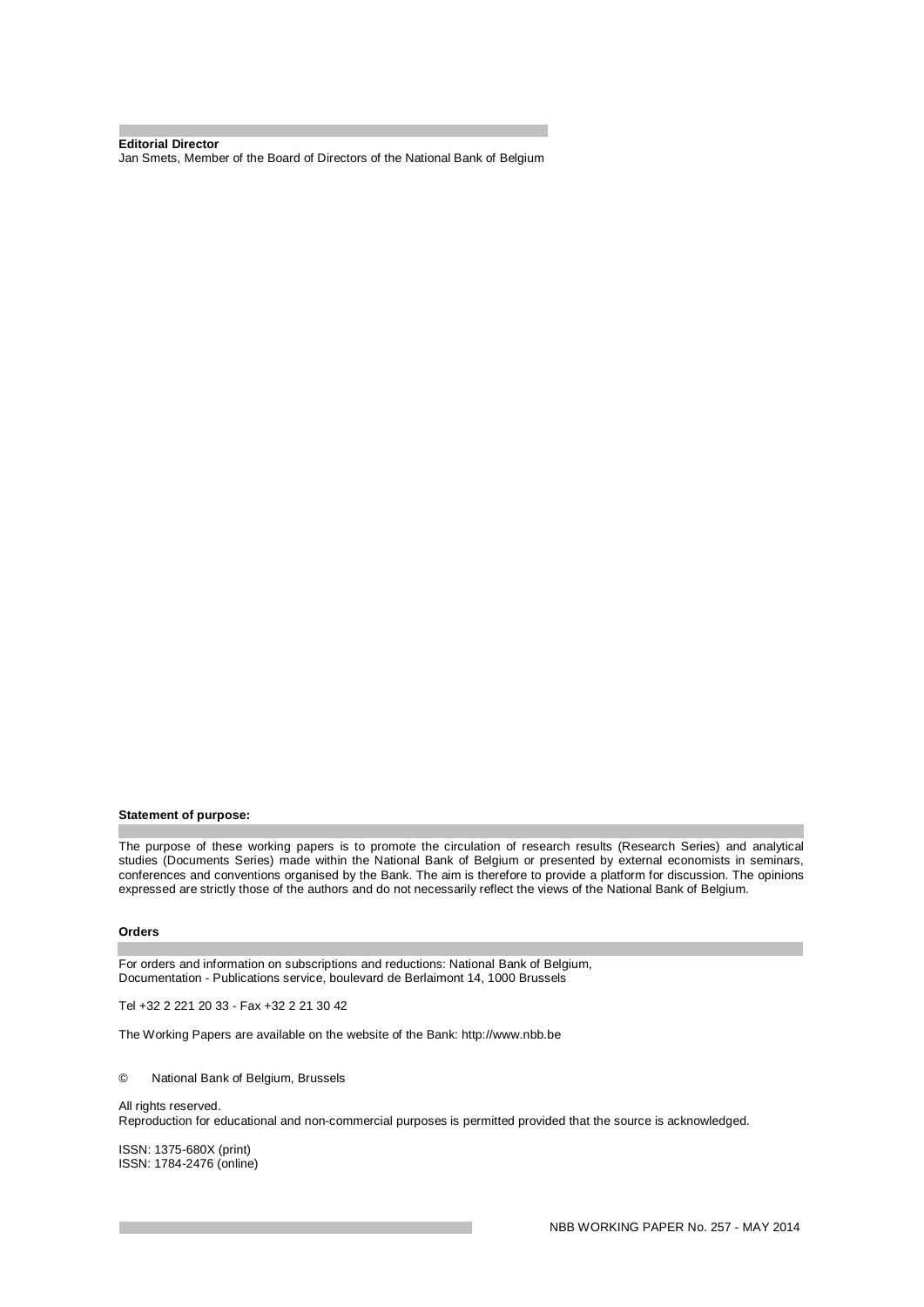### **Abstract**

This paper determines the relative importance of technical efficiency and reallocation for aggregate productivity growth in a small open European economy. To this end we use a dataset containing all Belgian firms active in the private sector, both services and manufacturing. We observe at the firm level a number of factors that have been shown to be drivers of productivity differences across firms. More precisely, we have information on human capital such as the level of education and the amount of on-the-job training received by the employees. Moreover we observe the international activities of the firms such as imports and exports. This allows us to make a careful analysis of the micro foundations of aggregate productivity growth by applying the decomposition introduced by Petrin and Levinsohn (2012). The outcome of this exercise will not only provide us with a better understanding of the slowdown of productivity growth in Europe over the past decades, but also give an indication on the role of different productivity drivers in this process.

JEL classification: D24, O47, C23. Keywords: Productivity, Productivity Decomposition.

#### **Authors:**

Ilke Van Beveren, Lessius Department of Business Studies, KU Leuven, e-mail: ilke.vanbeveren@kuleuven.be.

Stijn Vanormelingen, HU Brussels, KU Leuven.

The views expressed in this paper are those of the author and do not necessarily reflect the views of the National Bank of Belgium or any other institutions to which the author is affiliated.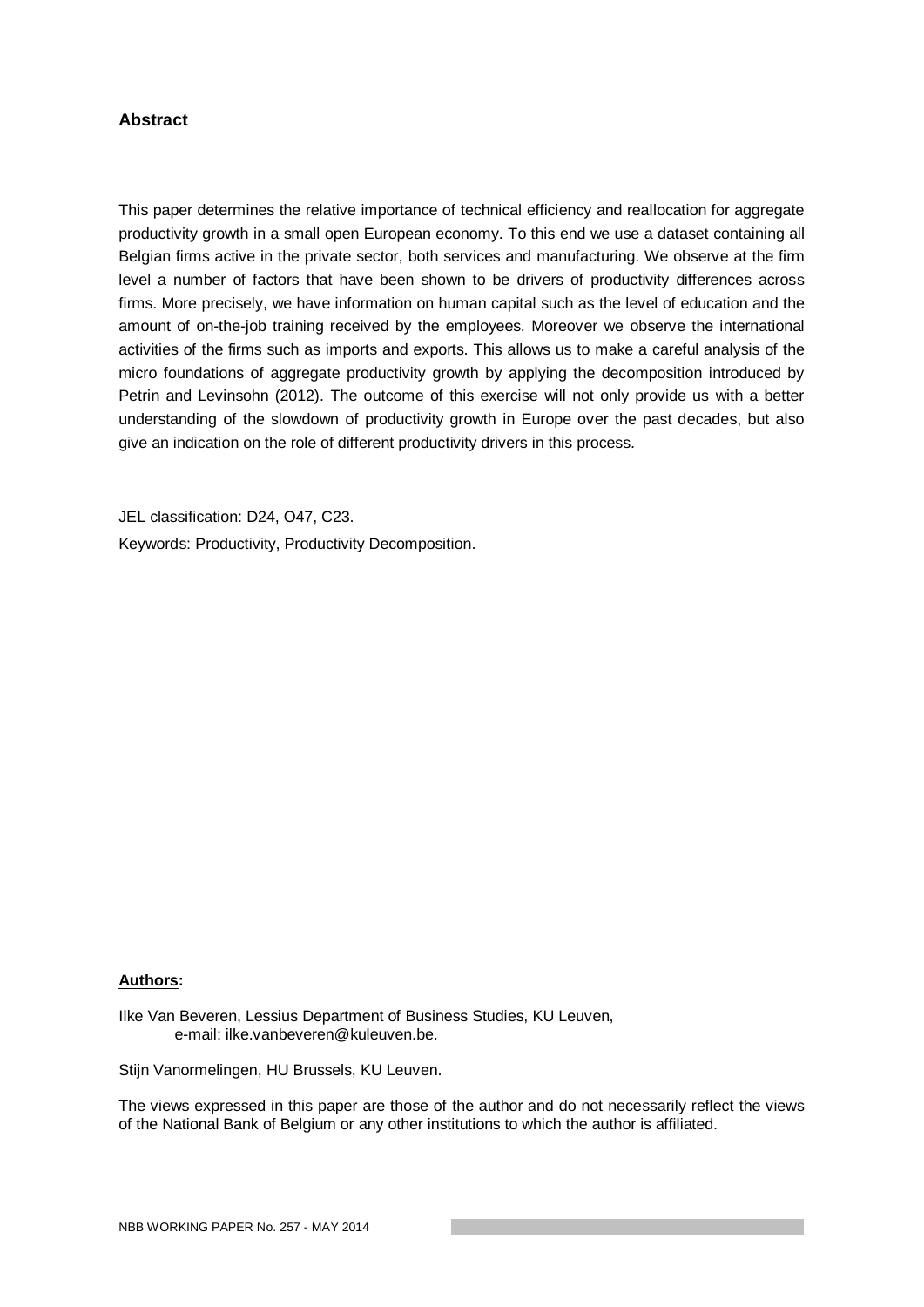# **TABLE OF CONTENTS**

| 1              |  |
|----------------|--|
| $\overline{2}$ |  |
| 2.1            |  |
| 2.2            |  |
| 3              |  |
| 3.1            |  |
| 3.2            |  |
| 4              |  |
| 4.1            |  |
| 4.2            |  |
| 4.3            |  |
| 4.4            |  |
|                |  |
|                |  |
| 5              |  |
| 6.             |  |
| 7              |  |
| 8              |  |
|                |  |
|                |  |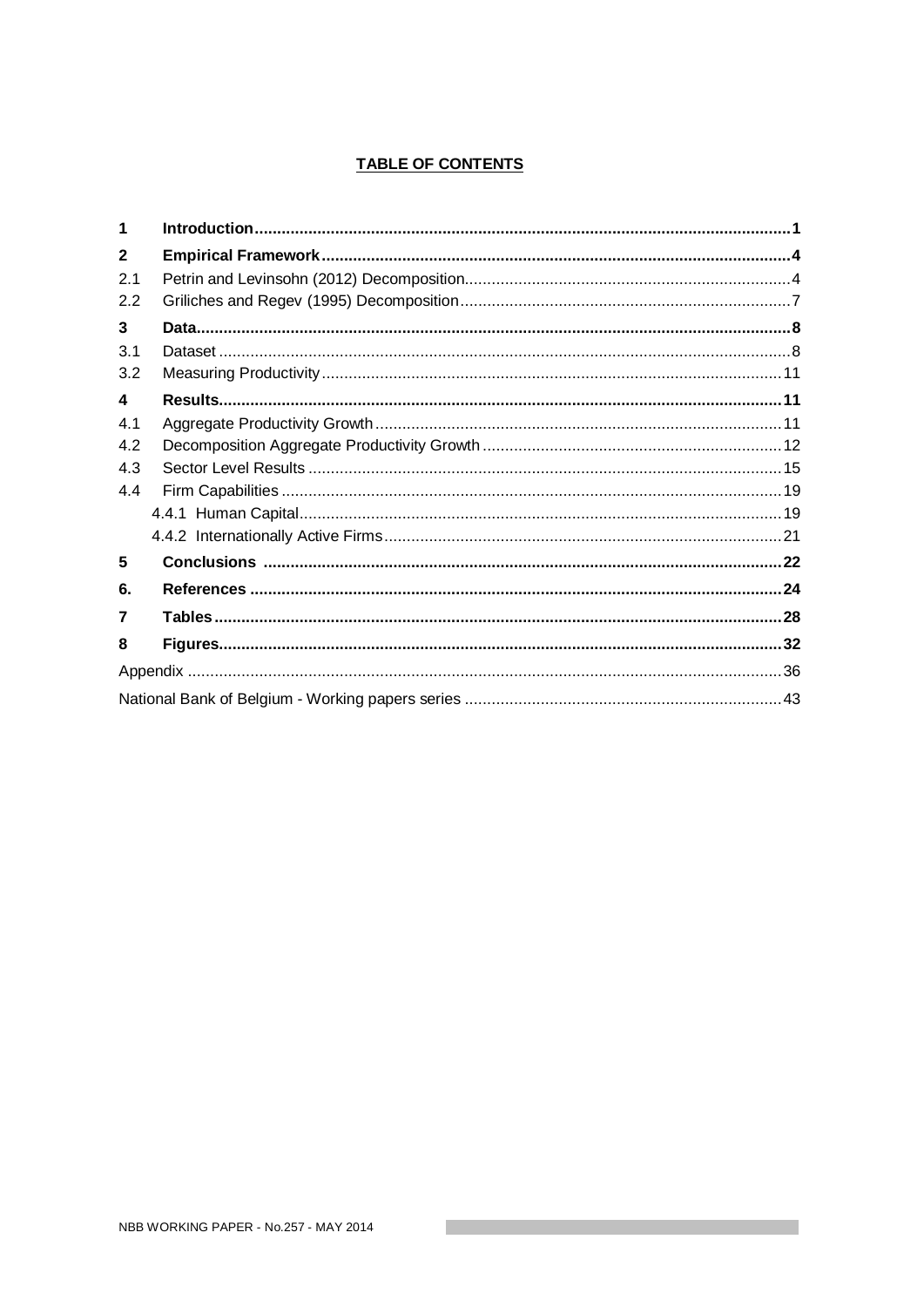# 1 Introduction

Economists and policy makers have always had a keen interest in understanding how firms turn inputs into outputs. Productivity, which measures the efficiency with which this conversion occurs, has received special attention as it directly affects the performance of countries and regions. At the aggregate level for example Jones and Romer (2010) document that over  $50\%$  of GDP per capita differences across countries are accounted for by productivity differences. In Europe, a substantial deceleration in both labor and total factor productivity growth has been recorded since the 1990s, relative to the United States putting downward pressure on GDP per capita growth (van Ark et al., 2008).

At the firm or plant level, researchers have found substantial heterogeneity in productivity across firms. Moreover these differences are proven to be persistent over time. An increasing number of papers has started to analyze the determinants of firm level productivity in recent years (cf. Syverson, 2011 for an overview). These studies can be related to the recent work of Sutton (2012) analyzing firm capabilities. Sutton considers the 'revealed' capability of a firm as its 'underlying capability', which consists of the set of elements of 'know-how' or 'working practices' held collectively by the group of individuals comprising the firm. Firms can acquire the necessary capabilities by investing in human capital (hiring skilled workers or investing in firm-specific human capital through training, cf. Konings and Vanormelingen, 2011) or, more indirectly, through spillovers resulting from its relationships with and interaction with foreign and domestic suppliers and competitors. Corry et al.(2011) show for the UK that that most of the productivity improvements were generated through the increased importance of skills and new technologies.

Not only firm level productivity growth matters for aggregate productivity growth, but also the reallocation of resources across different firms. The international trade literature has studied the relationship between firm level productivity and internationalization intensively since the 1990s, both theoretically and empirically (see Bernard et al, 2012; Mayer and Ottavianio, 2008). These studies demonstrate that the most productive firms select themselves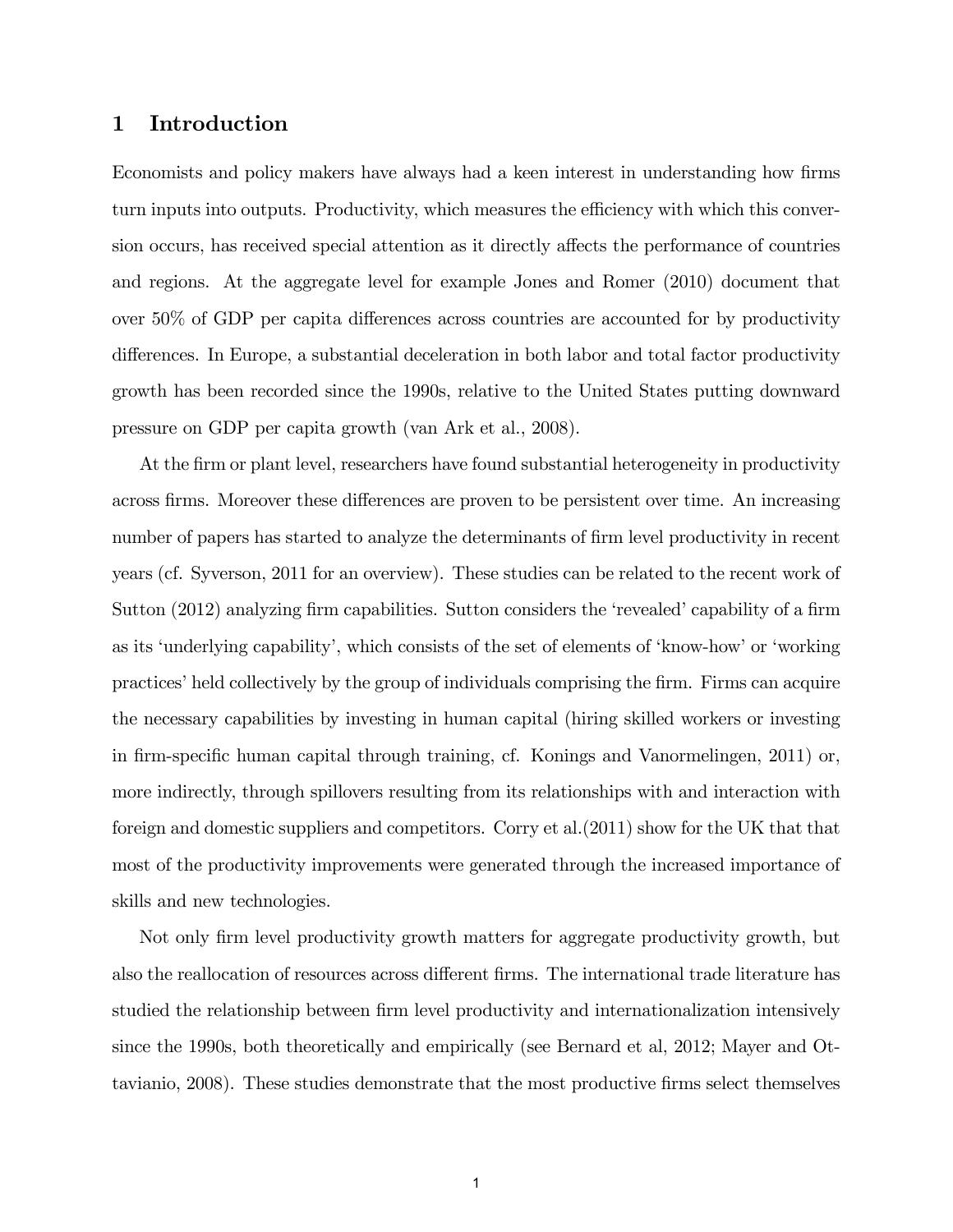into international markets and that trade liberalization will induce a process of creative destruction. Hence, from a policy point of view promoting intra-industry competition is important, leading the most productive firms to replace the least productive ones.

The importance of firm level productivity growth relative to the reallocation of resources between firms with different productivity levels in aggregate productivity growth is likely to differ across sectors. For example Baldwin and Gu  $(2011)$  find that the manufacuring industries best fit in the active learning model (Ericson and Pakes, 1995) where firms can improve their productivity after entry by making investments with an uncertain return. Firms realizing productivity improvements expand over time while firms witnessing productivity decreases contract and ultimately exit. The retail sector on the other side would be best described by a passive learning model where a firm enters with a given time-invariant productivity level. Over time, the Örm updates its believes about its underlying productivity level based on the realized profits and either exits or stays in the market. These results are consistent with the Öndings of Foster et al. (2006) who show how productivity growth in the retail sector is almost entirely due to the entry of more productive establishments and exit of less productive establishments. However, most of the studies up to date are limited to the manufacturing sectors, mainly due to data limitations.

To determine the importance of firm level productivity growth versus the reallocation of resources, most papers have computed sector or country level aggregate productivity growth by using the input-or output-share weighted averages of productivity growth at the firm level. Subsequently, aggregate growth is decomposed to determine to which extent growth is due to increases in technical efficiency or reallocation of resources (e.g. Baily et al. (1992), Olley and Pakes (1996), Griliches and Regev (1995) and Foster et al. (2001)). However, in a recent paper Petrin and Levinsohn (2012) show that these definitions of aggregate productivity growth are not necessarily linked to the classic definition of aggregate productivity growth, namely aggregate value added growth that cannot be accounted for by input changes. They show how to construct from firm level data a measure for aggregate productivity growth in line with the classic definition, which can then be decomposed to measure the importance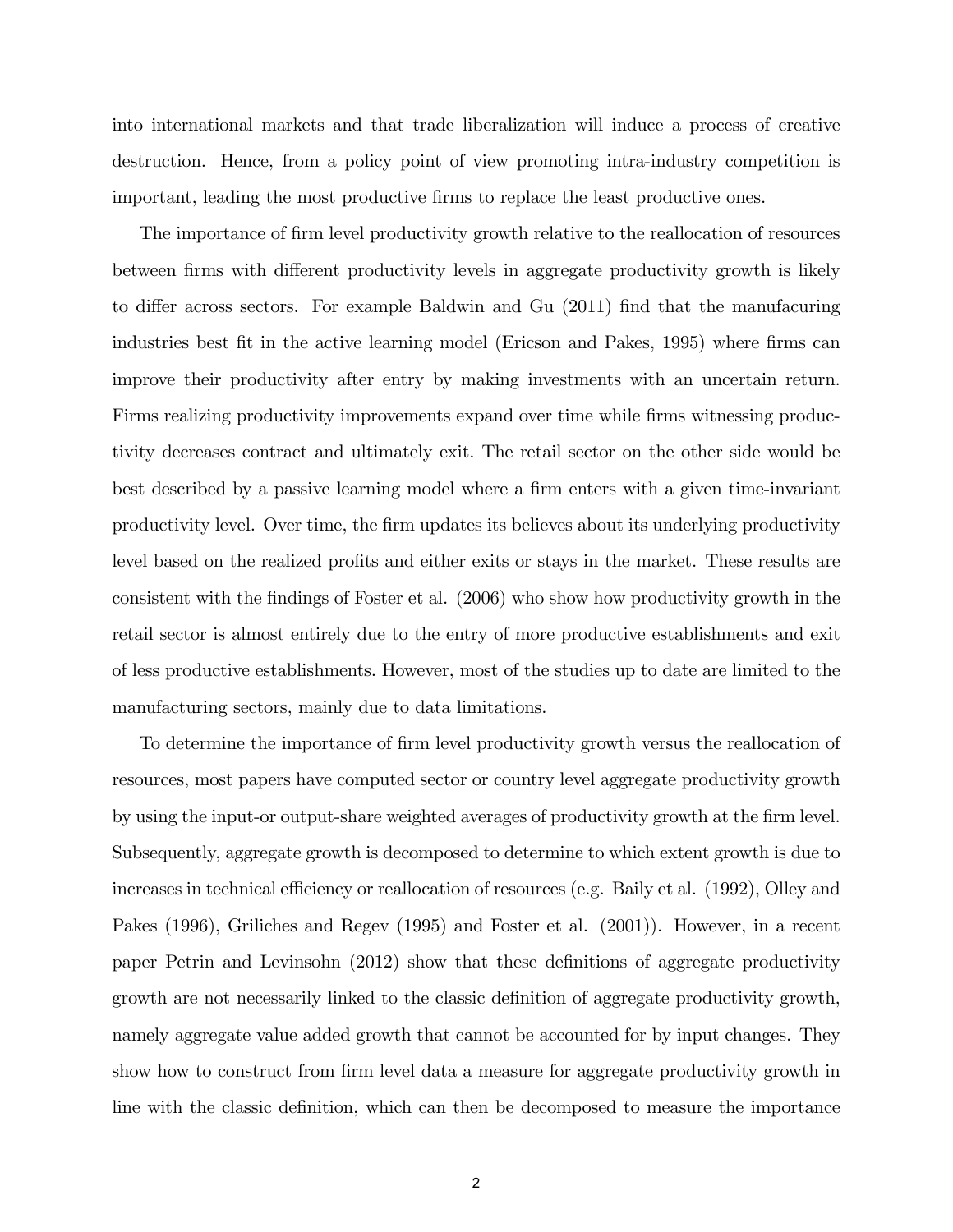of technical efficiency versus reallocation effects.

We follow Petrin and Levinsohn (2012) and determine the relative importance of technical efficiency and reallocation for aggregate productivity growth in a small open European economy. To this end we use a dataset containing all Belgian firms active in the private sector, both services and manufacturing. We observe at the firm level the necessary variables to estimate productivity as well as a number of factors that have been shown to be drivers of productivity differences across firms. More precisely, we have information on human capital such as the level of education and the amount of on-the-job training received by the employees. Moreover we observe the international activities of the firms such as imports and exports. This allows us to make a careful analysis of the micro foundations of aggregate productivity growth. The outcome of this exercise will not only provide us with a better understanding of the slowdown of productivity growth in Europe, but also give an indication of the importance of the different productivity drivers to both aggregate and firm level productivity growth.

By doing so we contribute to the literature along several dimensions. First, we are the first to apply the Petrin and Levinsohn (2012) approach in a European context. Second, we include the services sector in our analysis. We do not only decompose aggregate productivity in the services sector, but include as well international trade in services as a productivity driver. Third, while most studies consider a single determinant of productivity at a time, our rich dataset allows us toanalyze the role of each of these factors in explaining productivity growth at the firm level as well as at the aggregate level.

Our findings suggest that reallocation is the largest and most stable component of aggregate productivity growth, whereas within-Örm productivity improvements account for a smaller but also much more volatile component of productivity growth. Hence, changes in aggregate productivity growth are driven mainly by fluctuations in within-firm productivity improvements. At the sector level, within-Örm productivity improvements are realized mainly by firms active in the manufacturing and telecommunication sectors. In general, firms and sectors that invest in human capital (by providing training opportunities and/or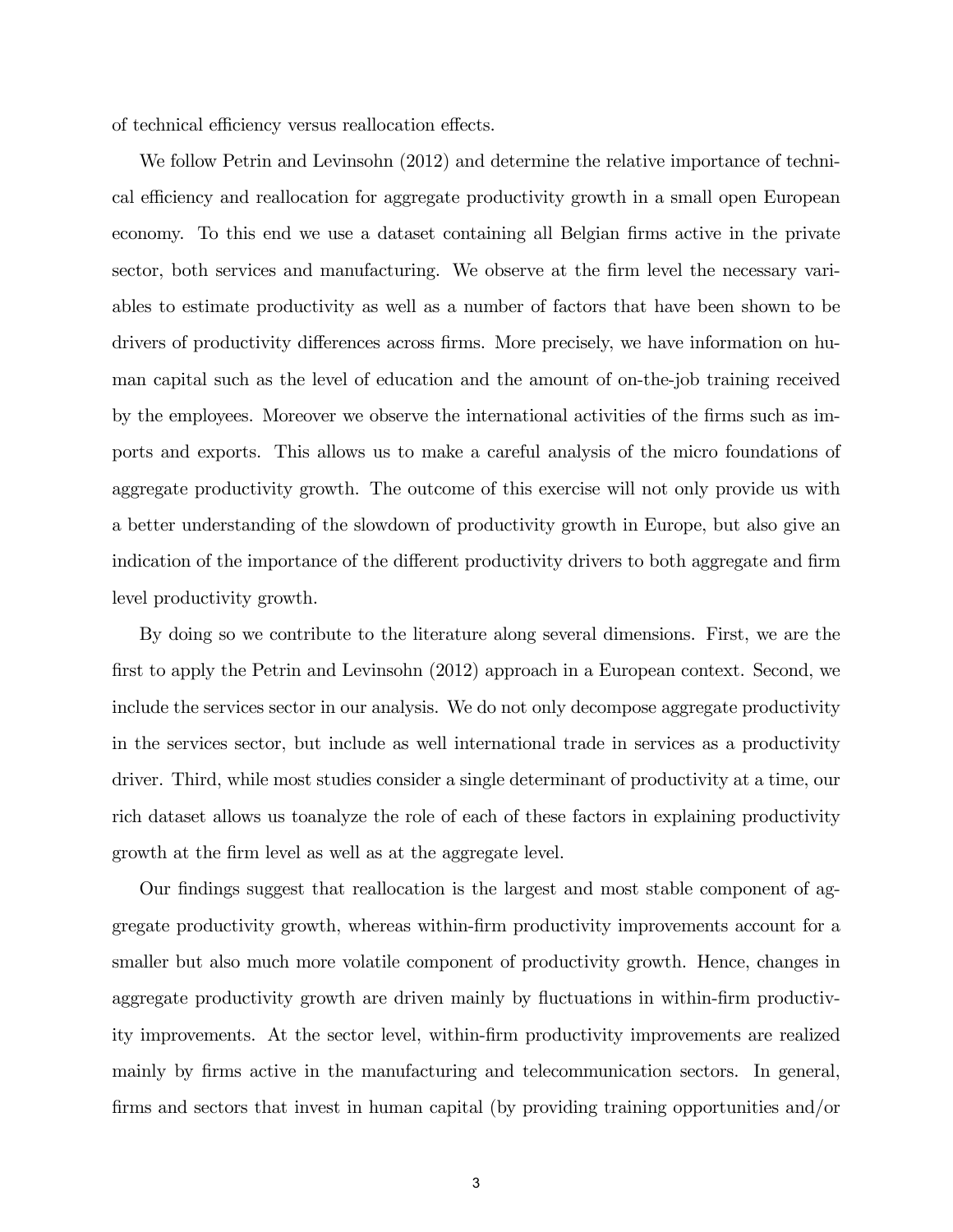by hiring relatively skilled people) and/or participate actively on the international market, outperform their counterparts. Finally, the relatively poor performance of the wholesale and retail sector in Belgium can be related to the strict regulations that apply to the sector in most of continental Europe (Baldwin and Gu, 2011, Conway and Nicoletti, 2006), hence suggesting that liberalization may yield additional productivity improvements in the future. Overall, while the services sector continues to grow in terms of value added and employment, its contribution to overall productivity growth remains rather limited.

The remainder of the text is structured as follows. The second section shows the empirical framework used to compute aggregate productivity while discussing its micro-foundations. The third section describes the dataset(s) used while the fourth section presents and discusses the results Finally the last section concludes.

### 2 Empirical Framework

This section presents the decompositions of aggregate productivity growth used in the analysis. We will mainly focus on the novel Petrin and Levinsohn (2012) decomposition, but will present as well the more standard Griliches and Regev (1995) decomposition, which will be executed as a point of comparison.

# 2.1 Petrin and Levinsohn (2012) Decomposition

This section briefly describes the method proposed by Petrin and Levinsohn (2012) to measure aggregate productivity growth and decompose it into its micro-level foundations. The setting is the following. There are  $N$  firms in the industry and to produce  $Q_{it}$  units of output in period t, firm i combines K primary inputs, for example different kinds of capital and labor,  $X_{it} = (X_{i1}, X_{i2}, \ldots, X_{iK})$  with intermediate inputs  $M_{it} = (M_{it1}, M_{i2t}, \ldots, M_{iJt})$ according to the production function  $Q^i$ ,

$$
Q_{it} = Q^{i}(X_{it}, M_{it}, \omega_{it}) - F_{it}
$$
\n<sup>(1)</sup>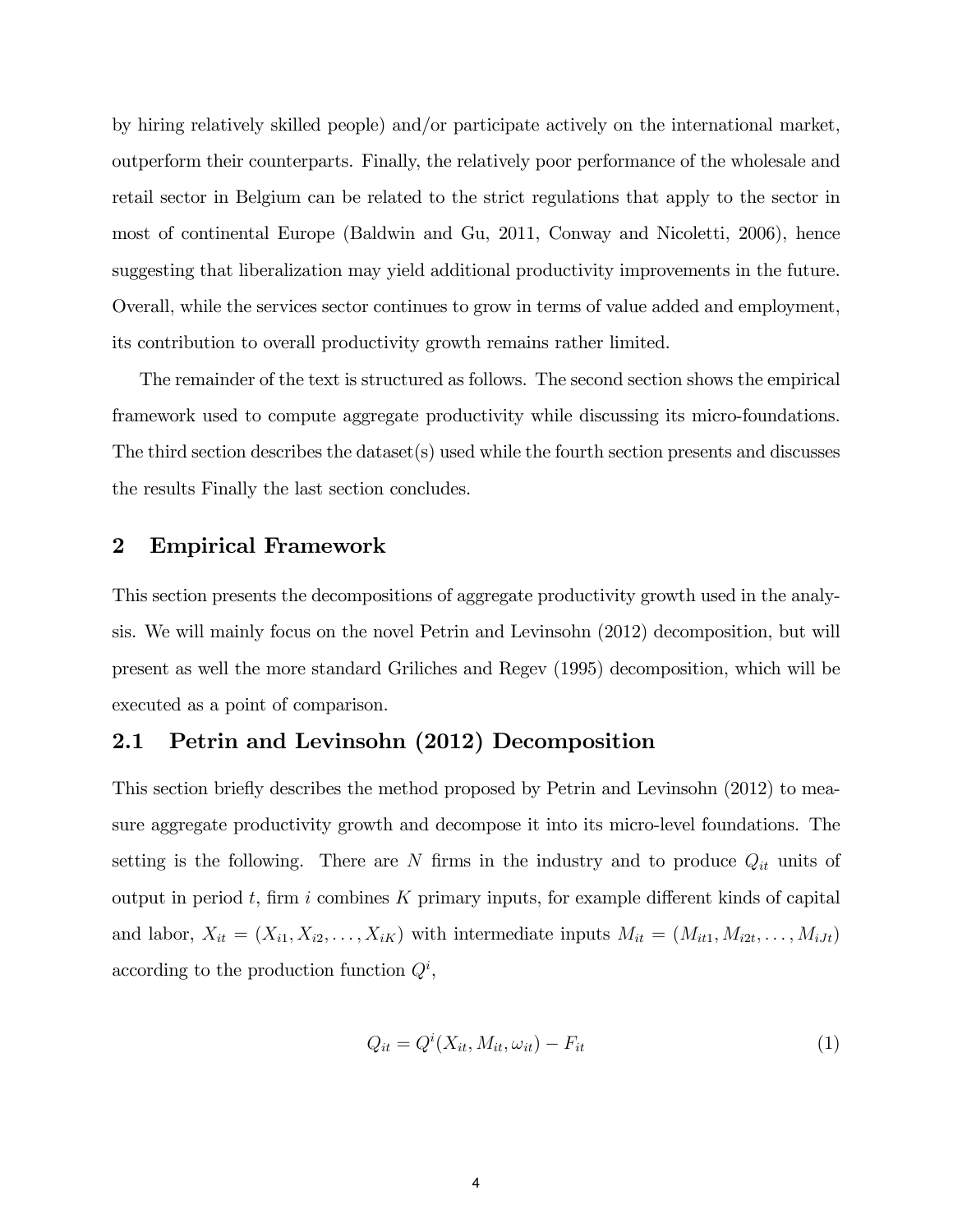where  $\omega_{it}$  represents firm level total factor productivity and  $F_{it}$  are all fixed and sunk costs incurred by firm  $i$ , normalized to the equivalent of foregone output. The total amount of output that goes to final demand  $Y_{it}$  is then

$$
Y_{it} = Q_{it} - \sum_{j} M_{jit}
$$

with  $\sum$ j  $M_{ji}$  the part of firm i's production that is used as an intermediate in other firms or in firm i. Petrin and Levinsohn  $(2012)$  then define aggregate productivity growth as the difference between the change in aggregate final demand and the change in total expenditures on primary inputs:

$$
APG_t \equiv \sum_i P_{it} dY_{it} - \sum_i \sum_k W_{ikt} dX_{ikt}
$$
\n<sup>(2)</sup>

with  $W_{ikt}$  the cost of primary input k. In growth rates, Equation 2 can be written as:

$$
APG_{G,t} = \sum_{t} D_{it} d \ln Y_{it}^* - \sum_{i} \sum_{k} c_{ikt} d \ln X_{ikt}
$$
\n(3)

where  $D_{it} = \frac{P_{it}Q_{it}}{\sum_{i} P_{it}}$  $i_t^{i} Q_{it} Q_{it}$  is the Domar (1961) weight,  $d \ln Y^*_{it} = dY_{it}/Q_{it}$  and  $c_{ikt} = \frac{W_{ikt} X_{ikt}}{\sum_i P_{it} Y_i}$  $\frac{k t^{X} i k t}{i}$ the share of cost of input  $k$  in aggregate demand. Although we do not observe the amount of a plantís output that goes to Önal demand, the National Accounting Identity shows that aggregate final demand is equal to aggregate value added and moreover that  $\sum$ t  $D_{it}d\ln Y^*_{it} =$  $\sum$ t  $D_{it}^v d \ln V A_{it}$  where  $D_{it}^v = \frac{VA_{it}}{\sum_{v} VA_{it}}$  $\frac{\sum_{i=1}^{N} A_{it}}{i}$ , the share of value added of firm i in total value added. Petrin and Levinsohn (2012) show how aggregate productivity growth can be decomposed into a technical efficiency term (TE) a reallocation term (RE) and a fixed costs term  $(F)$ .

More precisely  $APG_t = TE + RE + F$  with

$$
TE \equiv \sum_{i} P_{it} d\omega_{it}
$$
  
\n
$$
RE = \sum_{i} \sum_{k} (P_{it} \frac{\partial Q_{it}}{\partial X_k} - W_{itk}) dX_{itk} + \sum_{i} \sum_{j} (P_{it} \frac{\partial Q_{it}}{\partial M_j} - P_{jt}) dM_{ijt}
$$
  
\n
$$
F = -\sum_{i} P_{it} F_{it}
$$

Aggregate productivity growth can first of all increase if the average firm level productivity increase. Moreover, aggregate productivity growth can occur through reallocation of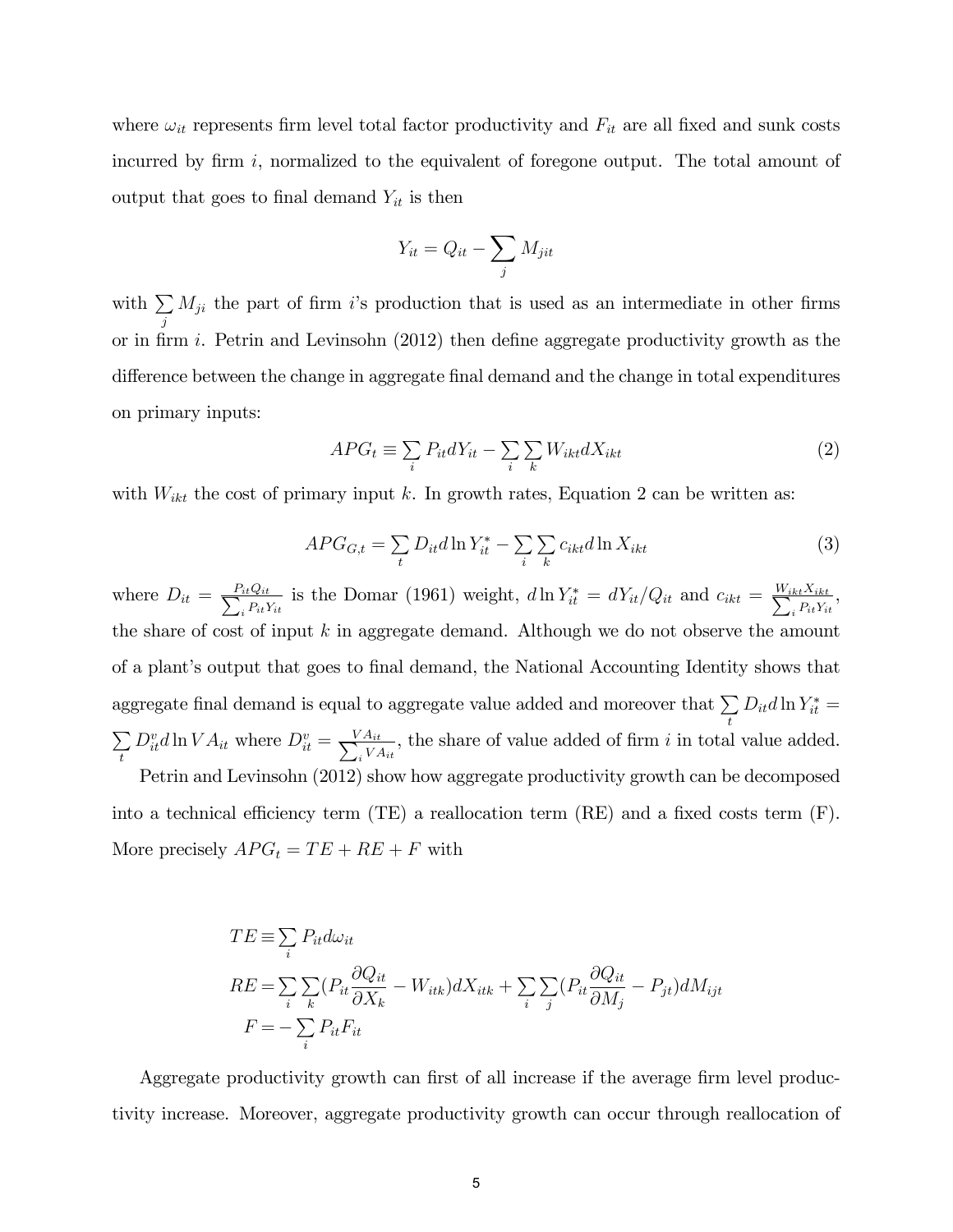resources from low marginal value activities to high marginal value activities (relative to marginal costs). If for example marginal costs are constant across firms, the reallocation of one unit of input from firm i to firm s, would increase the value of output by  $P_{st} \frac{\partial Q_{st}}{\partial X_k}$  $\frac{\partial Q_{st}}{\partial X_k} - P_{it} \frac{\partial Q_{it}}{\partial X_k}$  $\partial X_k$ while aggregate input use remains constant, leading thus to an increase in aggregate productivity. In a neoclassical setting without frictions, the value of the marginal product is equal to the marginal cost, leaving no room for improvements in aggregate productivity through reallocation of resources. In reality, markups, taxes and adjustment costs all create gaps between the value of the marginal product and marginal costs and for example the reallocation of resources to Örms with higher markups increases aggregate productivity growth.

In growth rates, the decomposition of aggregate productivity growth can be written as:

$$
APG_{G,t} = \sum_{i} D_{it} d \ln \omega_{it} + \sum_{i} D_{it} \sum_{k} (\varepsilon_{ik} - s_{ikt}) d \ln X_{ikt} + \sum_{i} D_{it} \sum_{j} (\varepsilon_{ij} - s_{ijt}) d \ln M_{ijt} - \sum_{i} D_{it} d \ln F_{it}
$$
\n(4)

where  $\varepsilon_{ik}$  and  $\varepsilon_{ij}$  are the output elasticities of primary and intermediate inputs and  $s_{ikt}$  =  $W_{ikt}X_{ikt}$  $\frac{\sum_{ikt} X_{ikt}}{P_{it} Q_{it}}$  are the revenue shares of each input. If intermediate inputs are separable in the output production function, Petrin and Levinsohn (2012) show the growth rate formulation in terms of the value added production function to be:

$$
APG_{G,t} = \sum_{i} D_{it}^v d \ln \omega_{it}^v + \sum_{i} D_{it}^v \sum_{k} (\varepsilon_{ik}^v - s_{ikt}^v) \Delta \ln X_{ikt} + \sum_{i} D_{it}^v \sum_{j} (\varepsilon_{ij}^v - s_{ijt}^v) \Delta \ln M_{ijt} - \sum_{i} D_{it}^v \Delta \ln F_{it}
$$
\n
$$
(5)
$$

where again,  $D_{it}^v$  is equal to the firm's share in total value added,  $s_{ikt}^v = \frac{W_{ikt}X_{ikt}}{VA_{it}}$  $\frac{iktX_{ikt}}{VA_{it}}$  is now the value added share of each input and the output elasticities,  $\varepsilon_{ij}^v$ , are now those for the value added production function. They can be shown to be equal to the elasiticites from the output production function divided by 1 minus the share of intermediates in total revenue, i.e.  $\varepsilon_{ij}^v = \frac{\varepsilon_{ij}}{1-\sum_{i=1}^{v} i_j}$  $\frac{\varepsilon_{ij}}{1-\sum_j s_{ij}}$ . Likewise,  $\omega_{it}^v$  is the residual of the value added production function. Given that the small firms do not report sales, we will focus on the value added specification for the remainder of the analysis.

To write equations 3 and 5 in discrete time, we use Tornquist-Divisia approximations.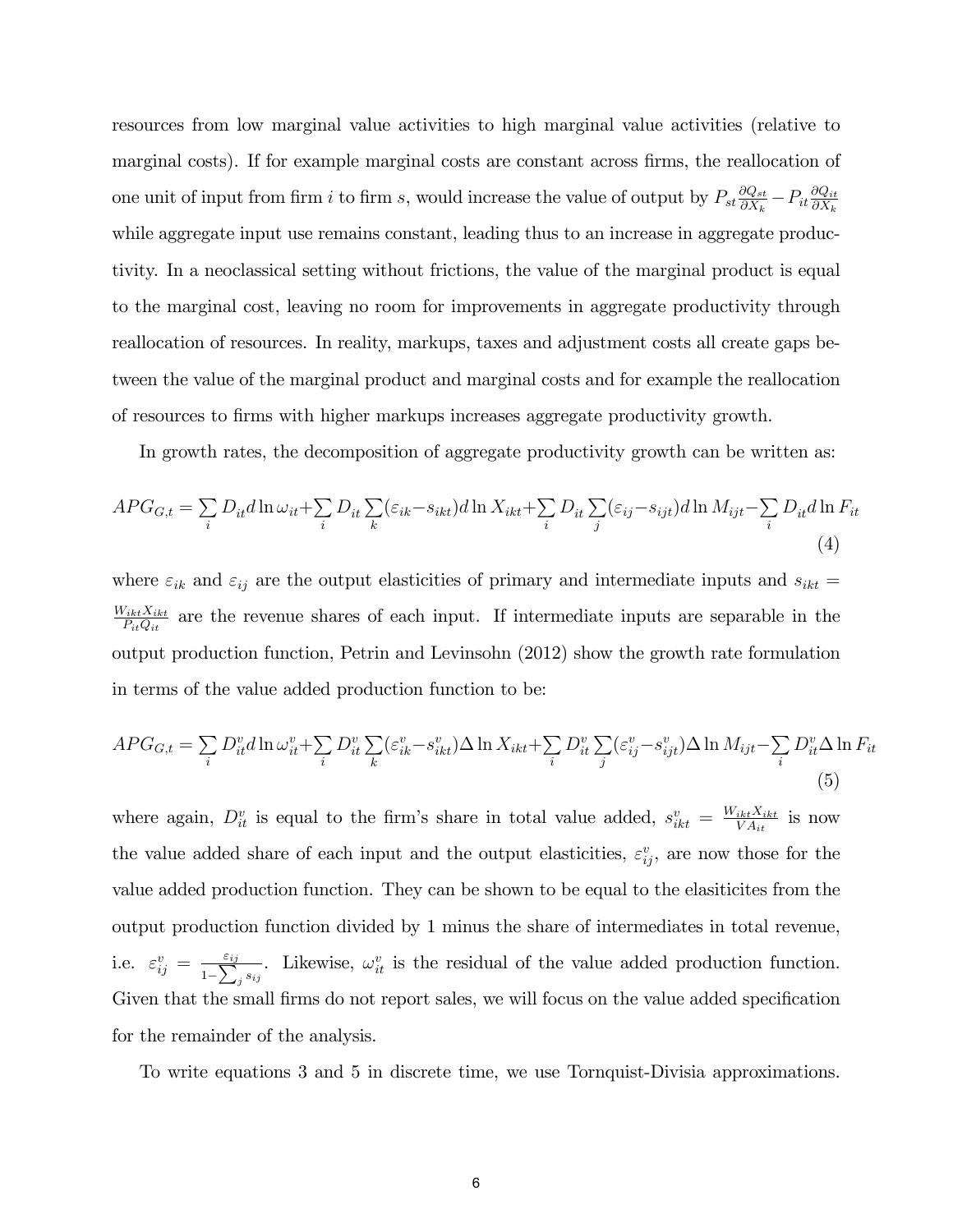The growth rate of aggregate productivity can be written as:

$$
APG_t^{PL} = \sum_i \overline{D}_{it}^v \Delta \ln V A_i - \sum_i \sum_k \overline{c}_{ikt} \Delta \ln X_{ikt}
$$
 (6)

where  $\overline{D}_{it}^v$  is the average of firm *i*'s value added share from year  $t-1$  to year  $t$  and  $\overline{c}_{ikt}$ the average across two periods of firm  $i$ 's expenditure share of input k in total value added. The decomposition of aggregate productivity growth can be written as:

$$
APG_G^{PL} = \sum_i \overline{D}_{it}^v \Delta \ln \omega_{it}^v \qquad TE
$$
\n<sup>(7)</sup>

$$
+ \sum_{i} \overline{D}_{it}^{v} \sum_{k} (\varepsilon_{ik}^{v} - \overline{s}_{ikt}^{v}) \Delta \ln X_{ikt} + \sum_{i} \overline{D}_{it}^{v} \sum_{j} (\varepsilon_{ij}^{v} - \overline{s}_{ijt}^{v}) \Delta \ln M_{ijt} \qquad RE
$$

$$
-\sum_{i} \overline{D}_{it}^v \Delta \ln F_{it} \qquad F \tag{8}
$$

where again a bar denotes the average of the variable across two time periods. Note that when estimating a value added production function, the computed value added residual is in fact  $\ln \omega_{it}^v = \ln VA_{it} - \left(\sum_{l}$ k  $\varepsilon_{ik} \ln X_{ik}$   $\Big) - \sum_{i}$ j  $(\varepsilon_{ij}^v - \overline{s}_{ijt}^v) \Delta \ln M_{ijt}$ , the estimated residual will contain the reallocation terms associated with intermediate inputs. These terms are only equal to zero of if the elasticity of output with respect to an intermediate is equal to the share of expenditures for that intermediate in total revenue. Since we only observe total revenue for a subsample of firms, we focus on value added results despite this shortcoming, but we will perform a robustness check on the subsample of firms reporting revenue.

# 2.2 Griliches and Regev (1995) Decomposition

Several other approaches for aggregating and decomposing productivity growth have been applied in the literature. Most of these decompositions use the share weighted sum of firm level productivity as a measure of aggregate productivity growth To compute the weighted average, either input or output weights can be used., namely  $APG_t^{GR} = \sum$ i  $s_{it} \Delta \omega_{it}$ . Griliches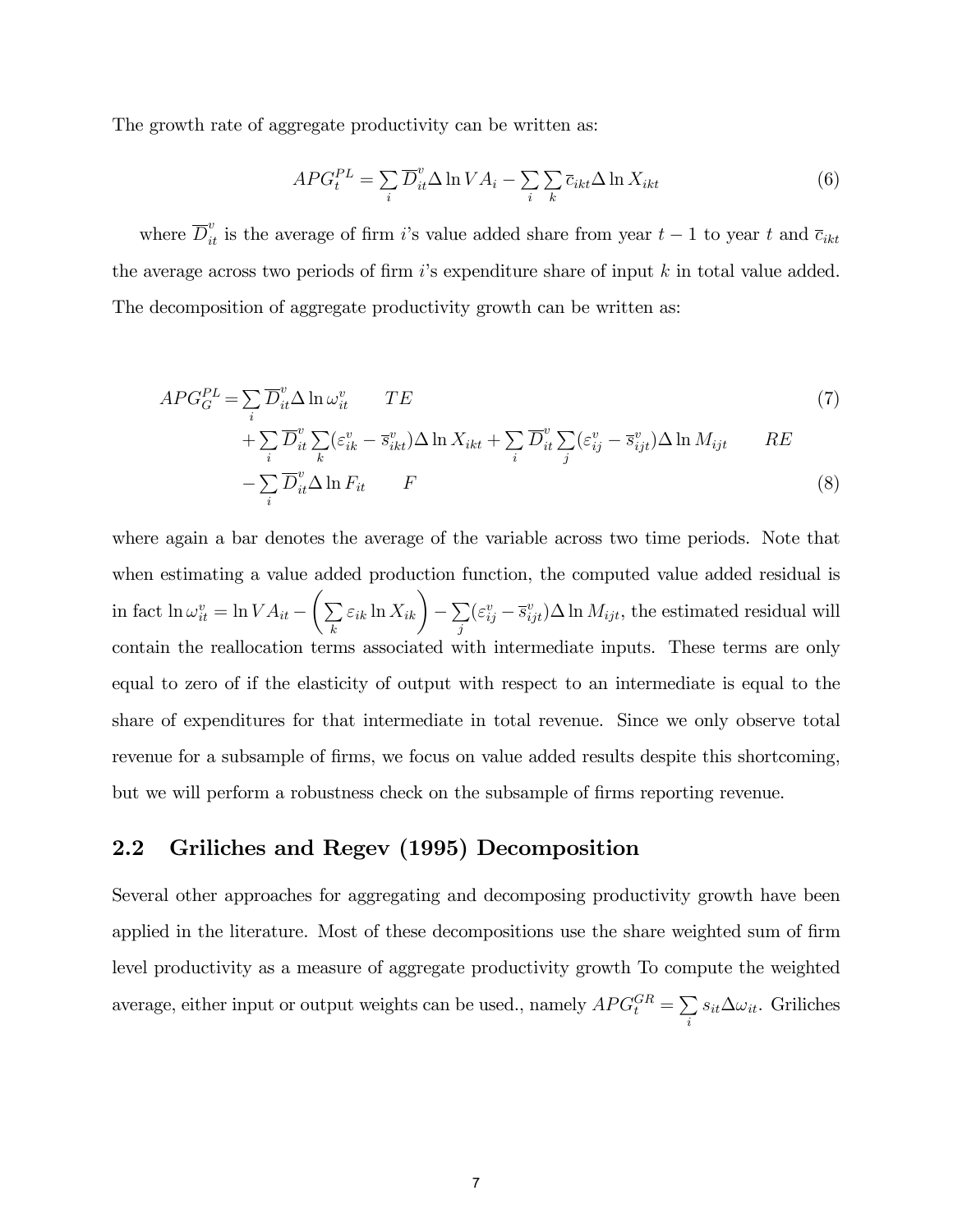and Regev (1995) show how aggregate productivity growth can be decomposed as:

$$
APG_t^{BHC} = \sum_{i \in S} \overline{s}_{it} \Delta \omega_{it} + \sum_{i \in S} \Delta s_{it} (\overline{\omega}_{it} - \overline{P}_t)
$$
  
\n
$$
TE + RE
$$
  
\n
$$
+ \sum_{i \in N} s_{it} (\omega_{it} - \overline{P}_t) - \sum_{i \in X} s_{it-1} (\omega_{it-1} - \overline{P}_t)
$$
  
\n
$$
+ EE + XE
$$
  
\n(9)

where a bar over the variable denotes the average over two time periods and  $P$  denotes the aggregate productivity level in the sector/economy. Aggregate productivity growth can occur through firms becoming more efficient (the technical efficiency term, also called within firm component) as well as by reallocation of resources to Örms being more productive than the average (the reallocation term, also called between firm component). Moreover when entrants are more productive than the average, aggregate productivity increases and likewise if exiters are less productive than the average (the entry and exit terms). As Petrin and Levinsohn (2012) note, the reallocation terms (including the entry and exit terms) are problematic as they could be negatively related to final demand and productivity growth defined at the aggregate level. For the sake of comparison we will also perform a decomposition of aggregate productivity growth following Griliches and Regev.  $(1995)^{1}$ 

### 3 Data

#### 3.1 Dataset

We make use of several databases to compute productivity growth and infer the contributions of different firm types. First, we use data from the annual accounts of Belgian firms for the period 1997-2009. In principle, all limited-liability Örms in Belgium are required to Öle their annual accounts to the National Bank of Belgium (NBB) and we select all firms active in the private sector (NACE Rev 1.1 codes 1-74). The required variables for estimating productivity using value added production functions are reported. To compute real value

<sup>&</sup>lt;sup>1</sup>In practice we follow the standard in the literature and perform the decomposition in equation (9) for each sector and subsequently take a weighted average of these sector level growth rates to compute economy-wide aggregate productivity growth.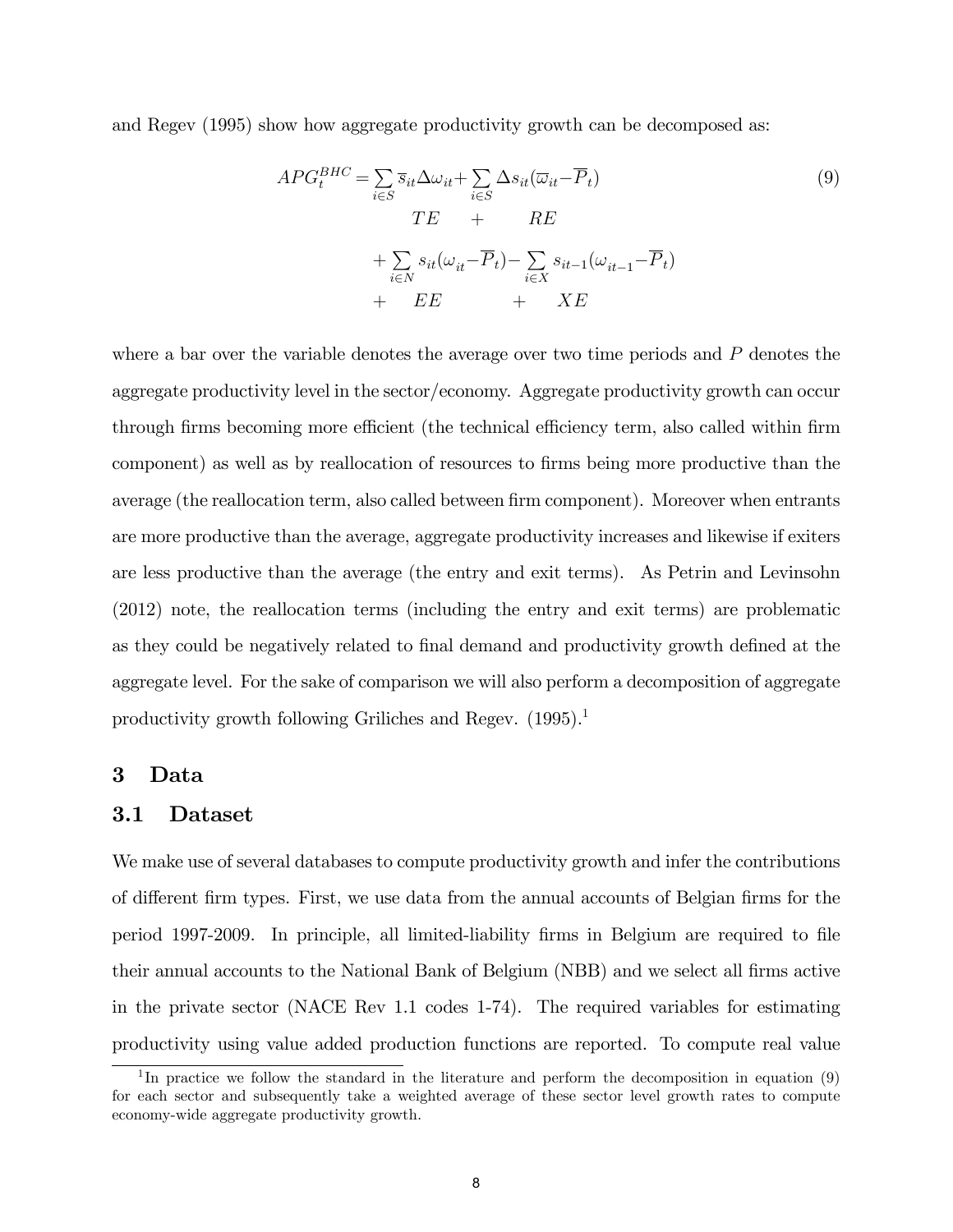added, we deflate nominal value added by an industry value added price index obtained from EU Klems.<sup>2</sup> As a measure for labor input, we observe the number of employees at a firm (full-time equivalent) as well as the number of hours worked. We have information on the different types of tangible fixed assets (buildings, machinery and equipment, transport equipment). We construct a measure for the real capital stock using the book value of the firm's assets and the reported depreciation. For details on the construction of the real capital stock, we refer to the Appendix. The user cost of capital is defined as  $r_{it} \equiv (\delta_{it} + r_t)P_t$  with  $\delta_{it}$  the reported depreciation rate of firm i in period t and  $r_t$  the long-term interest rate in period t. Finally,  $P_t$  represents the price index of gross fixed capital formation.

A subsample of large firms has to file complete annual accounts<sup>3</sup> which additionally provide information on turnover and material costs, allowing us to estimate revenue production functions. We will focus however mainly on the full sample of firms, but provide a robustness check focusing on the larger Örms in order to keep the sample as representative as possible for the whole Belgian private sector. Moreover, reallocation of resources is likely to be more important for small firms compared to large firms. For example Foster et al. (2002) find the pace of job reallocation as well as entry and exit rates to be a sharply decreasing function of firm size in the US retail sector. Excluding the small firms would likely lead us to underestimate the importance of reallocation in productivity growth. Next to the standard variables, the annual report includes the "social balance sheet" which contains rich information on the workforce including their education level, investments in on-the-job training, both formal as well as informal and the number of managers, blue-collar workers and white collar workers.<sup>4,5</sup>

<sup>&</sup>lt;sup>2</sup>The price indices are available for the period 1996-2007 at the NACE 2 or NACE 3 digit level. From 2007 to 2009 these are only available at the (sub)section level.

<sup>&</sup>lt;sup>3</sup>Firms that are affiliated to other firms, publicly listed firms and firms that exceed at least two of the three cutoff criteria in terms of employment (50 employees), balance sheet total  $(\epsilon \in 3.65$ mio) and turnover  $(\epsilon_{\text{euro7.3mic}})$  need to file complete accounts.

<sup>&</sup>lt;sup>4</sup>The data on the education level is only available for large firms.

<sup>&</sup>lt;sup>5</sup>There have been substantial changes in the social balance sheet starting in 2008. Most importantly, employment by skill had to be reported only in flows  $-$  i.e. the educational level of the workers entering and leaving the firm  $-$  prior to 2008, while it has to be reported in stocks starting in 2008. The changes in the social balance sheet variables imply that the data before and after the change are difficult to compare. We will therefore not include 2008 and 2009 in the analysis when we investigate how different human capital profiles of firms relate to their productivity growth patterns.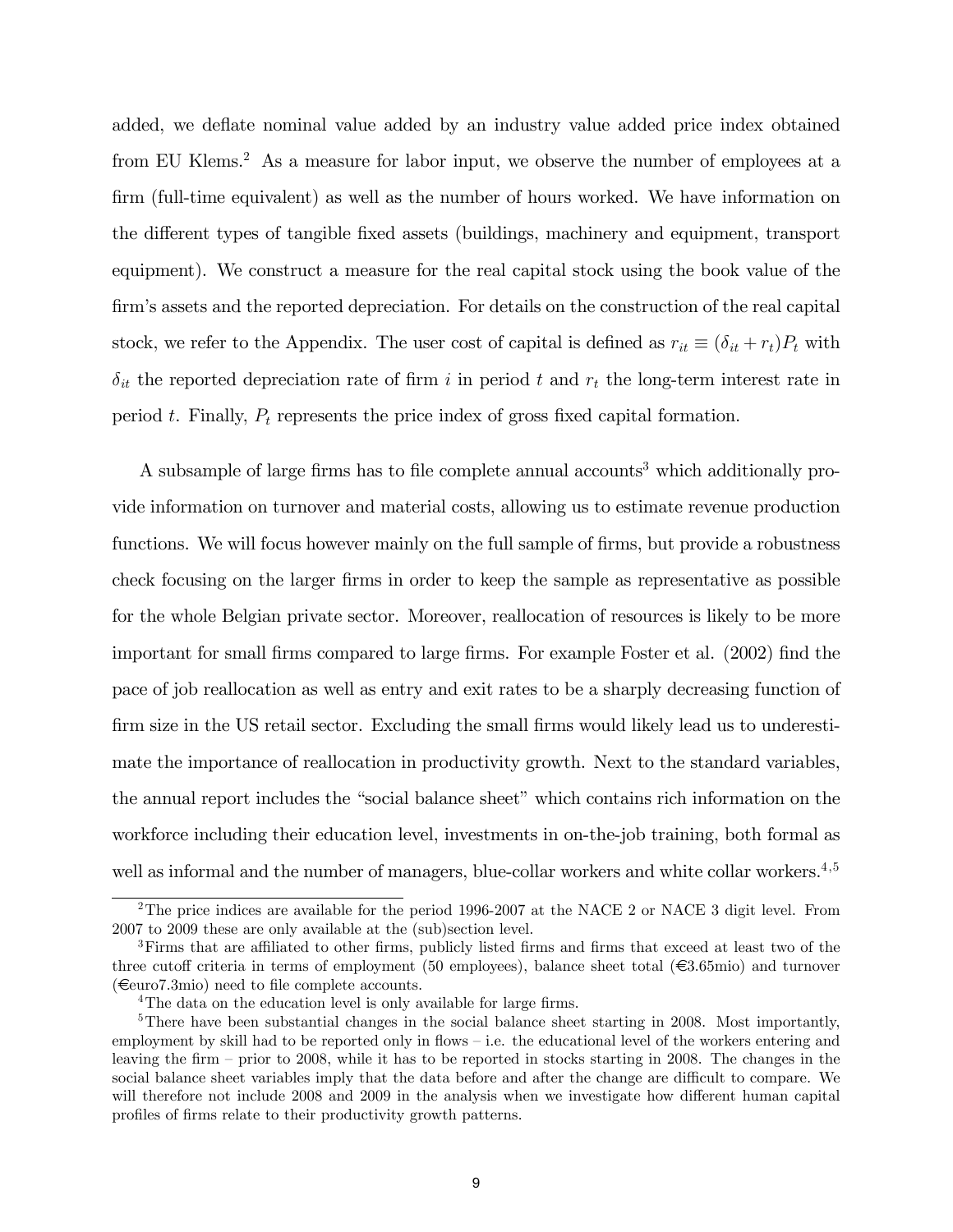The second database contains imports and exports of goods and covers the full population of Örms that report trading activities in Belgium. The data include both intra-EU and extra-EU imports and export flows. For intra-EU trade flows, firms are only required to report their trade if its value exceeds a particular cutoff. The data are recorded at the firm-productcountry-year level, separately for each flow. We aggregrate the trade flows to the firm-year level to define firm-specific indicators of firms' trading status.

The third database contains imports and exports of services and covers the full population. These data are limited to the period 1995-2005. Starting 2006, the data collection procedure has changed, resulting in a different (smaller) population. The data are recorded at the Örm-service-country-year level. We aggregate these data to the Örm-year level to obtain firm-specific indicators of firms' trading status. Due to these data limitations, we need to limit the sample to the period 1997-2005 when we analyze the relationship between the trading status of firms in services and aggregate productivity growth.

The databases are merged together using the unique firm level VAT number, resulting in an unbalanced panel data set of 216,805 firms active in the Belgian private sector. The dataset covers around 75% of total private sector employment. The restricted dataset of large firms reporting the educational level of the employees and total sales consists of  $21,751$  firms but still covers around 55% of total employment. Table 1 displays some summary statistics of both the full sample and the restricted sample of large firms. The average firm employs almost 15 employees and generates a yearly value added of around 1 million euros. The average share of labor costs and capital costs in value added  $(\alpha_l \text{ and } \alpha_k)$  are respectively equal to  $.62$  and  $.20$ . The average size of large firms is equal to  $102$  employees and the cost shares of the different inputs in total revenue  $(\beta_X)$  are equal to .22 for labor, .56 for materials and .05 for capital.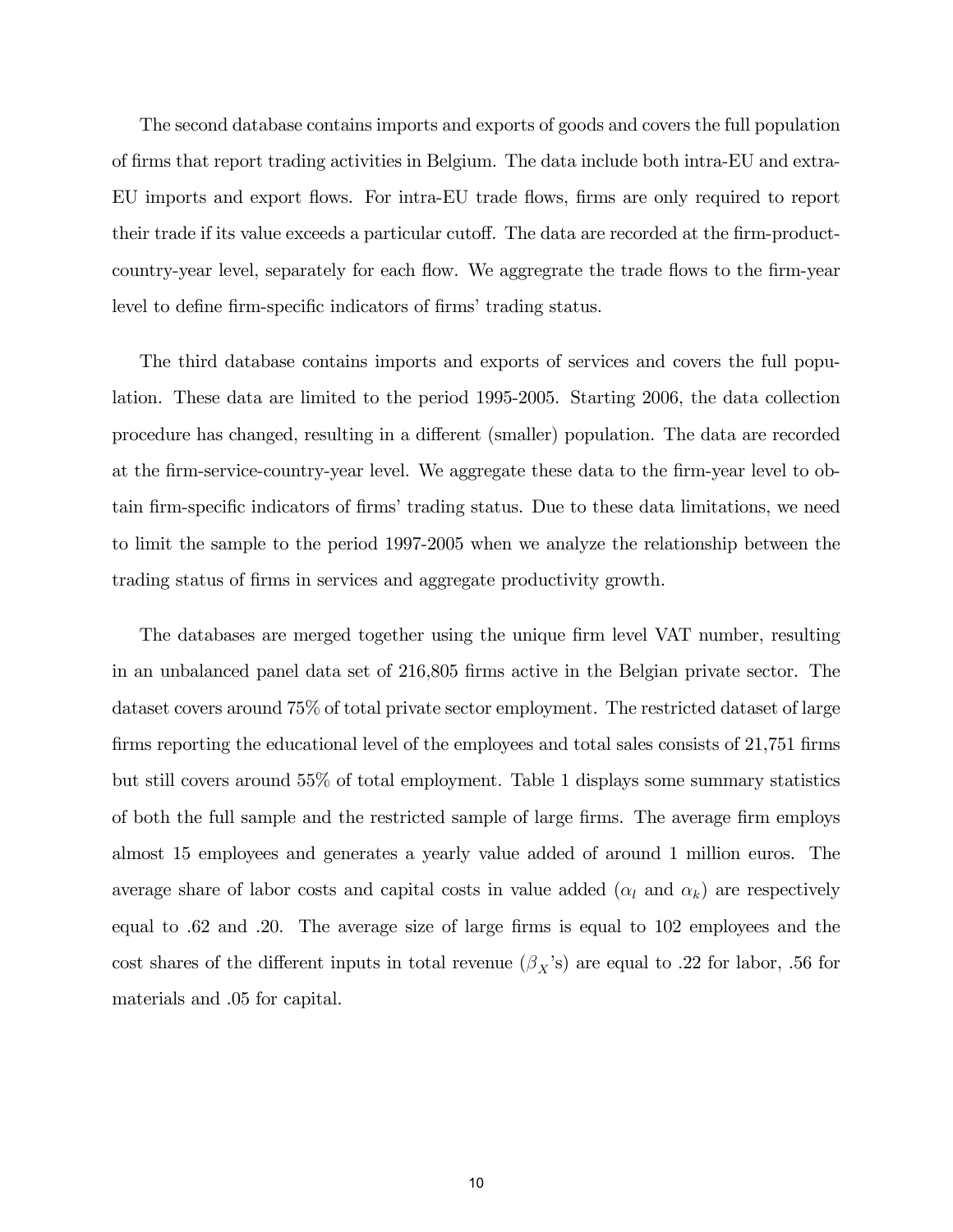# 3.2 Measuring Productivity

To infer total factor productivity, we estimate value added production functions following Wooldridge (2009). We use investment as a proxy to invert out productivity (Olley and Pakes, 1996) and estimate different production function parameters for each two digit NACE  $Rev1.1 sector.<sup>6</sup>$  For our main results we rely on the more flexible translog production function instead of the standard Cobb-Douglas. The main advantage is that the output elasticities are allowed to vary across firms within a sector, which could be important as these elasticities are part of the reallocation terms. The estimated production function coefficients can be used to compute total factor productivity:

$$
\ln \omega_{it} = av_{it} - \widehat{\beta}_l l_{it} - \widehat{\beta}_k k_{it} - \widehat{\beta}_l (l_{it})^2 - \widehat{\beta}_{kk} (k_{it})^2 - \widehat{\beta}_{lk} l_{it} k_{it}
$$
\n(10)

with  $av_{it}$  the natural logarithm of deflated value added,  $l_{it}$  the natural loggarithm of labor input (either number of hours or number of employees) and  $k<sub>it</sub>$  the natural logarithm of the real capital stock.

### 4 Results

# 4.1 Aggregate Productivity Growth

As a starting point we focus on value added and productivity growth for the entire private sector. Figure 1 displays the growth rate of GDP reported by the National Bank of Belgium and the growth rate of total value added in our sample. In general, the value added growth follows closely GDP growth as it should (although we exclude the public sectors in our data set). When turning to the different contributions of inputs and productivity  $\overline{\phantom{a}}$  following Petrin and Levinsohn  $(2012) -$  to the growth in value added in Table 2, one can see that on average total factor productivity contributed positively to economic growth over the sample period. Growth in labor and capital inputs was limited over the 12 year sample period, in

 $6$ Due to the low number of observations, sector 16 - Manufacture of Tobacco Products is combined with sector 15 - Manufacture of Food Products. Sector 23 - Manufacture of Energy Products is combined with sector 24 - Manufacture of Chemical Products. Finally, sectors 30 - Manufacture of Electrical Equipment and 32 - Manufacture of Radio and Telecom. Equipment are merged together.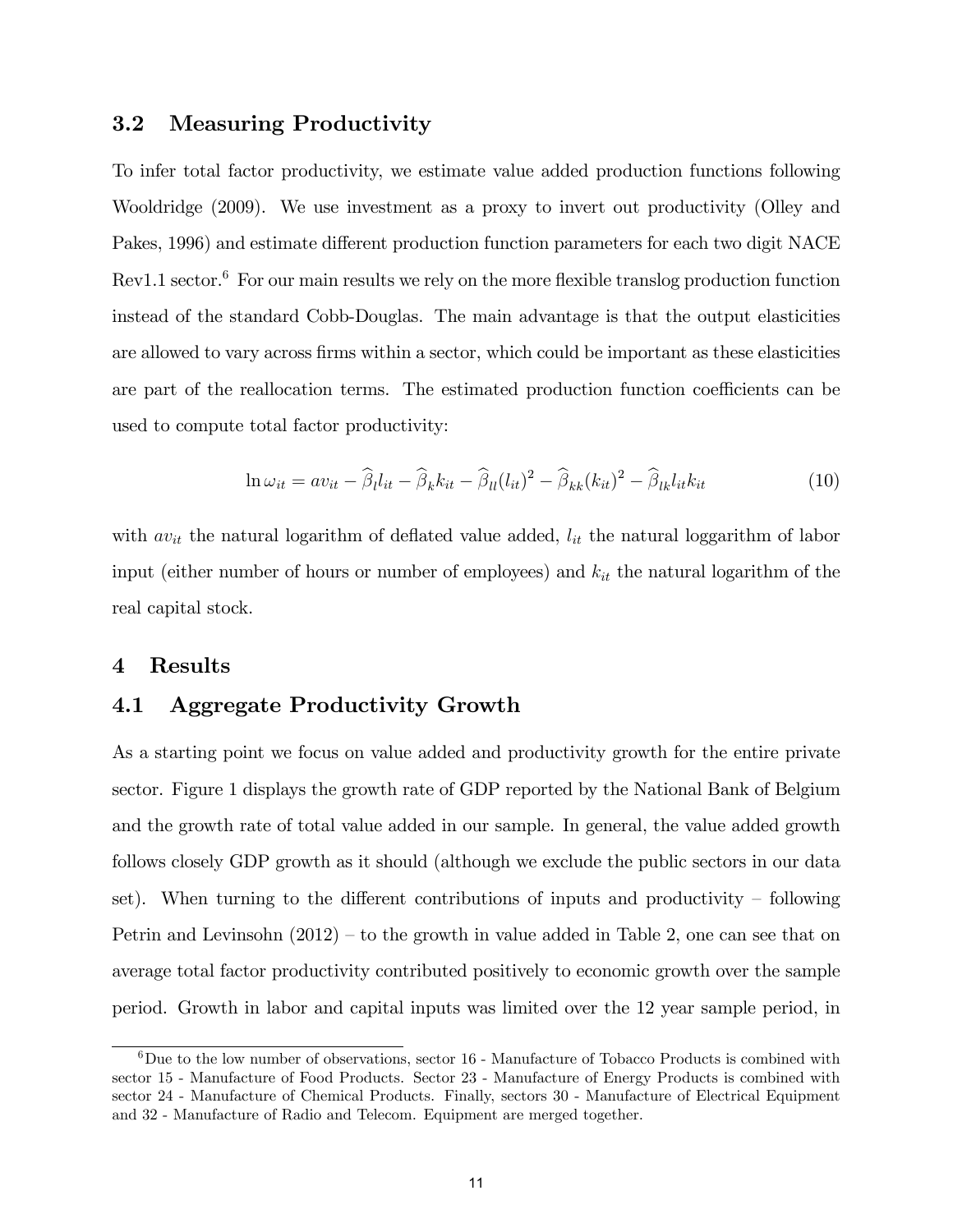line with expectations for a developed economy like Belgium. Comparing the growth rates of total factor productivity in Figure 2 and Table 2, one can see that the evolution of aggregate productivity growth according to Petrin and Levinsohn (2012)  $(APG_G^{PL})$  is similar to the evolution in productivity growth reported in the macro database EU Klems, but the level of  $APG_G^{PL}$  appears to be higher, namely 1.46% as opposed to  $-0.47\%$ . This can be partly due to the changing skill composition of the labor force. While productivity growth reported in the EU Klems database takes into account the skill structure of the labor force, we have treated the labor stock to be homogeneous.<sup>7</sup> Aggregate productivity growth computed as the share weighted sum of firm level productivity  $(APG_G^{GR})$  appears to be more volatile and less related to productivity growth computed using macro data. The correlation between EU Klems productivity growth and  $APG_G^{PL}$  and  $APG_G^{GR}$  are respectively 0.64 and 0.24.

# 4.2 Decomposition Aggregate Productivity Growth

Table 3 reports the Petrin and Levinsohn (2012) decomposition of aggregate productivity growth. The reallocation of resources to higher marginal product activities provides a positive and stable contribution to aggregate productivity growth and is on average equal to 1:25%. Average within-Örm productivity growth is lower and equal to 0:21%, but its volatility is much higher. The standard deviation of the within term is equal to 1:16% while its value for the reallocation term is only 0:56%. By consequence áuctuations in aggregate productivity are mainly driven by technical efficiency growth. These results are in line with Petrin et al. (2011) who found similar results for US manufacturing industries. Firm level technical efficiency growth appears to be strongly procyclical as the correlation between value added growth and within firm productivity growth is higher than 0.70. A possible explanation could be labor hoarding by firms during recessions and the adjustment of labor to negative shocks is happening more through reducing the number of hours worked by an employee instead of through the number of employees employed. As a robustness check, we

<sup>&</sup>lt;sup>7</sup>Note that this can only partly explain the difference in productivity growth as according to the EU Klems database the average yearly contribution of the labor composition to value added is 0:23% points.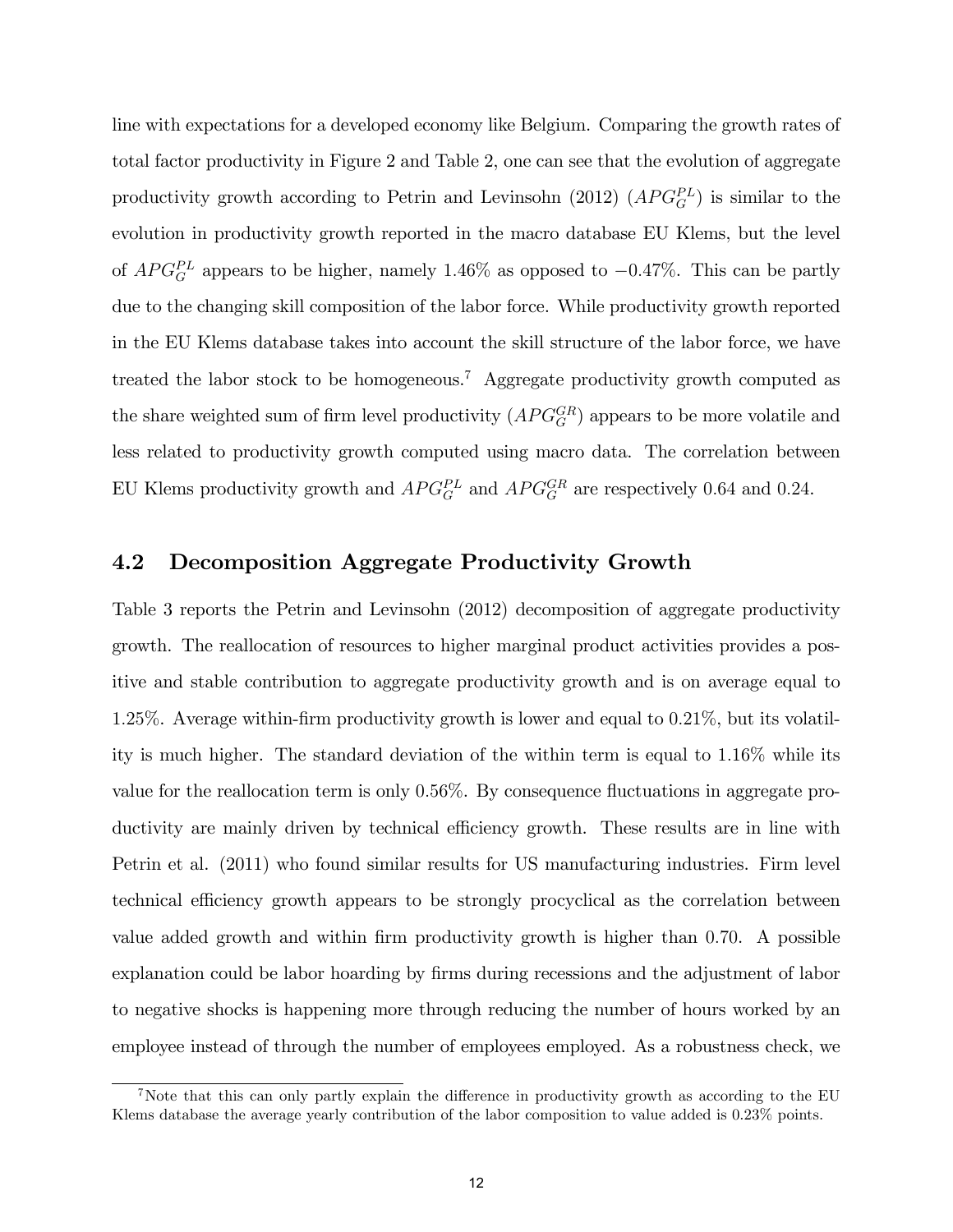used the number of hours as our measure for labor input. Results are reported in Table C.1. Again, fluctuations in aggregate productivity growth are driven by the technical efficiency term, although technical efficiency is now less procyclical, as expected.<sup>8</sup>

Turning to the reallocation "gap" terms, one can see that labor gets reallocated from low-value activities to higher-value activities. The capital reallocation term is somewhat more volatile, but positive on average. On average the fixed costs term is positive hinting to decreasing fixed costs over time. All in all the residual fixed cost term is relatively small in comparison to total reallocation, indicating that the reallocation of resources from low-value activities to high-value activities do a good job in explaining total reallocation.

The results for the Griliches and Regev (1995) decomposition are reported in Table 4. Again, within-firm productivity growth accounts for only one quarter of aggregate productivity growth. Productivity growth appears to be mainly driven by the entry of firms being more productive than the industry average and the exit of less productive firms. Together they account for around 2/3 of aggregate productivity growth.<sup>9</sup> The between term – measuring to what extent output gets reallocated to more productive firms  $-$  is highly volatile and close to zero on average. The entry term is positive in most years indicating that on average entrants are more productive compared to incumbents. The contribution of entry in 2009 is relatively high. Although the entry rate is low in this crisis year, the entrants are substantially more productive. Similarly, the contribution of exits to aggregate productivity growth is relatively low in spite of a higher exit rate because the productivity difference between exiters and incumbents is smaller compared to other years. These results are in line with results obtained by Hallward-Driemeier and Rijker (2013) for Indonesia in response to the economic crisis in Asia during the1990s. Potential reasons why the crisis would have

<sup>&</sup>lt;sup>8</sup>When using the number of full time equivalents employees as the measure for labor input, the correlation between value added growth and within Örm productivity growth is equal to 0.74. Using the number of hours as labor input this correlation drops to 0.30.

 $^{9}$ In principle, the within firm productivity growth in the Griliches-Regev decomposition should be exactly the same as in the Petrin-Levinsohn decomposition. However, recall that we perform the Griliches-Regev decomposition at the sector level – the same level at which the estimation was executed – and subsequently aggregate these sector level results up using value added shares.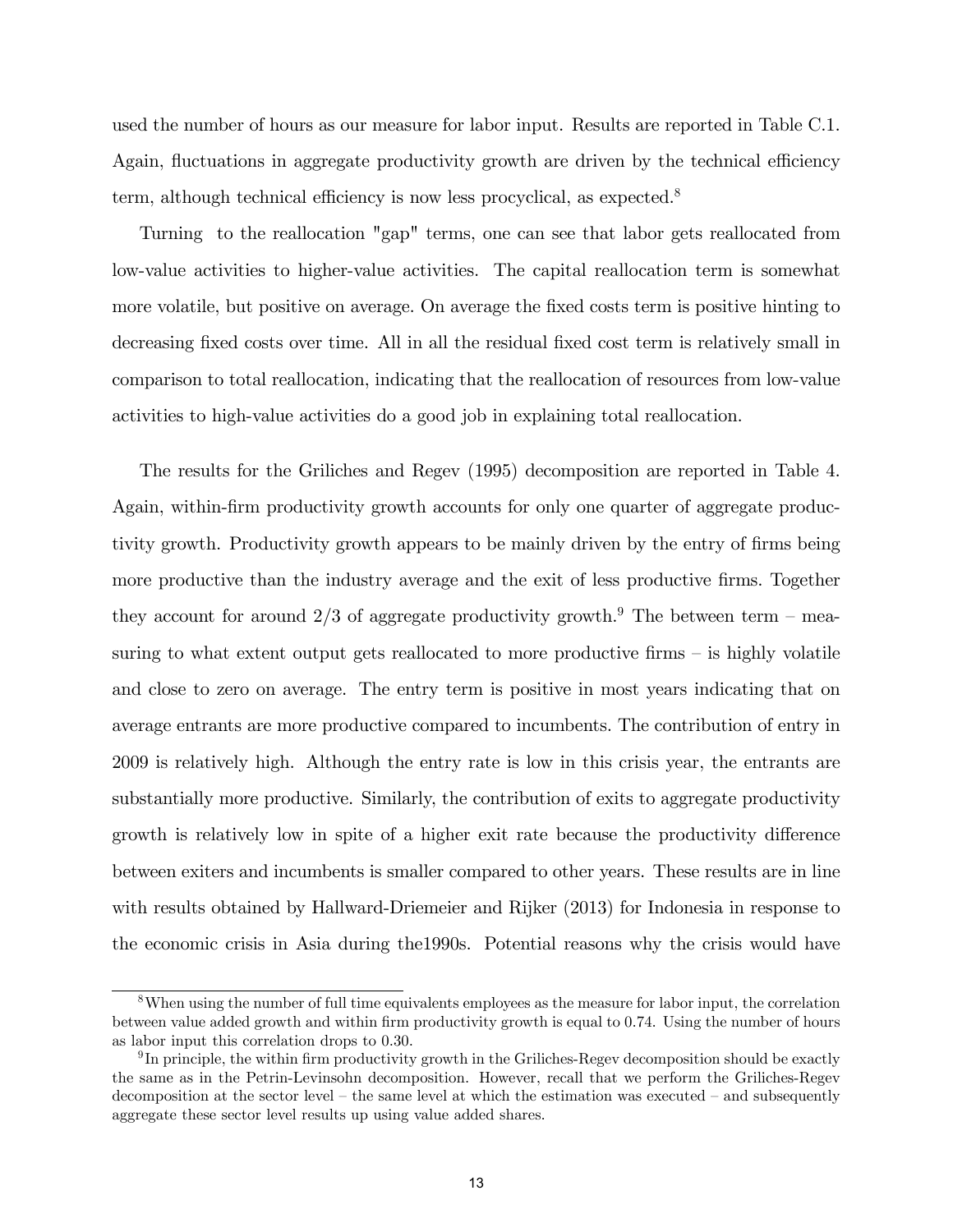such adverse effects are financial constraints faced by firms, as well as temporary restrictions on products or markets imposed by governments when the crisis hits.

Before turning to the sector-level analysis of aggregate productivity growth, we perform a number of robustness checks on the full sample. Results of these alternative decompositions can be found in Appendix C. Table C.1 shows the results of the Petrin and Levinsohn decomposition when we replace the number of employees by the number of hours worked. Firms can adjust the number of hours more easily in response to a positive or negative shock, at least to the extent that they can be adjusted without hiring or firing anyone. This higher flexibility is confirmed by the much higher variation in labour input growth in Table C.1 compared to Table 4. Aggregate productivity growth is on average somewhat higher and more volatile if we rely on the number of hours. While within-firm productivity growth accounts (on average) for less than 15 percent of aggregate productivity growth when we use the number of full-time employees, this value goes up to almost 43 percent when the number of hours is used instead. To avoid measurement error and improve comparability with related literature, we focus on the number of employees as our preferred measure for the production function in what follows.

In Table C.2 we use the deflated book value of tangible fixed assets as a measure for the capital stock. The construction of the real capital stock in the main results could be more sensitive to measurement error in the capital stock as the year-to-year difference controlled for depreciation is taken as total investment, which is subsequently deflated and added to the capital stock. However from  $C.2$ , it is clear that the choice for a different way to construct the capital stock hardly affects our results, Table C.2 summarizes the results.

In Table C.3, we perform a similar decomposition, now using a revenue production function, following Equation 4. Again, productivity growth is mainly realized through the reallocation of resources to firms with larger gaps. Within firm (technical efficiency) growth is on average even negative and highly volatile. The material reallocation term is positive in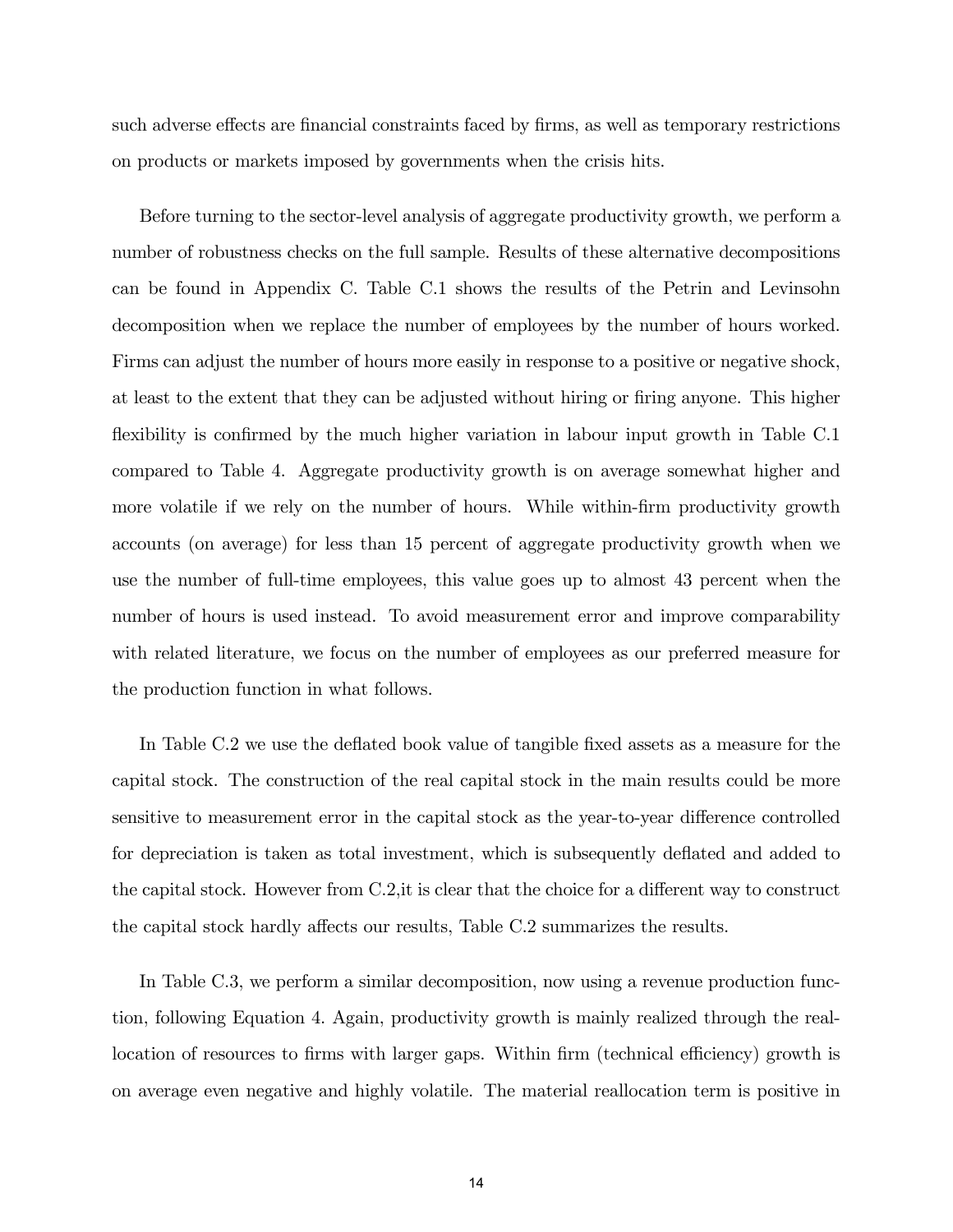most periods, indicating that within firm productivity growth using the value added specification will be upward biased. Average within Örm productivity growth computed using the value added production is equal to 0:28%, which should be compared to the average within firm productivity growth using the output production function, i.e.  $-0.89\%$ . Although the level of value added within Örm productivity growth is higher, both measures are positively correlated with each other.

Finally, Table C.4 shows the result of the decomposition if we rely on a Cobb-Douglas specification for the production function rather than the more flexible translog specification. The choice of estimator only affects the within and reallocation components in the decomposition, aggregate productivity growth is identical in Table C.4 and in Table 3. Results suggest a bigger role for within-Örm productivity growth when we rely on the Cobb-Douglas specification and corresponding lower importance of reallocation. The within components are positively correlated across specifications however.

# 4.3 Sector Level Results

Table 5 displays aggregate productivity growth per sector. In line with expectations, largest productivity growth can be found in the Agricultural and Manufacturing sectors.<sup>10</sup> with respectively an average growth rate of  $5.33\%$  and  $1.69\%$ . For these sectors within firm productivity growth  $\overline{\phantom{a}}$  i.e. individual firms improving their productivity level  $\overline{\phantom{a}}$  is the most important contributor while the reallocation of resources across Örms accounts for only a minor part of aggregate productivity growth. Productivity growth in the Transport and Communication Sector is high as well, but this is mainly due to the Communications sector.<sup>11</sup> Productivity growth in the services sectors is in general lower compared to the industrial sectors. Moreover, the reallocation term is more important for the services sectors (again

 $10B$ anks are not included in the Financial sector as they do not file standard annual reports and we choose not to report the results for this sector separately.

<sup>&</sup>lt;sup>11</sup> Average aggregate productivity growth in the Communications sector (NACE rev 1.1 code 64) is equal to 3.97%, of which 2.57% points is due to within firm productivity growth and 1.40% is due to reallocation. Average aggregate productivity growth in the Transport and Storage sectors was equal to 1.87% of which 0.21% due to within growth and 1.66% to reallocation.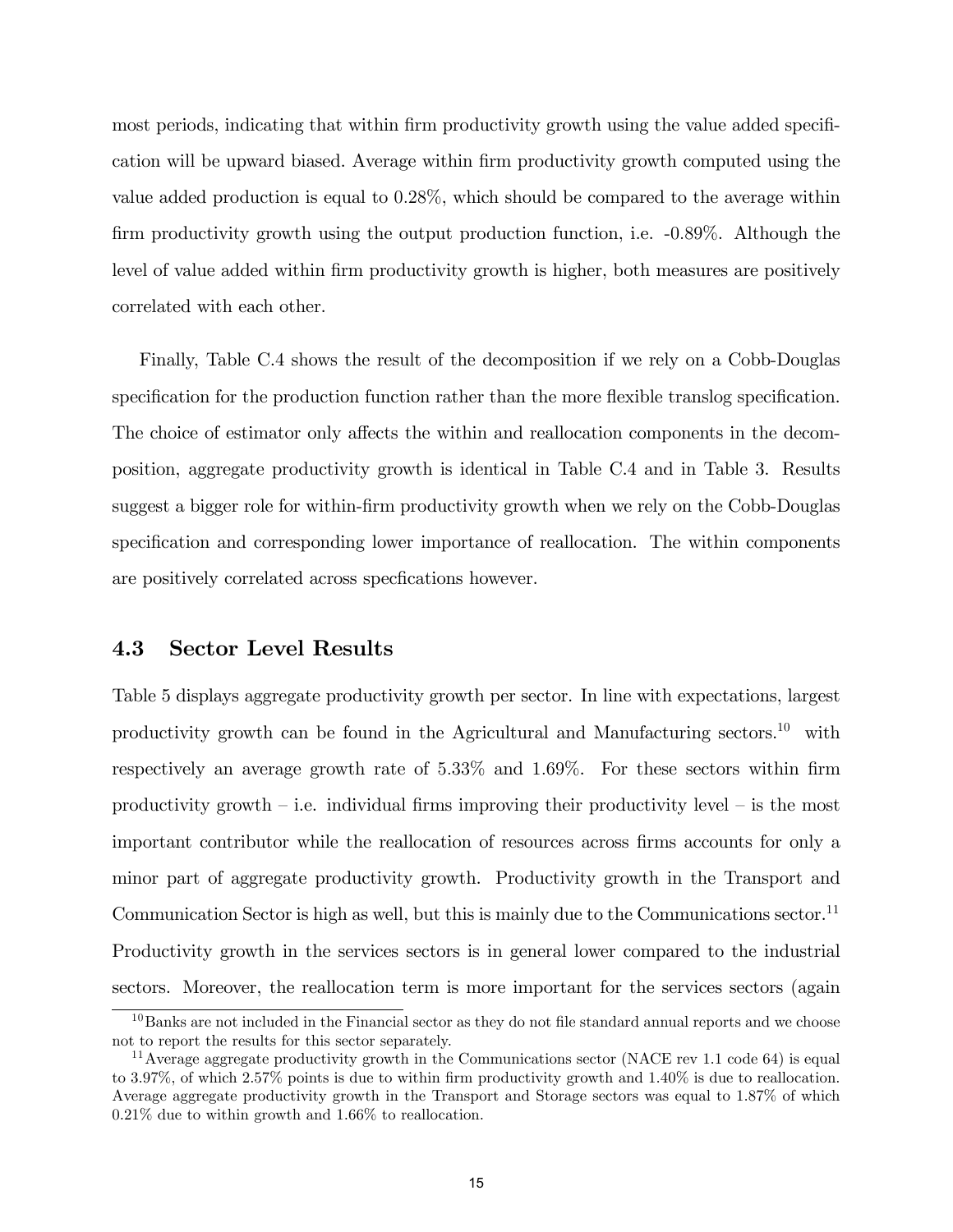with the exception of the Communications sectors). Technical efficiency growth is virtually non-existent and even negative for the services sectors (on average across all years of the sample).

In Figure D.1 in the Appendix, we show aggregate productivity growth for a more detailed classification of the sectors. The top sectors in terms of productivity growth are all agricultural or manufacturing sectors. The only services sectors with high productivity growth are the Communication and Computer Services sectors.

One of the advantages of the decomposition proposed by Petrin and Levinsohn (2012) is that it allows to measure the contribution of different types of firms or different sectors to both aggregate factor productivity growth as well as the technical efficiency and reallocation terms decomposition. The result of such an exercise is reported in Figure 3. Clearly, the most important sector for economic growth between 1997 and 2009 was the Business Services sector accounting for over one third of growth in value added. However, growth in this sector mainly occured through the accumulation of labor and capital and the main contributors to productivity growth are the Manufacturing sector and - to a lesser extent - the Post and Telecommunications sector. The picture for the within Örm productivity growth is even more striking as the only contributors to growth are the Manufacturing sector and the Post and Telecommunications sector.

Table 6 displays results for the Griliches-Regev decomposition. Results are comparable in that highest productivity growth can be found in the Agricultural, Manufacturing and Telecommunications sectors. While the Wholesale and Retail sector has been identified as one of the main contributors to aggregate productivity growth in the US, productivity growth in Belgium appears to be non-existent. Within-Örm productivity growth is strongly negative, compensated by more productive Örms becoming larger and the less-productive Örms being driven out of the market. For the other non-manufacturing sectors, there is some positve productivity growth for Business Services and Construction, but this growth has been driven by the entry of more efficient firms. The within firm productivity growth is negative.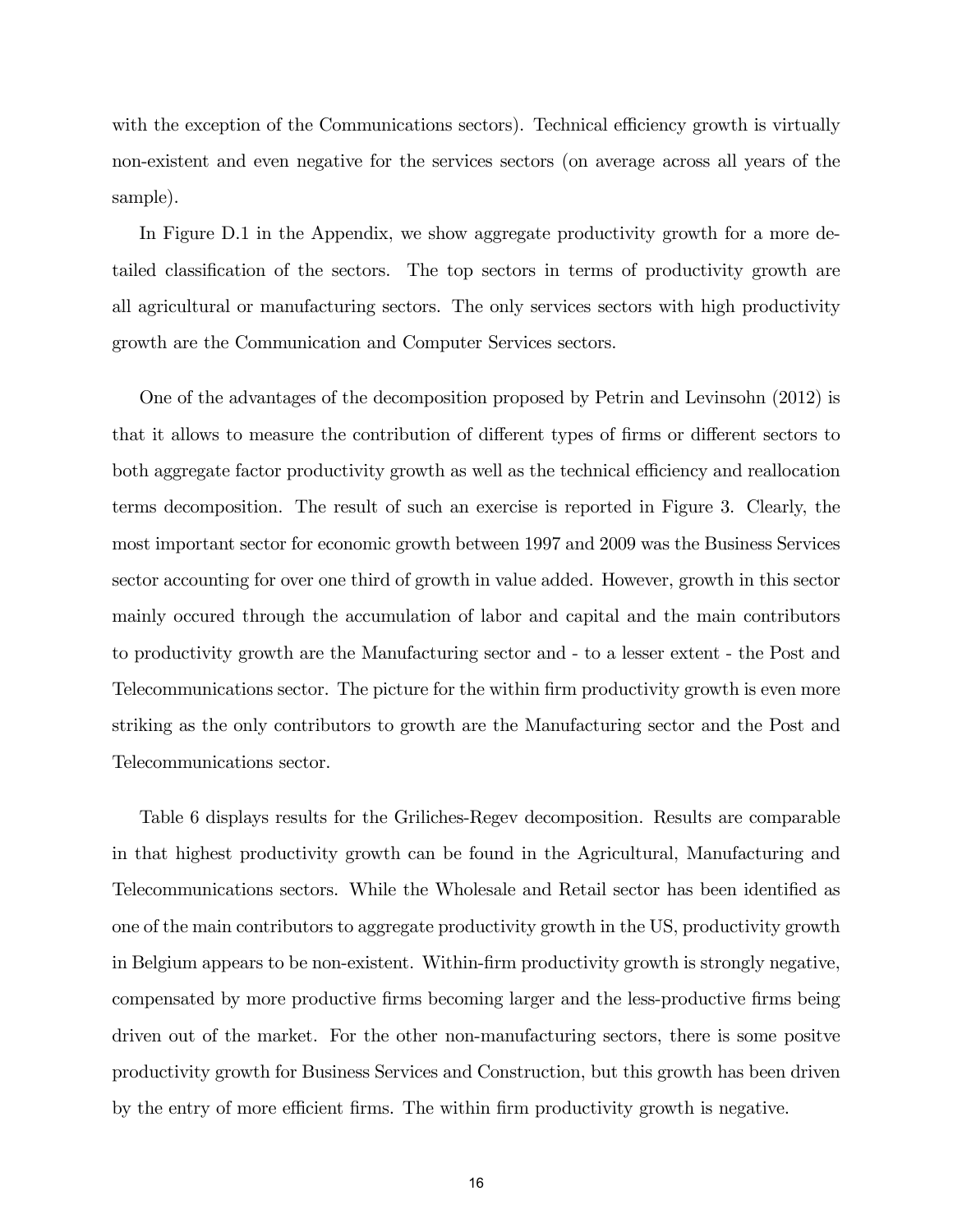The results can be framed in the different models on industry and productivity dynamics (Baldwin and Gu, 2011). The services industry appears to be in line with the passive learning model of Jovanovic (1982) where firms are endowed at birth with an unknown productivity level. After entry, firms update their beliefs on this time-invariant productivity level by looking at their realized profitability levels. The less productive firms exit the market while the more productive Örms survive. Aggregate productivity growth is thus realized through the entry of more productive Örm, exit of the least productive Örms and potentially the reallocation of resources between firms with different productive levels. The manufacturing sector and agricultural sector on the other hand fit in the active learning model by Ericson and Pakes (1995). Here, firms can improve their productivity level after entry by making investments, creating room for within firm productivity improvements.

Our results are in line with the so-called Baumolís disease, the belief that the inherent nature of services makes productivity improvements less likely than in the goods producing industries of the economy (Baumol, 1967). However, more recently, Triplett and Bosworth (2003) found substantial improvements in total factor productivity for the US services sector since 1995. van Ark et al. (2008) among others show that the accelaration in productivity growth for the services sector is more a US phenomena and that the slowdown in productivity growth in European countries relative to the US is mainly due to low productivity growth in the services sectors. As mentioned before, the number of studies performing a productivity growth decomposition for the services sectors remains limited. A notable exception is Foster et al. (2006) who analyze productivity growth in the US retail market for the period 1987- 1997. They find aggregate labor productivity growth to be almost completely driven by the entry of more and exit of less productive establishments while within-firm productivity growth as well as the between component are close to zero.

Although the sample period differs between the current study and Foster et al.  $(2006)$ , our Öndings can shed some light on the reasons behind the relative low performance of the retail sector in comparison to the US.<sup>12</sup> Paricularly the negative within-firm productivity

 $12$ Tables 5 and 6 take the retail and wholesale sectors together. APG growth, within firm growth and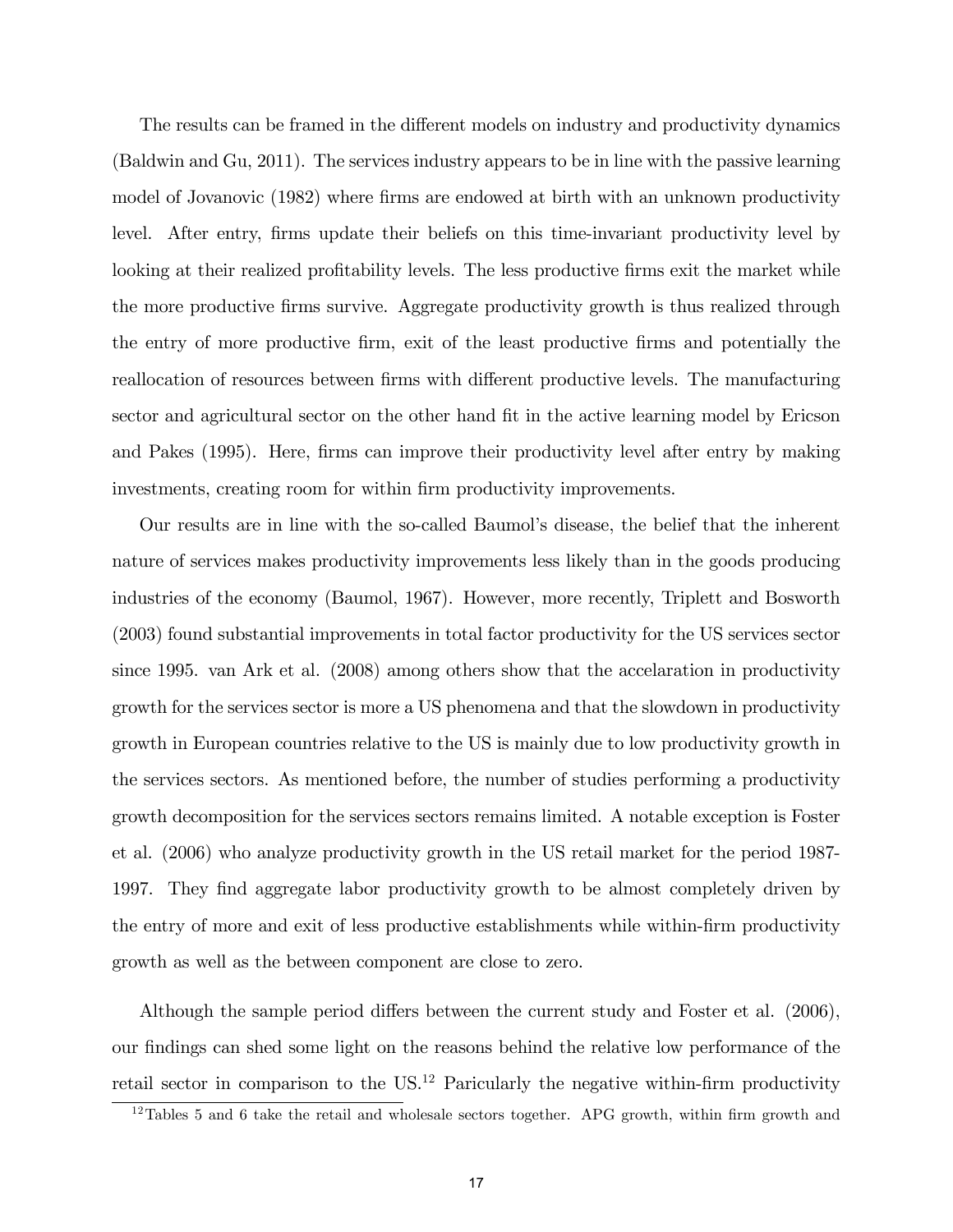growth and the negative contribution of entry stand out as the main differences with the retail sector in the US and UK (see for instance Baldwin and Gu, 2011) Baldwin and Gu  $(2011)$  hypothesize that these differences in performance can be traced back to product market regulation, which is much more stringent in continental Europe compared to the US, UK and Canada. Baugnet et al. (2009) present an analysis of the Belgian distribution sector, they use OECD indicators to infer the degree of regulation on the Belgian market, as well as in other countries. Similar to Baldwin and Gu, Baugnet et al. point to the regulation as an important obstacle towards efficiency increases in the sector.

Next we classify the sectors into four categories, namely (1) High-Technology Industries, (2) Low-Technology Industries, (3) Knowledge Intensive Services and (4) Less-Knowledge Intensive Services.<sup>13</sup> The results reported in Table 7 show that the knowledge intensive industries are the fastest growing sector in the economy and part of this growth is realized through productivity growth, but only through the reallocation of resources to higher value activities, indicating that the innovation level in these sectors is still fairly low. Surprisingly, productvity growth in the low-tech industries is higher than in the high-tech industries. Even within-firm productivity growth in the high tech sector is comparable to within firm productivity growth in the low tech industries. We can again compute the contributions of the different sectors to aggregate growth. The outcome is reported in Figure 4. Although the high-knowledge intesive services account for the largest part of economic growth, the low-tech manufacturing sectors are almost equally important in terms of APG, and the most important sectors for improvements in technical efficiency. Despite being the largest sector in terms of value added together with non-technological manufacturing, the low-knowledge intensive sectors only account for a relatively small part of economic growth and a tiny part of APG, caused by negative within-Örm productivity growth.

reallocation for the retail sector alone is respectively 0.44, -1.02 and 1.46%. The results for the Griliches-Regev decomposition are -0.39% (APG), -1.02% (within), 0.51% (between), -0.47% (entry) and 0.59% (exit).

<sup>&</sup>lt;sup>13</sup>We follow Eurostat and the OECD in the classification of these sectors. The precize classification of sectors can be found in the Appendix.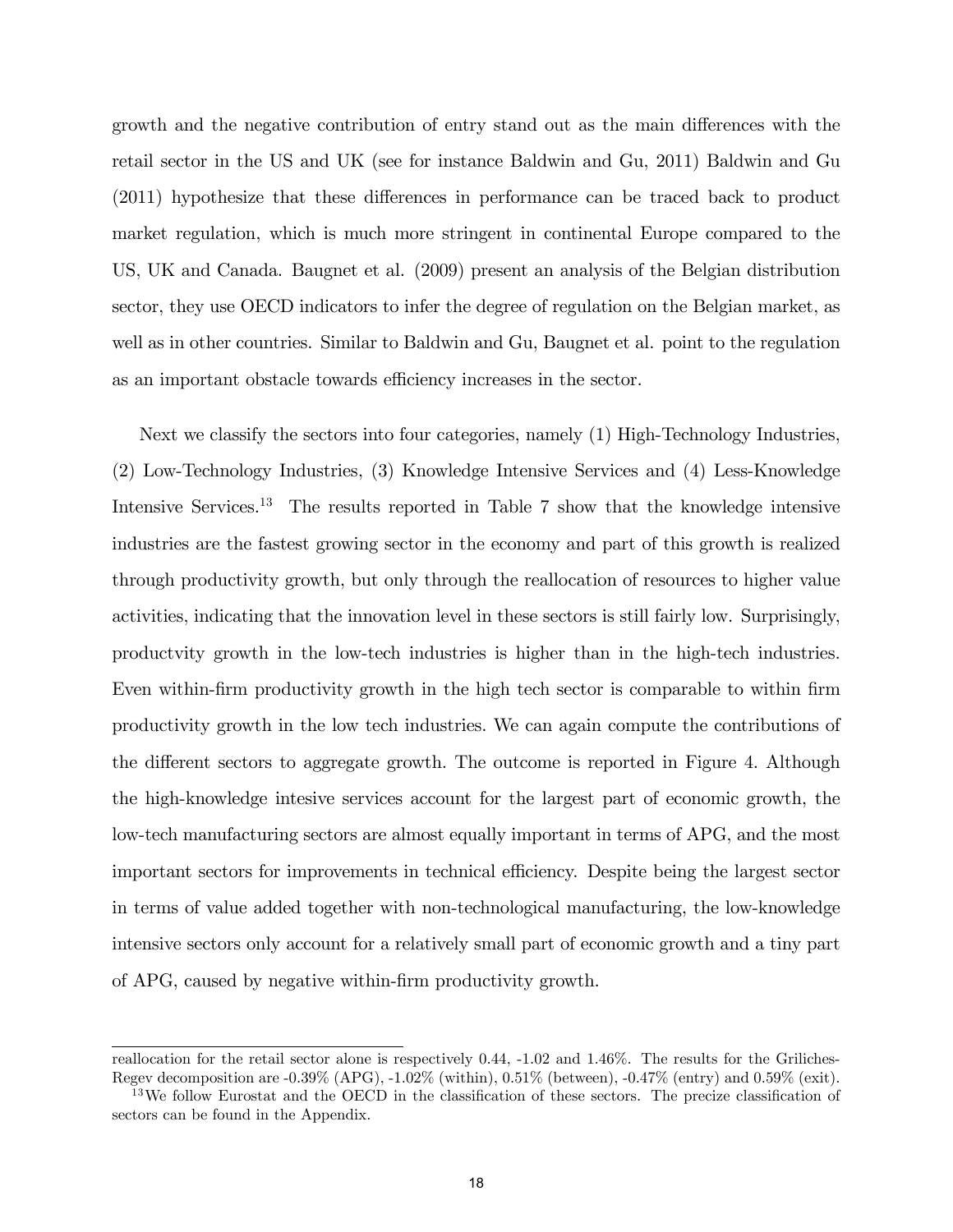# 4.4 Firm Capabilities

Over the past years, the number of firm level productivity studies has increased substantially. In this still growing body of literature several drivers of productivity have been identified, cf. Syverson (2011) for an overview. These studies can be related to the recent work of Sutton  $(2012)$  analyzing firm capabilities. Sutton considers the 'revealed' capability of a firm as its 'underlying capability', which consists of the set of elements of 'know-how' or 'working practicesíheld collectively by the group of individuals comprising the Örm. Firms can acquire the necessary capabilities by investing in human capital (hiring skilled workers or investing in firm-specific human capital through training, cf. Konings and Vanormelingen, 2011) or, more indirectly, through spillovers resulting from its relationships with and interaction with foreign and domestic suppliers and competitors. We will bring in these capabilities in this subsection and determine how much they potentially contribute to aggregate productivity growth. We will focus mainly on two drivers of firm capabilities and will analyse human capital and international engagement of firms.

While most of the literature on human capital has looked at the relation between human capital and wages, the increasing availability of matched employer-employee datasets allows for the estimation of the impact of human capital on firm level productivity. For example, Ilmakunnass et al. (2004) find that productivity is increasing in worker's education and age. Konings and Vanormelingen (2011) show that firm-level productivity is increasing in the number of workers that received training. Concerning the relationship between international trade and productivity, it is well documented that the most productive firms tend to selfselect into international markets, but once they are internationally active they can realize productivity gains as well (cf. De Loecker (2007) for exporting, Halpern et al. (2011) for importing).

#### 4.4.1 Human Capital

We look at two dimensions of human capital, namely at the accumulation of skills through the general education system and at skill acquisition through training provided by firms. In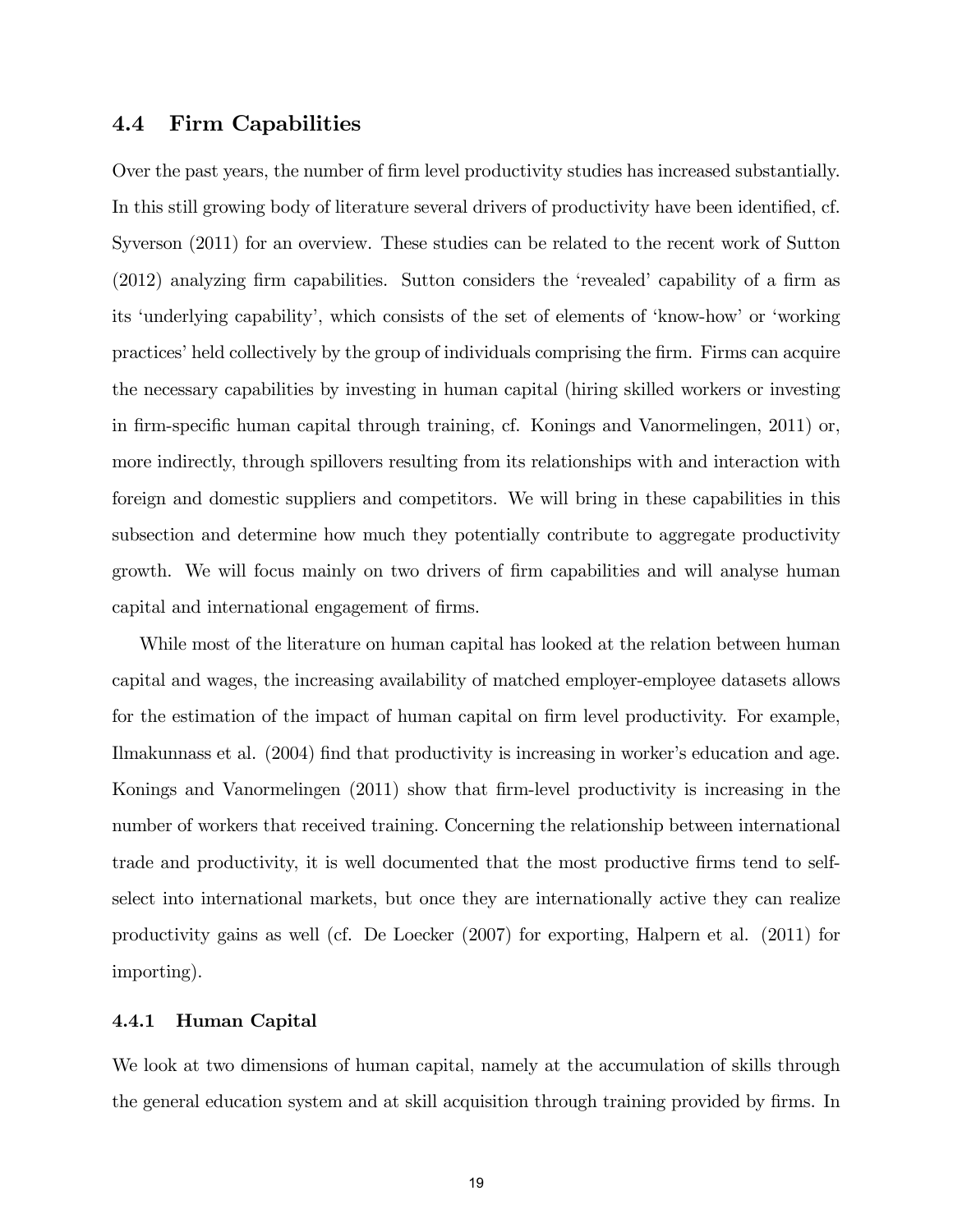order to assess the contribution of the skills of the workers to aggregate productivity growth and its components, we classify firms into different categories according to the educational level or training level of their employees. First, we turn to the educational level. In the social balance sheet we observe  $-$  for firms that have to file the full annual account  $-$  the educational level of the inflow and outflow of employees for the period 1997-2007. To obtain a measure for the education level of the number of employees active in the Örm we take the average share of medium high education and high education inflow in total inflow over all years, i.e.  $sh_i^{MH} = \sum_t (IN_{it}^M + IN_{it}^H) / \sum_t IN_{it}$  where  $IN_{it}^M$  and  $IN_{it}^H$  are respectively the inflow of medium-high education workers and high education workers for firm  $i$  in year t.  $IN_{it}$  is the total inflow of workers. After obtaining the share of medium-high and high education workers, we divide the firms in three categories, namely the first category  $-$  the  $($ medium $)$ -low education firms  $-$  comprises the firms for which the share of medium-high and high skilled workers is below the median computed over all firms. Similarly, the medium-high education category contains firms for which the share is higher than the medium and lower than the  $75<sup>th</sup>$  percentile. Finally, the high education category consists of the firms having a share of high and medium high workers in the top  $25<sup>th</sup>$  percentile.

This categorization results in each category being approximately equally important in terms of value added, namely 34%, 36% and 30% for the medium-low, medium-high and high education category respectively. The results for the Petrin-Levinsohn decomposition are reported in Table 8 and Figure 5. Productivity growth is on average highest in the high and medium high education categories while aggrgegate productivity growth is relatively low in the low-education category. The difference between the low-education category and the other categories even more pronounced when we turn to the technical efficiency (within) term. Here productivity growth is almost non-existent for the low-education category. Translated to the contributions of each category to the growth rates of value added and its different components, Figure 5 shows that within-firm productivity growth is mainly driven by firms having a share of highly educated workers above the median, while reallocation seems to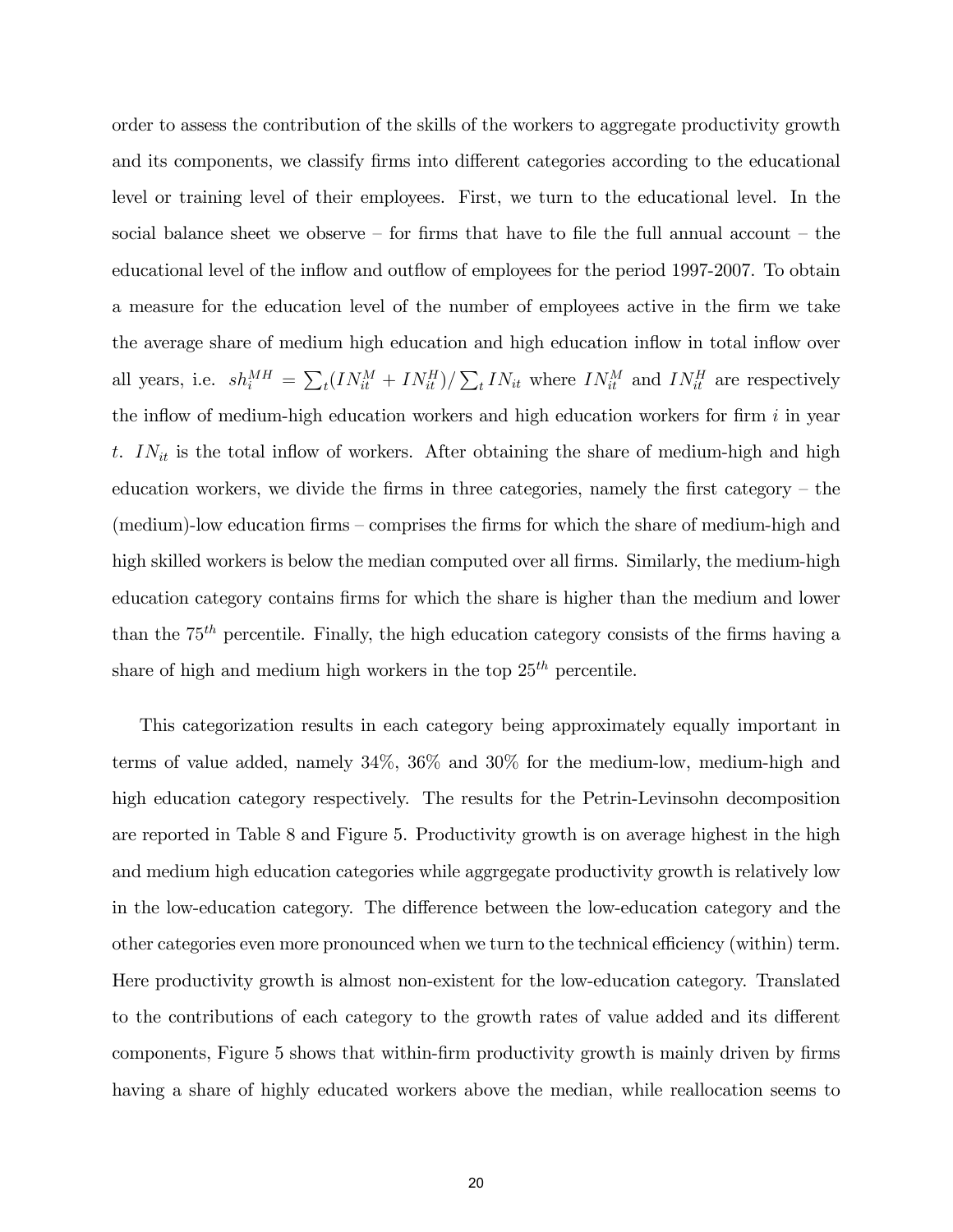take place mostly between firms with either low or high skill intensity.

Instead of defining human capital as the skills acquired through the general education system, the database allows us to take human capital built up throug firm provided training into account. More specifically we divide firms into training versus non-training categories where training firms are defined as having provided at least one period training to at least one employee. The results, reported in Figure 6, clearly show that firms that invest in training activities account for the lion share of productivity improvements within the firm and for a sizeable (though not larger than the share of value added accounted for by these firms, cf. Table 9) part of growth through reallocation.<sup>14</sup>

#### 4.4.2 Internationally Active Firms

It has been well established that internationally active Örms are more productive compared to non-internationally active Örms, both theoretically (e.g. Melitz, 2003) and empirically (e.g. Bernard and Jensen, 1999). Internationalization can influence aggregate productivity growth through the reallocation of resources to more productive firms and/or through some learning-by-internationalizing effect where firms increase their productivity level more after entry in the international markets compared to firms only active on the domestic market. The first reallocation channel is for example the only source of productivity growth in the Melitz (2003) model, namely trade liberalization causes the least productive firms to exit the market and allows the most productive firms to expand. If our sample period is characterized by increasing trade liberalization or decreasing trade costs, the reallocation term should be the most important component of aggregate productivity growth.

We distingish between firms not involved in international trade, firms that are only importers, firms that are only exporters and firms engaged in both imports and exports, for trade in goods (Table 10) and for trade in services (Table 11). Firms are classified in the group they resided in most during the period considered. As can be seen from Table 10 and Table 11, two-way traders account for the bulk of total value added generated by firms

<sup>&</sup>lt;sup>14</sup>The same results, both for the education level as training intensity, hold as well at the sector level (results available on request).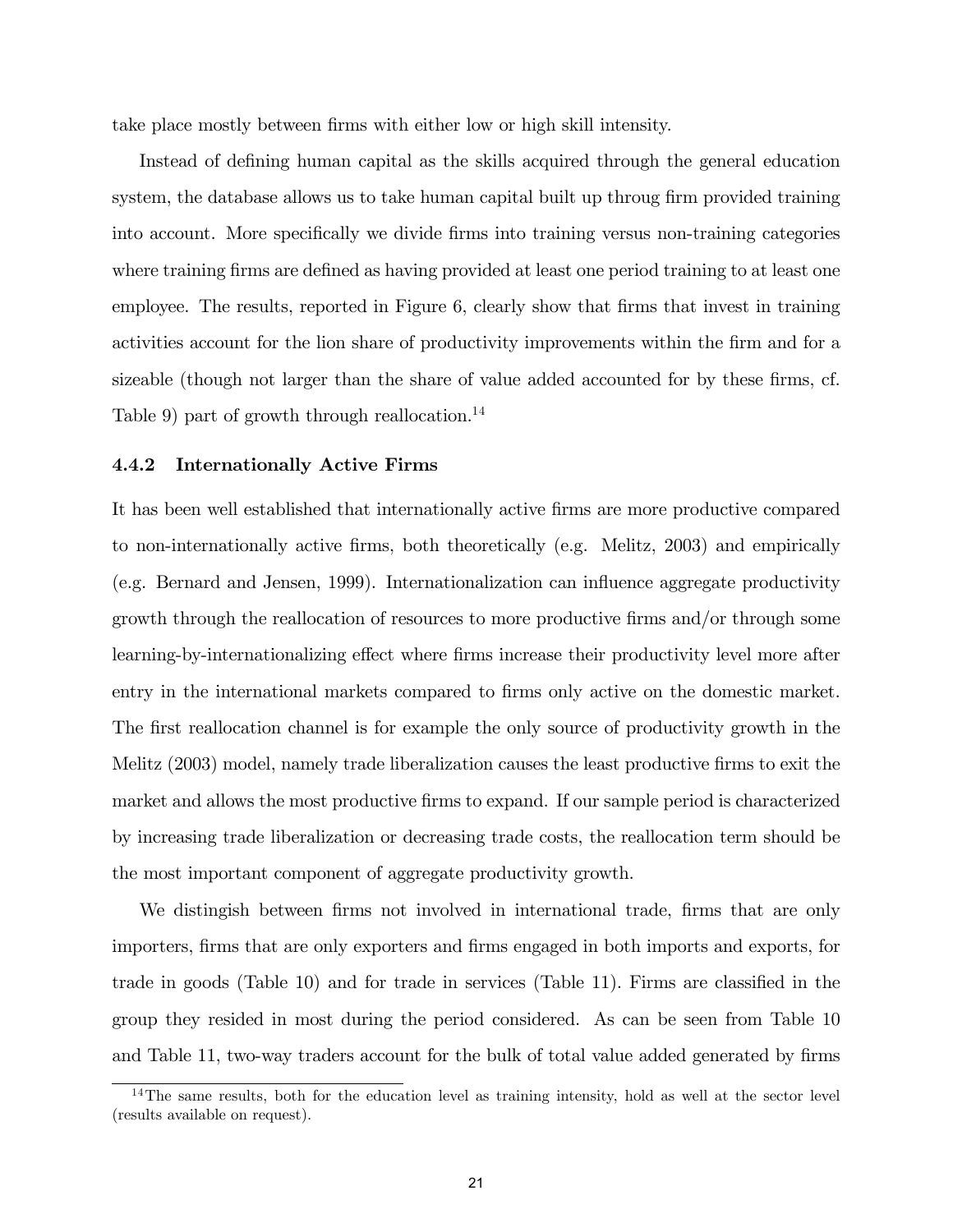in the private sector, even though they account for the minority of firms. These are the so-called Superstar Exporters (Mayer and Ottaviano, 2008) that dominate world trade and production.

The contribution of the different categories to aggregate productivity growth is depicted in Figure 7 and Figure 8. In line with expectations, aggregate productivity growth is larger for two-way traders compared to the no-traders. The difference however is mostly due to the within firm component, while the reallocation term is only slightly smaller for the no-traders. These results seem to indicate that theoretical models focusing solely on productivity gains through reallocation will understate the true productivity gains from liberalization. The group of firms that only import or export is clearly different for trade in goods than for trade in services, as evidenced by the reallocation and within terms in the tables. For trade in goods, there is a clear distinction between firms that only import and those that only export in terms of their share of total reallocation versus within-growth. For services, all trading Örms contribute positively to both reallocation and within-Örm productivity growth. Overall, this is explained by the fact that most Örms that engage in services trade, are two-way traders on the goods market.<sup>15</sup>

# 5 Conclusions

We provide a thorough analysis of productivity growth in the Belgian private sector between 1997 and 2009. More precisely we determine the micro-level foundations of aggregate productivity growth following the decomposition methodology recently introduced by Petrin and Levinsohn  $(2012)$ . The advantage of this method being that the different components add up to a measure of aggregate productivity growth that is close to macro definitions of aggregate productivity growth, i.e. changes in final demand that can not be explained by input changes. We find aggregate productivity growth to be equal to 1.46% on average over the sample period. The reallocation of resources from low-value activities to high-value ac-

 $15$ The same results hold as well at the sector level (results available on request).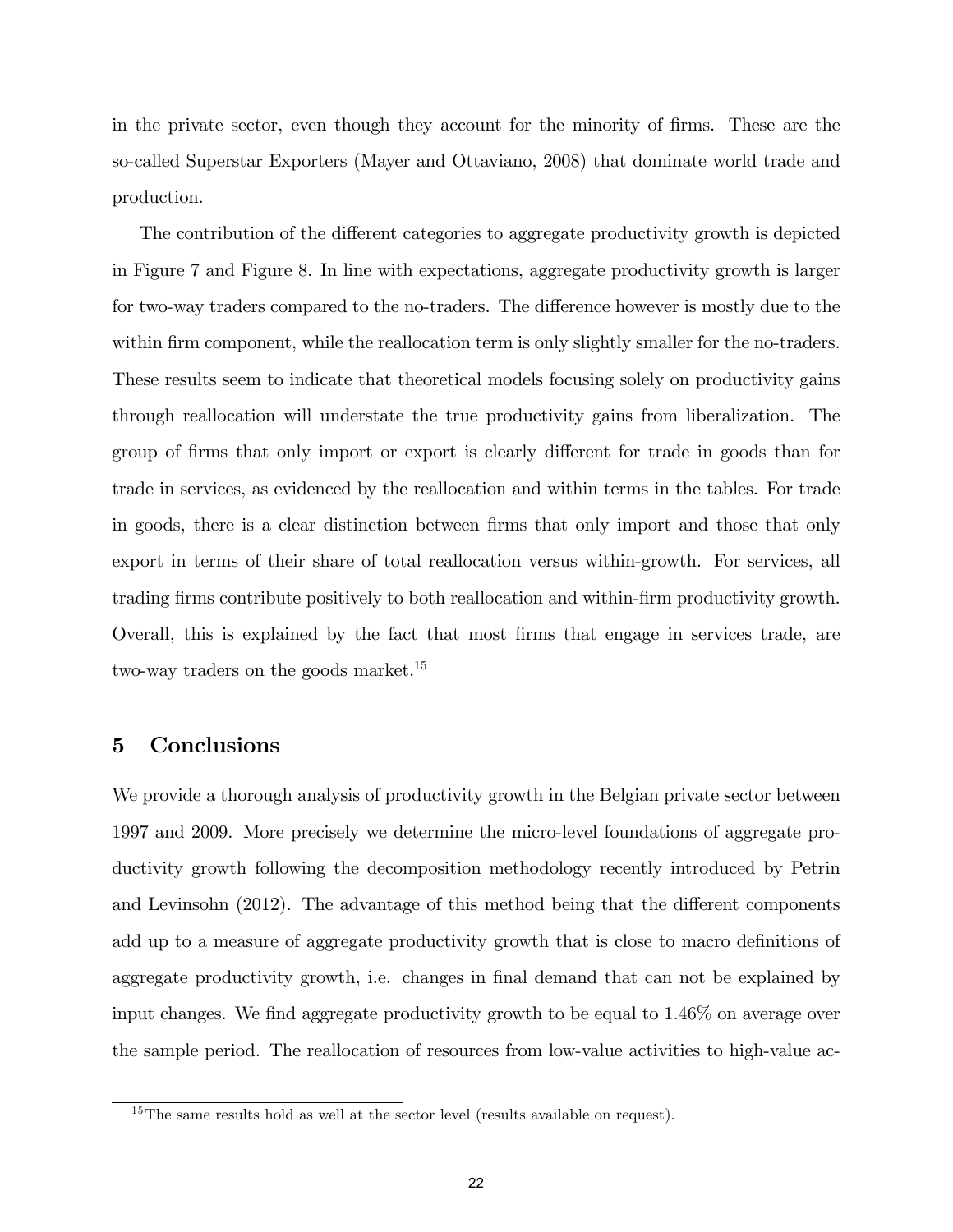tivities is the main contributor to aggregate productivity growth, although improvements in firm-level technical efficiency play a role as well, especially in explaining fluctuations of aggregate productivity growth. A classic decomposition of aggregate productivity growth such as for example Griliches and Regev (1995), shows similar results. Turning to the sector level contributions to aggregate productivity growth, the results show that the Manufacturing, Agricultural and Telecommunication sectors realize highest productivity growth. Aggregate productivity growth is low in the services sectors, especially so for within-Örm productivity growth.

Dividing the sample into different categories according to the firm capabilities shows that productivity growth is mainly realized by firms having high levels of human capital  $$ obtained either through the general education system or through firm provided training  $-$  and by firms that engage in international trade. Firms active in non-trading sectors (Hotels and restaurants, Construction), in spite of their importance for overall employment, contribute very little to overall productivity growth realized in Belgium between 1997 and 2009.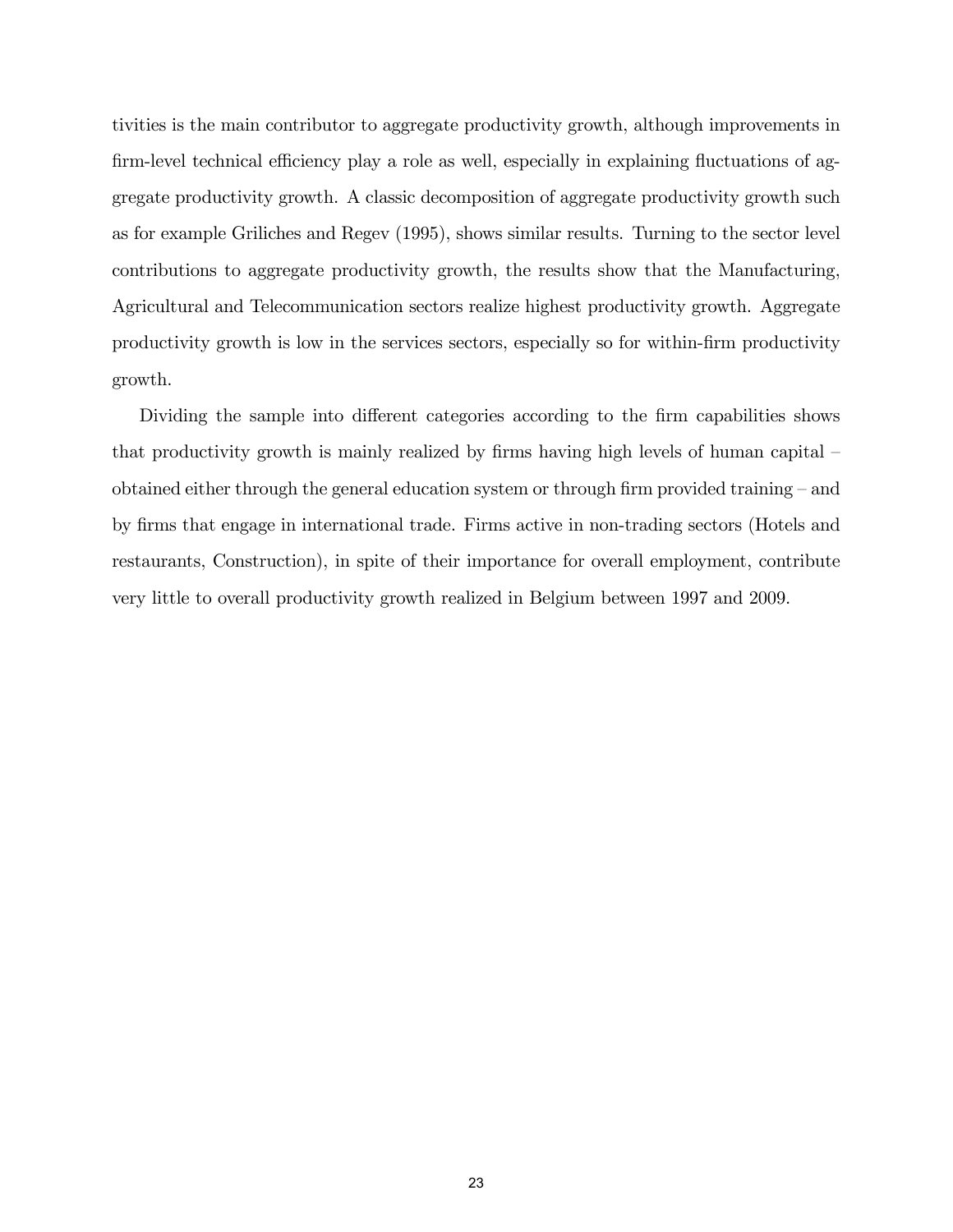## 6 References

Baily, Martin Neil, Hulten, Charles, Campbell, David, Bresnahan, Timothy, & Caves, Richard E. (1992). Productivity Dynamics in Manufacturing Plants. Brookings Papers on Economic Activity. Microeconomics, 1992, 187-267.

Baldwin, John.R. and Wulong Gu (2011). Firm Dynamics and Productivity Growth: a Comparison of the Retail Trade and Manufacturing Sectors. Industrial and Corporate Change, 20(2), 367-395.

Baugnet, V., D. Cornille, E. Dhyne and B. Robert (2009). Regulering en concurrentie in de Belgische distributiesector. Economisch tijdschrift 2009/17.

Baumol, William J. (1967). Macroeconomics of Unbalanced Growth: The Anatomy of Urban Crises. American Economic Review 57(3): 415-26.

Bernard, Andrew B., & Jensen, J.Bradford. (1999). Exceptional exporter performance: Cause, effect or both? Journal of International Economics, 47(1), 1-25.

Bernard, A.B., Jensen J. Bradford, Stephen J. Redding and Peter K. Schott (2012). The Empirics of Firm Heterogeneity in International Trade. The Annual Review, 4, 283-313.

Conway, P. and G. Nicoletta (2006). Product Market Regulation in the Non-Manufacturing Sectors of OECD Countries: Measurements and Highlights. OECD Economics Department Working Paper, 530.

Corry, D, Valero, A. and Van Reenen, J. (2011). UK Economic Performance Since 1997: Growth, Productivity and Jobs. Special Paper No. 24, Centre for Economic Performance, London School of Economics.

De Loecker, Jan. (2007). Do Exports Generate Higher Productivity? Evidence from Slovenia. Journal of International Economics, 73(1), 69-98.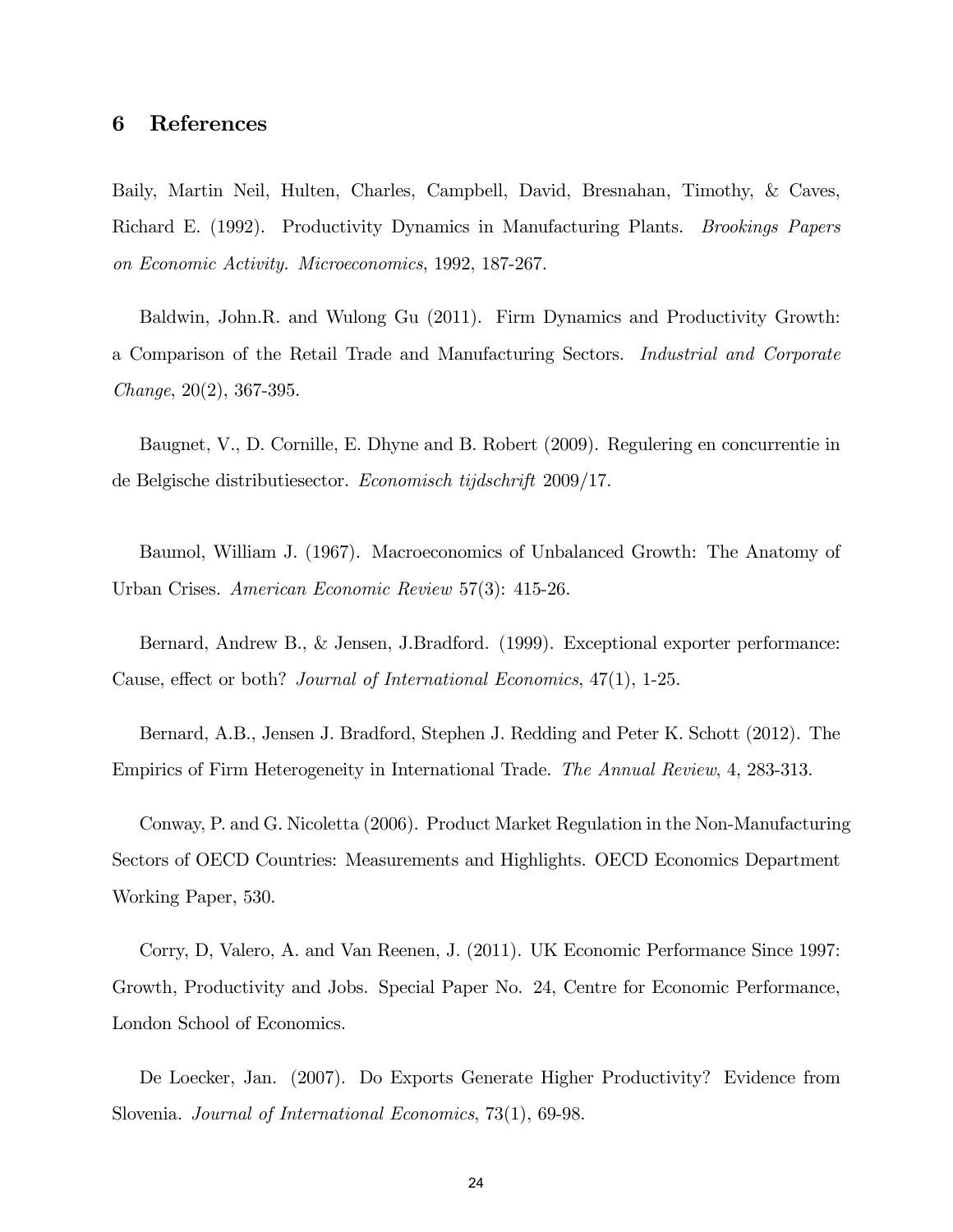Domar, E. D. (1961). On the Measurement of Technological Change. The Economic Journal,  $71(284)$ ,  $709-729$ .

Ericson, Richard and Ariel Pakes (1995). Markov-Perfect Industry Dynamics: A Framework for Empirical Work. The Review of Economic Studies, 62(1), 53-82.

Foster, Lucia, Haltiwanger, John, & Krizan, C.J. (2001). Aggregate Productivity Growth: Lessons from Microeconomic Evidence. In D. Edward, M. Harper & C. Hulten (Eds.), New Developments in Productivity Analysis (pp. 303-363). Chicago: University of Chicago Press.

Foster, L., J. Haltiwanger and C.J. Krizan (2002). The Link Between Aggregate and Micro Productivity Growth: Evidence from Retail Trade. NBER Working Paper 9120.

Foster, Lucia, Haltiwanger, John, & Krizan, C. J. (2006). Market Selection, Reallocation, and Restructuring in the US Retail Trade Sector in the 1990s. Review of Economics  $\mathcal{B}$ Statistics, 88(4), 748-758.

Griliches, Zvi, & Regev, Haim. (1995). Firm productivity in Israeli industry 1979-1988. Journal of Econometrics, 65(1), 175-203.

Hallward-Driemeier, M. and B. Rijkers (2013). "Do crises catalyze creative destruction? Firm-level evidence from Indonesia." Review of Economics and Statistics, forthcoming.

Halpern, László, Koren, Miklós & Szeidl, Adam (2011). Imported Inputs and Productivity. CeFiG Working Papers 8, Center for Firms in the Global Economy.

Ilmakunnas, Pekka, Mika Maliranta, and Jari Vainiomäki. (2004). "The Roles of Employer and Employee Characteristics for Plant Productivity." Journal of Productivity Analysis, 21(3): 249-276.

Jones, Charles I., & Romer, Paul M. (2010). The New Kaldor Facts: Ideas, Institutions, Population, and Human Capital. American Economic Journal: Macroeconomics, 2(1), 224- 245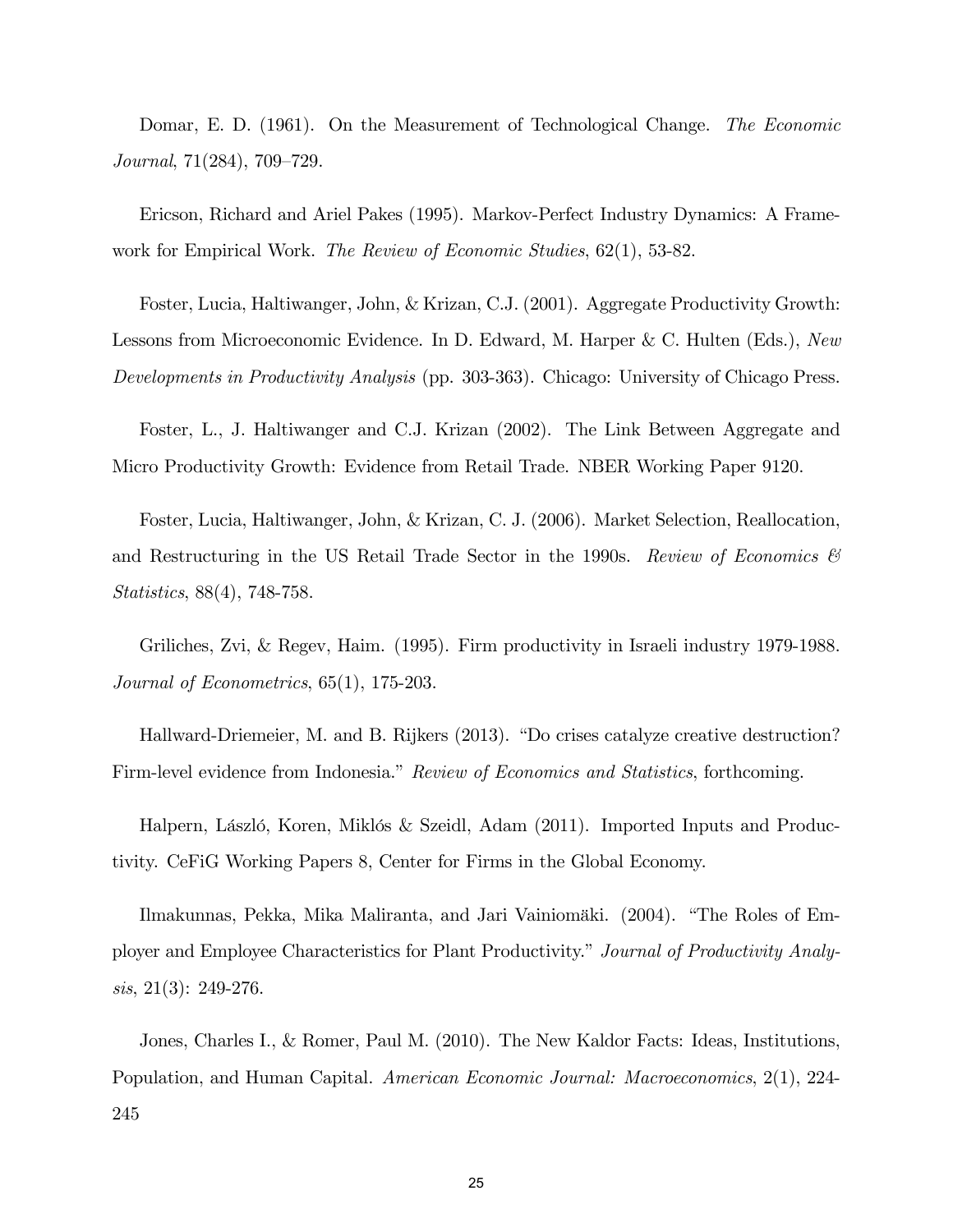Jovanovic, Boyan. (1982). Selection and the Evolution of Industry. *Econometrica*, 50(3), 649-670.

Konings, J. and Vanormelingen, S. (2011). The Impact of Training on Firm Level Productivity and Wages: Evidence from Belgium, KU Leuven.

Mayer, T. and Ottaviano, G. (2008). The Happy Few: the Internationalization of European Örms: New Facts Based on Firm Level Evidence. Intereconomics, May/June.

Melitz, Marc J. (2003). The Impact of Trade on Intra-Industry Reallocations and Aggregate Industry Productivity. Econometrica, 71(6), 1695-1725.

Olley, G. Steven, & Pakes, Ariel. (1996). The Dynamics of Productivity in the Telecommunications Equipment Industry. *Econometrica*, 64(6), 1263-1297.

Petrin, Amil, White, Kirk, & Reiter, Jerome P. (2011). The Impact of Plant-Level Resource Reallocations and Technical Progress on U.S. Macroeconomic Growth. Review of Economic Dynamics, 14, 3-26.

Petrin, Amil, & Levinsohn, James. (2012). Measuring Aggregate Productivity Growth Using Plant-Level Data. RAND Journal of Economics, 43(4), 705-725.

Sutton, J. (2012). *Competing in capabilities. The Globalization Process*. Oxford University Press

Syverson, Chad. (2011). What Determines Productivity? Journal of Economic Literature,  $49(2)$ , 326-365.

Triplett, Jack E. & Bosworth, Barry P. (2003). Productivity measurement issues in services industries: "Baumolís disease" has been cured, Economic Policy Review, Federal Reserve Bank of New York, September, 23-33.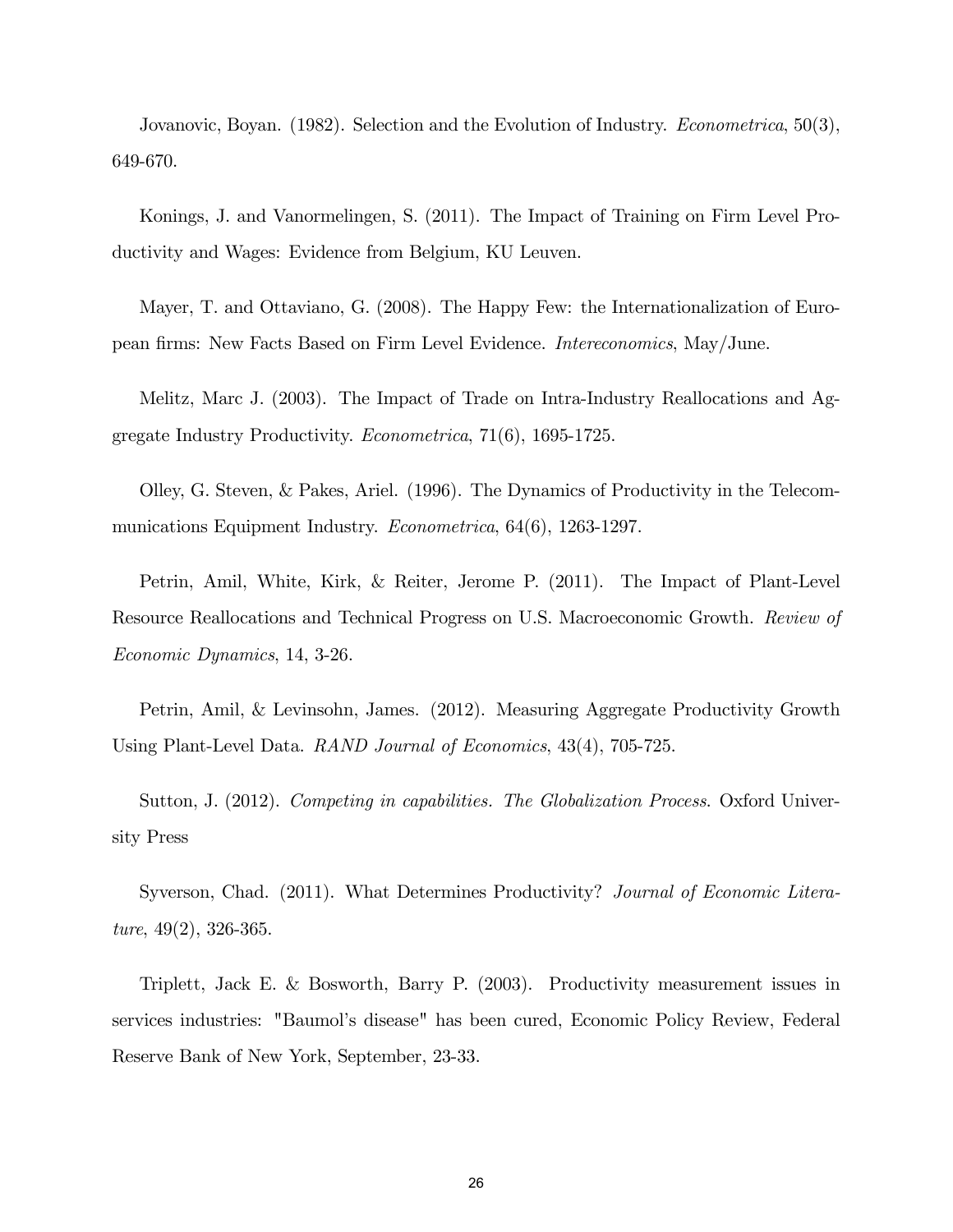van Ark, Bart, OíMahoney, Mary, & Timmer, Marcel P. (2008). The Productivity Gap between Europe and the United States: Trends and Causes. Journal of Economic Perspectives, 22(1), 25-44.

Wooldridge, Jeffrey M. (2009). On Estimating Firm-Level Production Functions Using Proxy Variables to Control for Unobservables. Economics Letters, 104(3), 112-114.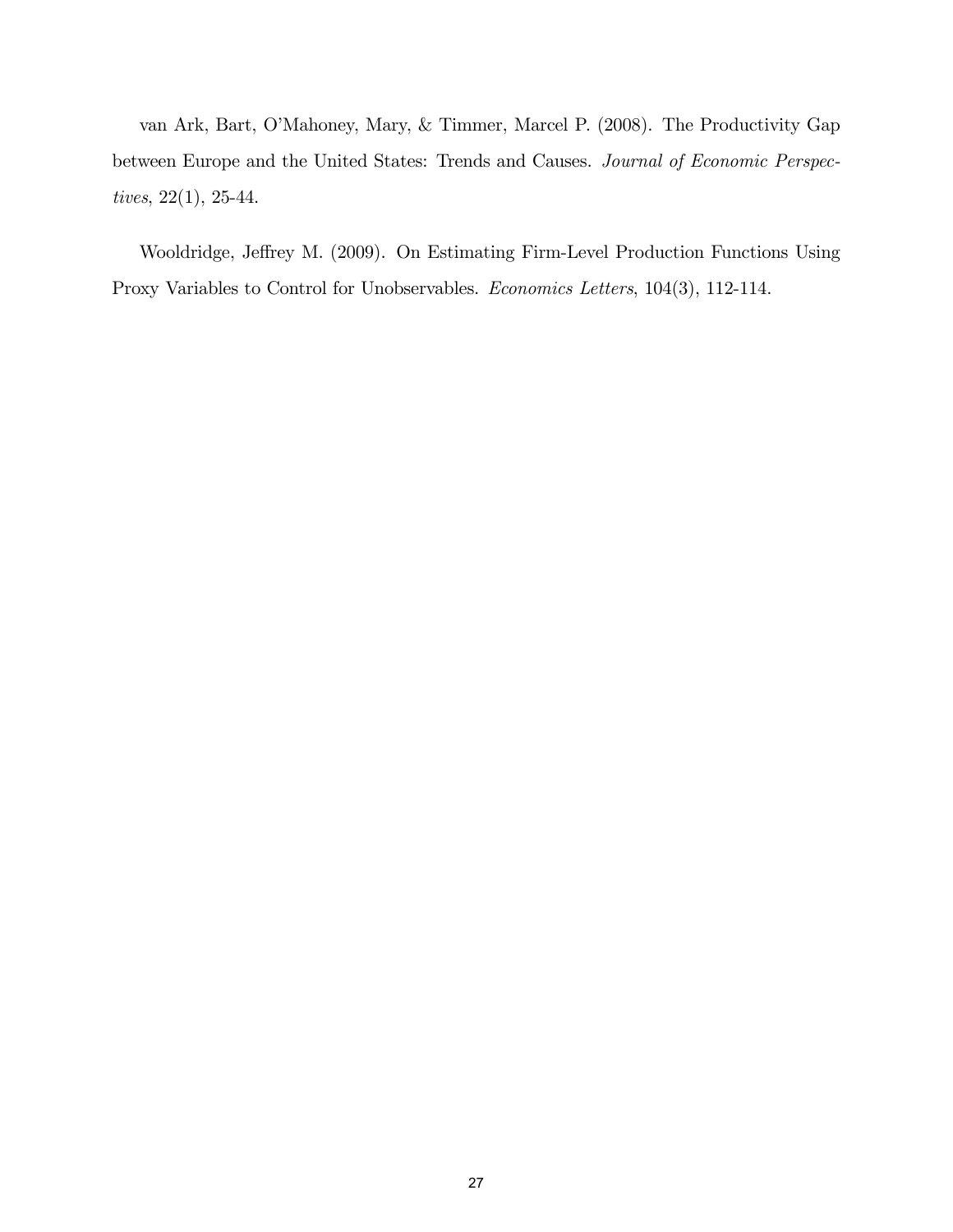# 7 Tables

|                                 | All Firms |           |        | large Firms |
|---------------------------------|-----------|-----------|--------|-------------|
|                                 | Mean      | S.D.      | Mean   | S.D.        |
| Employment                      | 15        | 225       | 102    | 687         |
| Real Value Added (X1000 $\in$ ) | 1,084     | 15,639    | 7,630  | 47,137      |
| Real turnover $(X1000\epsilon)$ |           |           | 40,925 | 311,597     |
| Labor prod $(X1000\epsilon)$    | 95        | 857       | 159    | 2,440       |
| $\alpha_l$                      | 0.62      | 0.30      | 0.74   | 0.34        |
| $\alpha_k$                      | 0.20      | 0.19      | 0.15   | 0.19        |
| $\beta_l$                       |           |           | 0.22   | 0.19        |
| $\beta_m$                       |           |           | 0.69   | 0.22        |
| $\beta_k$                       |           |           | 0.05   | 0.10        |
| Nr. Firms                       |           | 228,374   |        | 23,030      |
| Nr. Observations                |           | 1,553,480 |        | 161,644     |

Table 1: Summaries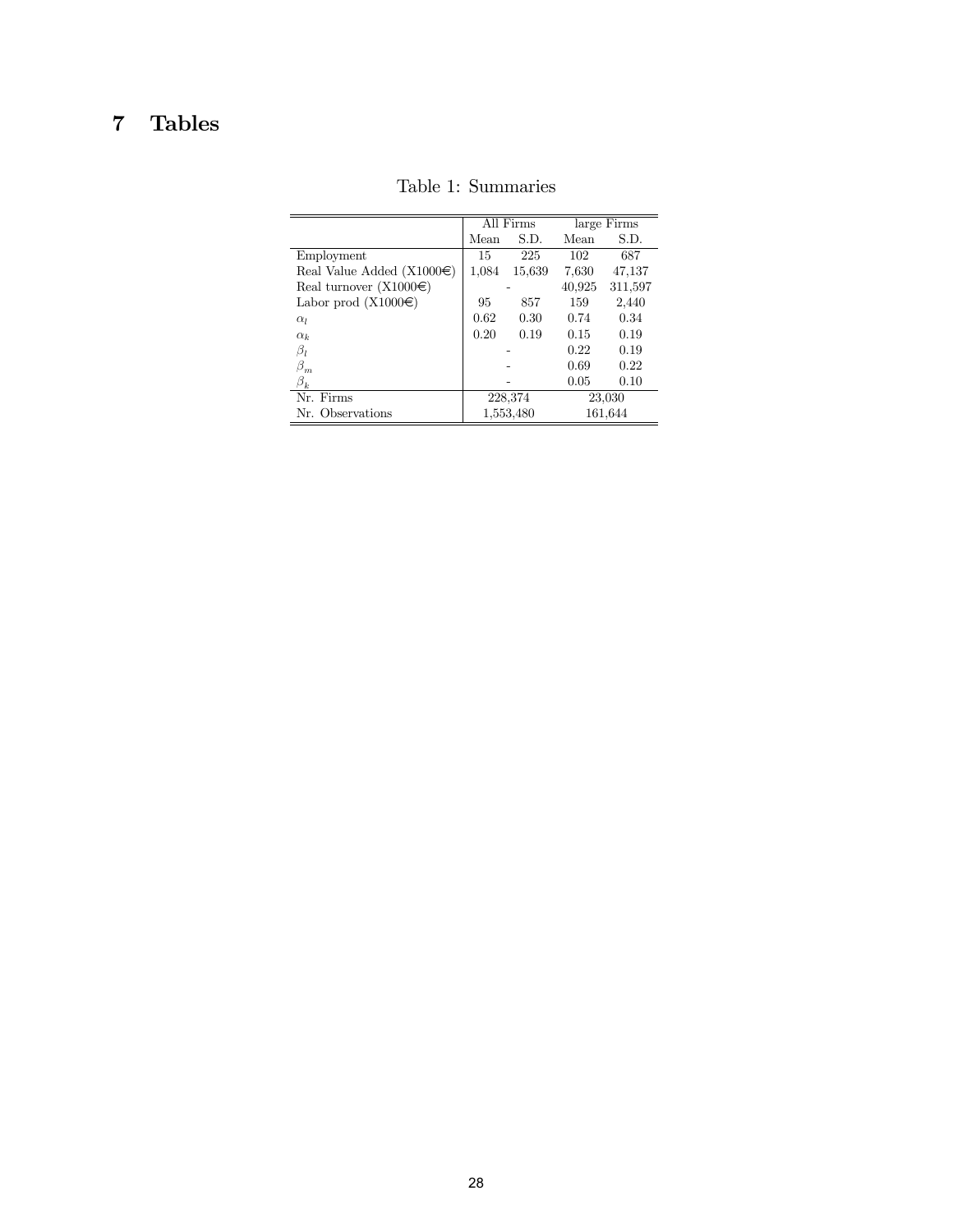| Year    | Value added | Labor     | Capital   | $AP\overline{G^{PL}}$ | $AP\overline{G^{GR}}$ |
|---------|-------------|-----------|-----------|-----------------------|-----------------------|
| 1998    | 4.25%       | $2.36\%$  | 0.82%     | 1.06%                 | 0.75%                 |
| 1999    | $3.50\%$    | $0.40\%$  | 0.28%     | 2.82%                 | 1.62%                 |
| 2000    | 3.12%       | $0.61\%$  | 0.31%     | 2.21%                 | 1.99%                 |
| 2001    | $0.32\%$    | 0.78%     | 0.07%     | $-0.53%$              | $-1.19%$              |
| 2002    | 0.47%       | $-0.98\%$ | $-0.13%$  | 1.58%                 | $0.99\%$              |
| 2003    | 1.93%       | $-0.90\%$ | $0.00\%$  | 2.83%                 | $3.24\%$              |
| 2004    | 2.58%       | $-0.03\%$ | 0.20%     | 2.40%                 | 3.16%                 |
| 2005    | $0.84\%$    | $-0.04\%$ | $-0.75%$  | $1.62\%$              | $-1.36\%$             |
| 2006    | 1.31\%      | $0.54\%$  | $-0.11\%$ | $0.87\%$              | $0.35\%$              |
| 2007    | 4.38\%      | $1.04\%$  | $0.36\%$  | 2.99%                 | 1.80%                 |
| 2008    | $-0.13%$    | $0.29\%$  | $0.39\%$  | $-0.81%$              | $-0.20%$              |
| 2009    | $-2.44\%$   | $-2.59\%$ | $-0.32\%$ | $0.46\%$              | 2.17%                 |
| Average | 1.68%       | 0.12%     | 0.09%     | $1.46\%$              | 1.11%                 |

Table 2: Value Added and Aggregate Productivity Growth

Table 3: Decomposition Aggregate Productivity Growth PL

|         | <b>APG</b> | Within    |          |           |           |            |
|---------|------------|-----------|----------|-----------|-----------|------------|
| Year    |            |           | Reall    |           |           |            |
|         |            |           |          | Labor     | Capital   | Fixed Cost |
| 1998    | 1.06%      | $0.38\%$  | $0.69\%$ | 1.30%     | $-0.60\%$ | $0.00\%$   |
| 1999    | 2.82%      | 1.75%     | 1.07%    | 1.08%     | $-0.09\%$ | $0.08\%$   |
| 2000    | 2.21%      | 1.09%     | 1.12%    | $0.96\%$  | $-0.05%$  | $0.20\%$   |
| 2001    | $-0.53%$   | $-1.85%$  | 1.33%    | 1.33%     | $0.36\%$  | $-0.37%$   |
| 2002    | 1.58%      | $0.62\%$  | $0.96\%$ | $0.14\%$  | $0.65\%$  | $0.18\%$   |
| 2003    | 2.83%      | 1.13%     | 1.70%    | 1.17%     | $0.50\%$  | $0.03\%$   |
| 2004    | 2.40%      | $0.58\%$  | 1.82%    | $1.04\%$  | 0.18%     | $0.60\%$   |
| 2005    | 1.62%      | $-0.57%$  | 2.20%    | 1.12%     | 1.23%     | $-0.15%$   |
| 2006    | 0.87%      | $0.56\%$  | 0.31%    | 0.67%     | 0.23%     | $-0.58%$   |
| 2007    | 2.99%      | 1.33%     | 1.66%    | $0.94\%$  | 0.13%     | $0.59\%$   |
| 2008    | $-0.81\%$  | $-1.42\%$ | 0.61%    | 0.72%     | $0.04\%$  | 0.17%      |
| 2009    | $0.46\%$   | $-1.06\%$ | 1.53%    | $-0.06\%$ | 1.42\%    | $0.05\%$   |
| Average | $1.46\%$   | $0.21\%$  | $1.25\%$ | 0.87%     | 0.33%     | 0.05%      |
| St.Dev. | 1.28%      | 1.16%     | $0.56\%$ | $0.44\%$  | $0.56\%$  | $0.34\%$   |

Petrin-Levinsohn decomposition aggregate productivity growth. Translog production function estimated using Wooldridge (2009).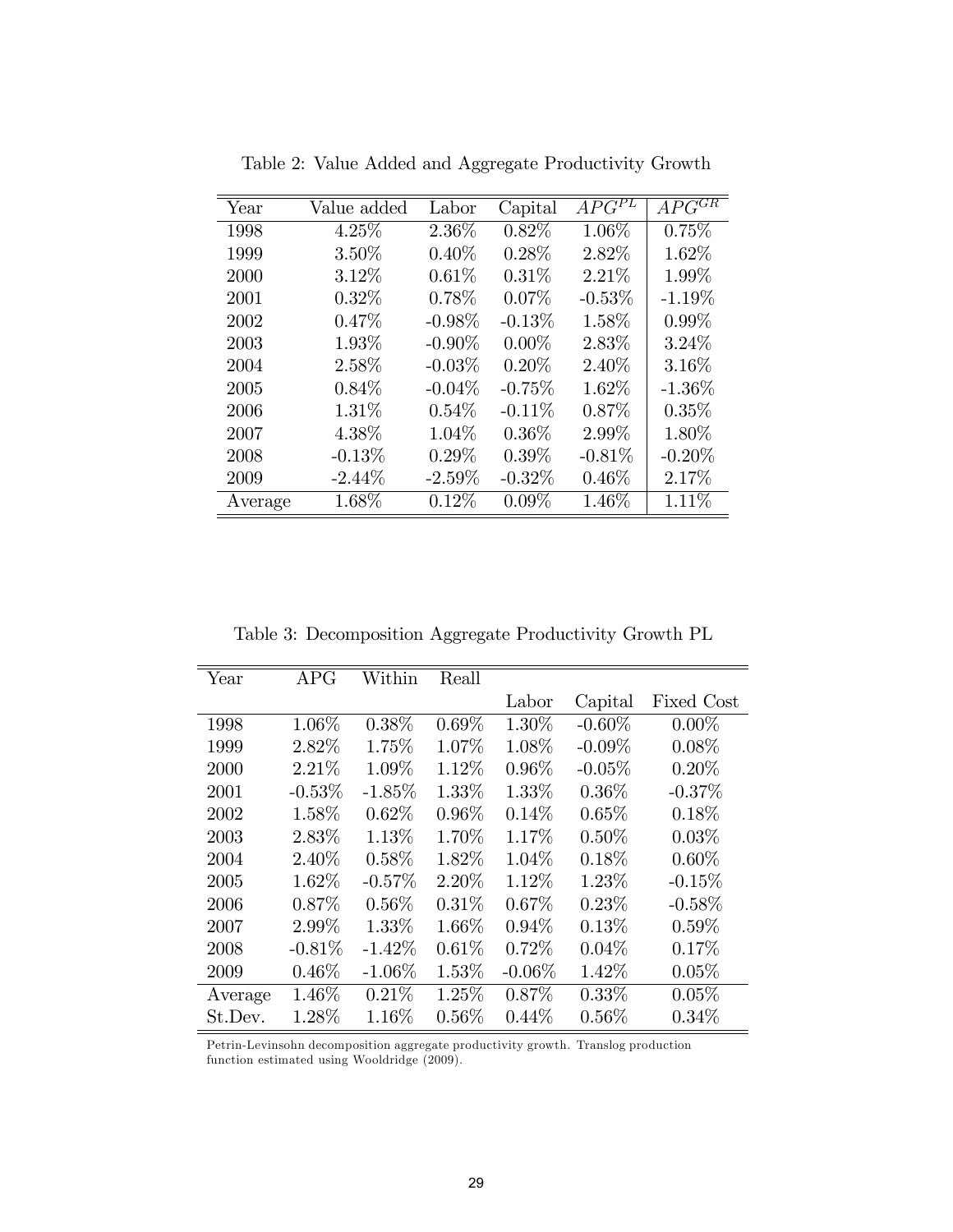| Year    | <b>APG</b> | Within    | <b>Between</b> | Entry    | Exit      |
|---------|------------|-----------|----------------|----------|-----------|
| 1998    | 0.75%      | 0.41%     | $-0.30\%$      | $0.34\%$ | $0.31\%$  |
| 1999    | 1.62%      | 1.72%     | 0.21%          | 0.41%    | $-0.72%$  |
| 2000    | 1.99%      | 1.11%     | 0.55%          | 0.25%    | $0.09\%$  |
| 2001    | $-1.19\%$  | $-1.83\%$ | $0.04\%$       | $-0.06%$ | $0.66\%$  |
| 2002    | $0.99\%$   | 0.70%     | $0.21\%$       | $0.36\%$ | $-0.29\%$ |
| 2003    | $3.24\%$   | 1.13%     | 1.06%          | $0.38\%$ | 0.67%     |
| 2004    | 3.16%      | 0.51%     | $-0.17%$       | 2.39%    | 0.43%     |
| 2005    | $-1.36\%$  | $-0.51%$  | $-1.55\%$      | 0.27%    | 0.42%     |
| 2006    | 0.35%      | $0.59\%$  | 0.17%          | $0.07\%$ | $-0.49%$  |
| 2007    | 1.80%      | 1.44%     | $-0.64%$       | $0.29\%$ | 0.72%     |
| 2008    | $-0.20\%$  | $-1.15%$  | 0.35%          | $-0.28%$ | 0.88%     |
| 2009    | 2.17%      | $-0.92%$  | 1.74%          | 0.95%    | $0.39\%$  |
| Average | 1.11\%     | $0.27\%$  | 0.14%          | 0.45%    | $0.26\%$  |

Table 4: Decomposition Aggregate Productivity Growth Griliches-Regev

Griliches-Regev decomposition aggregate productivity growth. Translog production function estimated using Wooldridge (2009). Aggregate productivity growth and components are weighted averages of sector level productivity growth and components.

| Table 5: Aggregate Productivity Growth per Sector |  |  |  |
|---------------------------------------------------|--|--|--|
|---------------------------------------------------|--|--|--|

|                               | Value Added | Labor     | Capital   | APG      |           |          |
|-------------------------------|-------------|-----------|-----------|----------|-----------|----------|
|                               |             |           |           |          | Within    | Reall    |
| ABC Agriculture, Mining       | $6.70\%$    | $0.67\%$  | $0.70\%$  | $5.33\%$ | $4.55\%$  | $0.77\%$ |
| D Manufacturing               | $0.09\%$    | $-1.34\%$ | $-0.25\%$ | 1.69%    | 1.11\%    | $0.58\%$ |
| E Utilities                   | $2.81\%$    | $1.38\%$  | $0.43\%$  | 1.01\%   | $-3.61\%$ | 4.62\%   |
| F Construction                | 2.07\%      | $0.92\%$  | $0.46\%$  | $0.69\%$ | $-0.87\%$ | $1.56\%$ |
| G Wholesale and Retail        | $1.38\%$    | $0.59\%$  | $0.20\%$  | $0.58\%$ | $-0.73\%$ | 1.32%    |
| H Hotels and Restaurants      | $0.63\%$    | 1.27\%    | $0.01\%$  | $-0.65%$ | $-1.40\%$ | 0.75%    |
| I Transport and Communication | 2.15%       | $-0.54\%$ | $-0.03\%$ | 2.72%    | 1.20\%    | $1.52\%$ |
| K Business Services           | 4.27%       | $2.60\%$  | $0.52\%$  | 1.15%    | $-0.30\%$ | $1.45\%$ |

Petrin-Levinsohn decomposition aggregate productivity growth. Translog production function estimated using Wooldridge (2009).

Table 6: Aggregate Productivity Growth per Sector, Griliches-Regev

| Year                          | APG       | Within.   | <b>Between</b> | Entry     | Exit      |
|-------------------------------|-----------|-----------|----------------|-----------|-----------|
| ABC Agriculture, Mining       | 4.46\%    | 4.58%     | $0.28\%$       | $-0.51\%$ | $0.12\%$  |
| D Manufacturing               | 1.78%     | $1.23\%$  | 0.15%          | $-0.28\%$ | $0.68\%$  |
| F Construction                | $0.42\%$  | $-0.87\%$ | $-0.80\%$      | 2.56%     | $-0.46\%$ |
| G Wholesale and Retail        | $-0.06\%$ | $-0.72\%$ | $0.32\%$       | $-0.04\%$ | $0.39\%$  |
| H Hotels and Restaurants      | $-1.80\%$ | $-1.40\%$ | $0.33\%$       | $-1.08\%$ | $0.35\%$  |
| I Transport and Communication | 1.63%     | $1.26\%$  | $-0.08\%$      | $-0.34\%$ | $0.78\%$  |
| K Business Services           | $0.85\%$  | $-0.28\%$ | $-1.06\%$      | 3.07%     | $-0.88\%$ |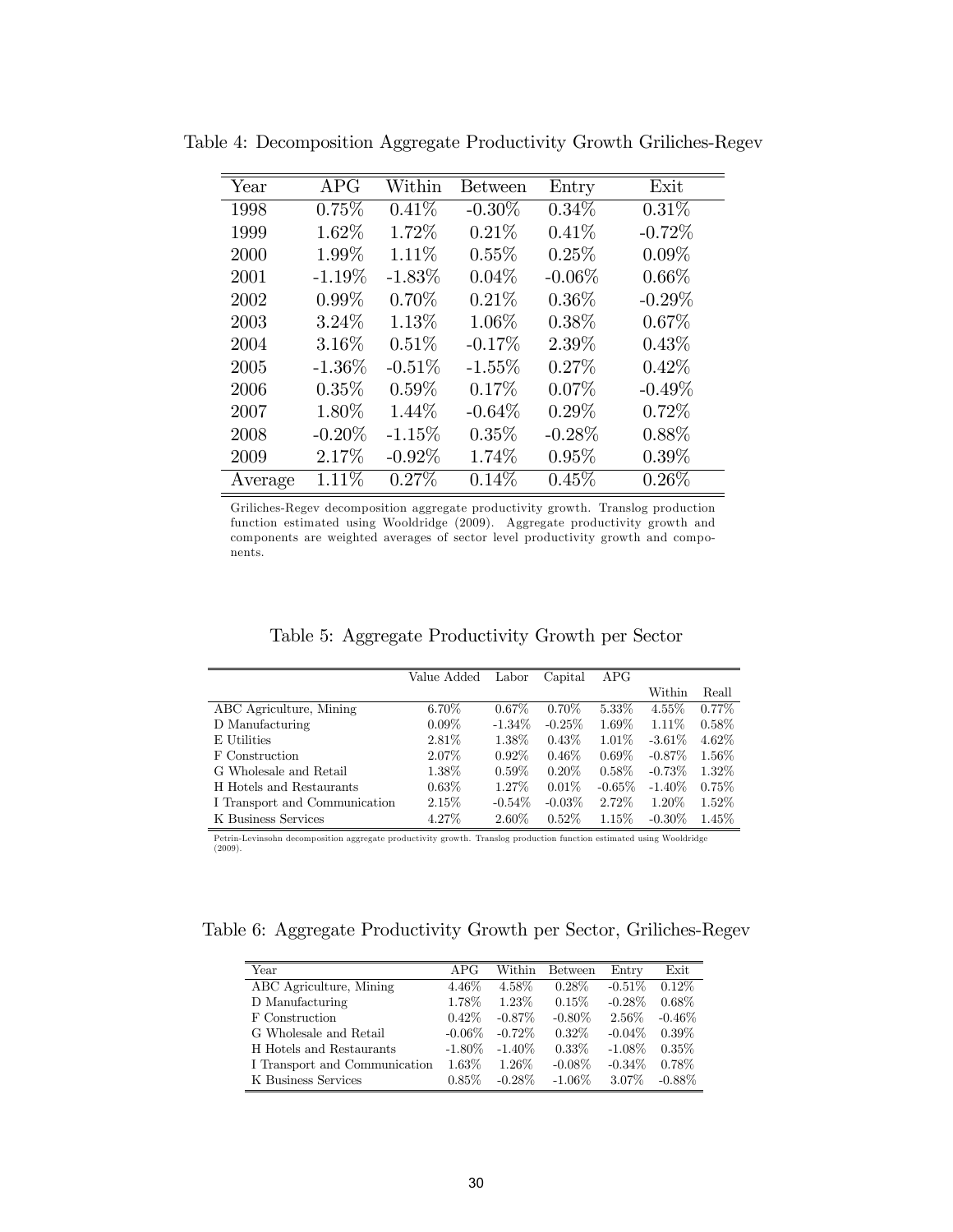| Year           | Val. Add. | Labor     | Capital APG |          | Within    | Reall    |          |          |          |
|----------------|-----------|-----------|-------------|----------|-----------|----------|----------|----------|----------|
|                |           |           |             |          |           |          | Labor    | Capital  | VA Share |
| Low Tech Ind.  | 1.18\%    | $-0.50\%$ | $0.01\%$    | $1.67\%$ | $0.59\%$  | 1.08%    | $0.69\%$ | $0.37\%$ | 31.50%   |
| High-tech Ind. | $-0.47\%$ | $-1.46\%$ | $-0.28\%$   | $1.27\%$ | 0.70\%    | $0.57\%$ | $0.58\%$ | $0.56\%$ | 14.00%   |
| Low-KIS Serv.  | 1.69%     | $0.66\%$  | $0.23\%$    | $0.79\%$ | $-0.22\%$ | 1.01\%   | $0.81\%$ | $0.15\%$ | 36.70\%  |
| High-KIS Serv. | $4.41\%$  | $1.41\%$  | $0.27\%$    | $2.74\%$ | -0.01%    | $2.75\%$ | $1.53\%$ | $0.46\%$ | 17.80%   |

Table 7: APG in High Tech Industries / Knowledge Intensive Services

## Table 8: Firm Capabilities: Education

| Year               | Val. Add. - |           | Labor Capital APG |            | Within Reall.  |                   |          |                    |
|--------------------|-------------|-----------|-------------------|------------|----------------|-------------------|----------|--------------------|
|                    |             |           |                   |            |                | Labor             |          | Capital   VA Share |
| (Medium-)Low-educ. | 1.79%       | $0.56\%$  | $0.04\%$          | $1.19\%$ . | $0.23\%$       | $0.96\%$ $0.93\%$ | $0.10\%$ | 33.70%             |
| Medium-high-educ.  | $1.86\%$    | $-0.04\%$ | $-0.12\%$         | $2.01\%$   | $1.18\%$       | $0.83\%$ 0.63\%   | $0.37\%$ | 36.00%             |
| High-skilled       | $2.91\%$    | $0.20\%$  | $0.14\%$          |            | $2.57\%$ 0.72% | $1.85\%$ $1.10\%$ | $0.45\%$ | 30.30\%            |

Petrin-Levinsohn decomposition aggregate productivity growth. Translog production function estimated using Wooldridge (2009). Sample restricted to firms reporting full annual accounts.

| Table 9: Firm Capabilities: Formal Training Actituities |  |  |  |
|---------------------------------------------------------|--|--|--|
|---------------------------------------------------------|--|--|--|

| Year        | Val. Add. Labor Capital APG Within Reall. |                                                     |  |  |                                                                 |                          |
|-------------|-------------------------------------------|-----------------------------------------------------|--|--|-----------------------------------------------------------------|--------------------------|
|             |                                           |                                                     |  |  |                                                                 | Labor Capital   VA Share |
| No training | $2.31\%$                                  |                                                     |  |  | $0.49\%$ $0.33\%$ $1.49\%$ $-0.17\%$ $1.66\%$ $1.24\%$ $0.23\%$ | $38.33\%$                |
| Training    | $2.24\%$                                  | $0.30\%$ -0.04\% 1.98\% 0.91\% 1.07\% 0.81\% 0.27\% |  |  |                                                                 | 61.67\%                  |

Petrin-Levinsohn decomposition aggregate productivity growth. Translog production function estimated using Wooldridge (2009). Full sample of firms, time period 1998-2007 (change in definition of training starting 2008)..

| Table 10: Firm Capabilities: International trade in goods |  |  |  |
|-----------------------------------------------------------|--|--|--|
|-----------------------------------------------------------|--|--|--|

| Year            | Val. Add. Labor Capital APG |           |           |          | Within     | - Reall. |           |           |                    |
|-----------------|-----------------------------|-----------|-----------|----------|------------|----------|-----------|-----------|--------------------|
|                 |                             |           |           |          |            |          | Labor     |           | Capital   VA Share |
| No-traders      | $2.51\%$                    | 1.30\%    | $0.37\%$  | $0.83\%$ | -0.46 $\%$ | $1.29\%$ | 1.12\%    | $0.00\%$  | 31.97%             |
| Only importers  | $3.51\%$                    | 1.98%     | $0.09\%$  | 1.44%    | -1.12 $\%$ | $2.56\%$ | 1.87%     | $0.38\%$  | $9.60\%$           |
| Only exporters  | $0.62\%$                    | $-0.08\%$ | $0.36\%$  | $0.34\%$ | $0.28\%$   | $0.05\%$ | $0.60\%$  | $-0.19\%$ | 2.27%              |
| Two-way traders | $0.94\%$                    | $-0.84\%$ | $-0.07\%$ | 1.85%    | $0.80\%$   | $1.05\%$ | $-0.56\%$ | $0.53\%$  | 56.16%             |

Petrin-Levinsohn decomposition aggregate productivity growth. Translog production function estimated using Wooldridge (2009).

Table 11: Firm Capabilities: International Trade in Services

| Year      | Val. Add. | Labor     | Capital   | $_{\rm{APG}}$ | Within Reall.   |          |                |           |          |
|-----------|-----------|-----------|-----------|---------------|-----------------|----------|----------------|-----------|----------|
|           |           |           |           |               |                 |          | $_{\rm Labor}$ | Capital   | VA Share |
| no-trader | $2.29\%$  | $0.85\%$  | $0.35\%$  | 1.10\%        | $-0.04\%$ 1.15% |          | 1.15%          | $-0.03\%$ | 47.88%   |
| only M    | 2.17\%    | $0.28\%$  | $-0.12\%$ | $2.02\%$      | $0.62\%$        | 1.40\%   | $0.89\%$       | $0.07\%$  | 14.46\%  |
| only X    | $3.43\%$  | $0.92\%$  | $0.16\%$  | 2.34\%        | $0.95\%$        | 1.39%    | 1.48\%         | $0.30\%$  | 2.80%    |
| two-way   | $1.77\%$  | $-0.55\%$ | $-0.15\%$ | $2.47\%$      | $0.84\%$        | $1.62\%$ | $0.84\%$       | $0.77\%$  | 34.86%   |

Petrin-Levinsohn decomposition aggregate productivity growth. Translog production function estimated using Wooldridge (2009).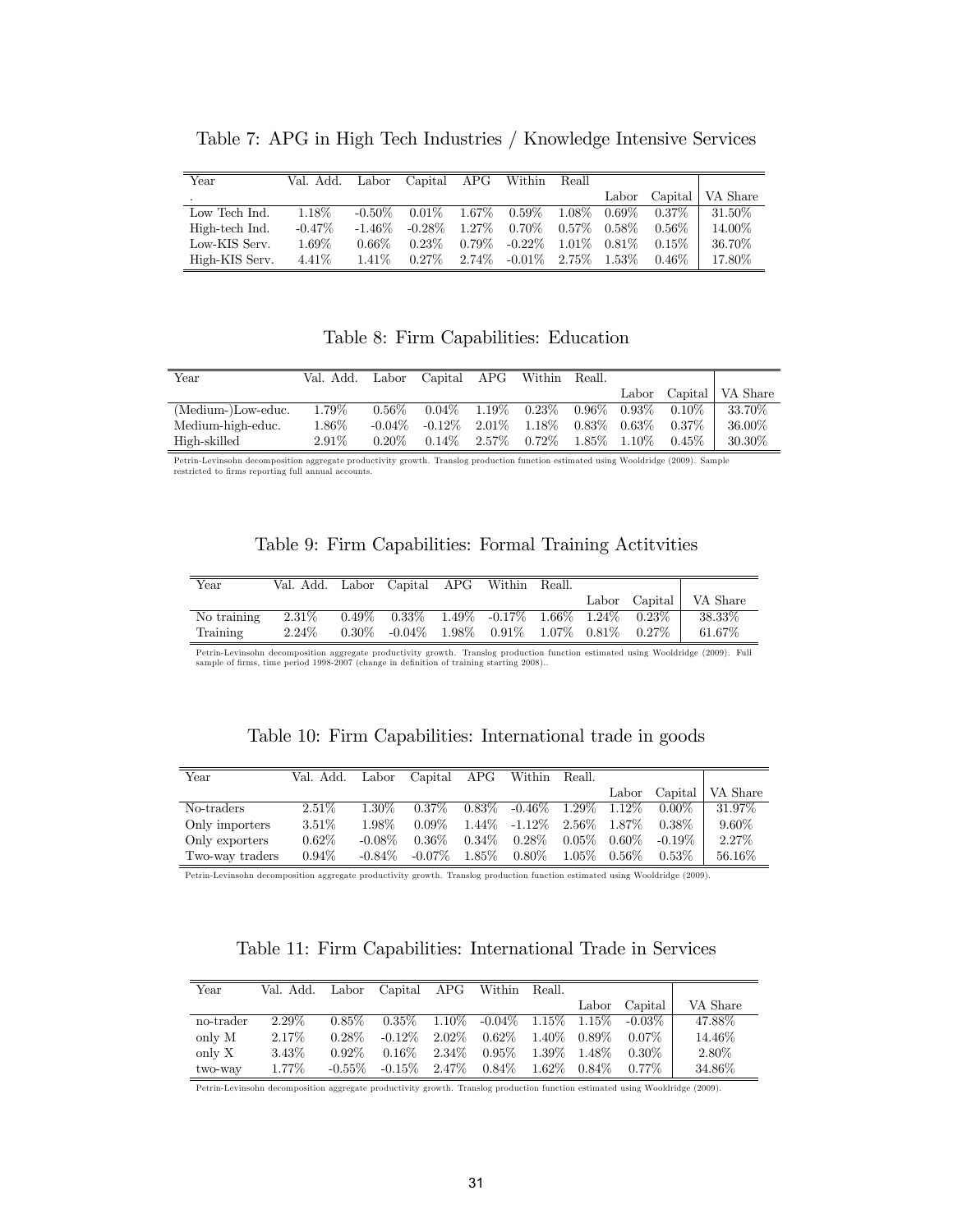# 8 Figures



Figure 1: Value Added and GDP Growth

Figure 2: Comparing Different Definitions Total Factor Productivity Growth

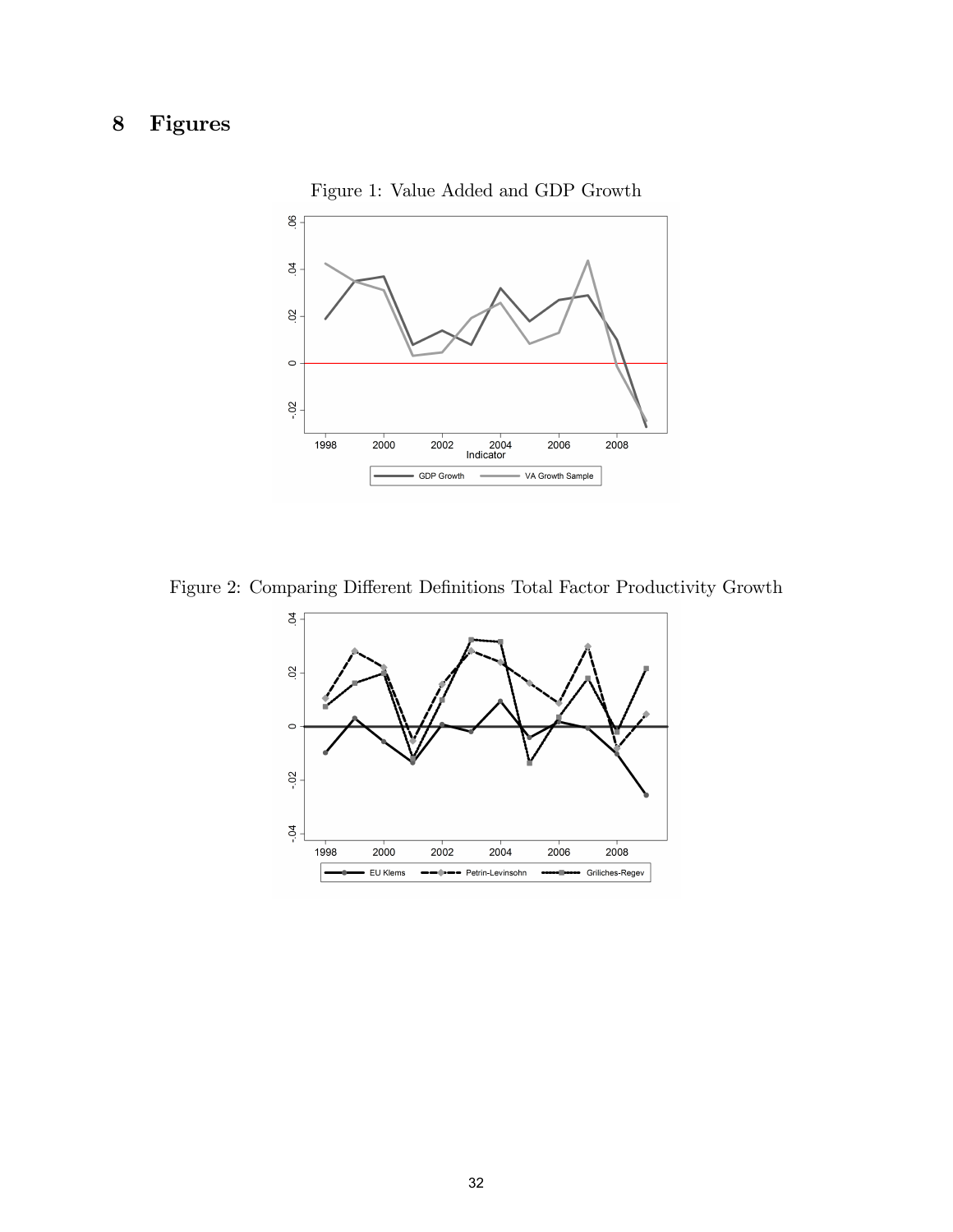

Figure 3: Contributions of Different Sectors to Aggregate Productivity Growth

Figure 4: Contribution of Sectors to Aggregate Productivity Growth: Technology and Knowledge Intensity

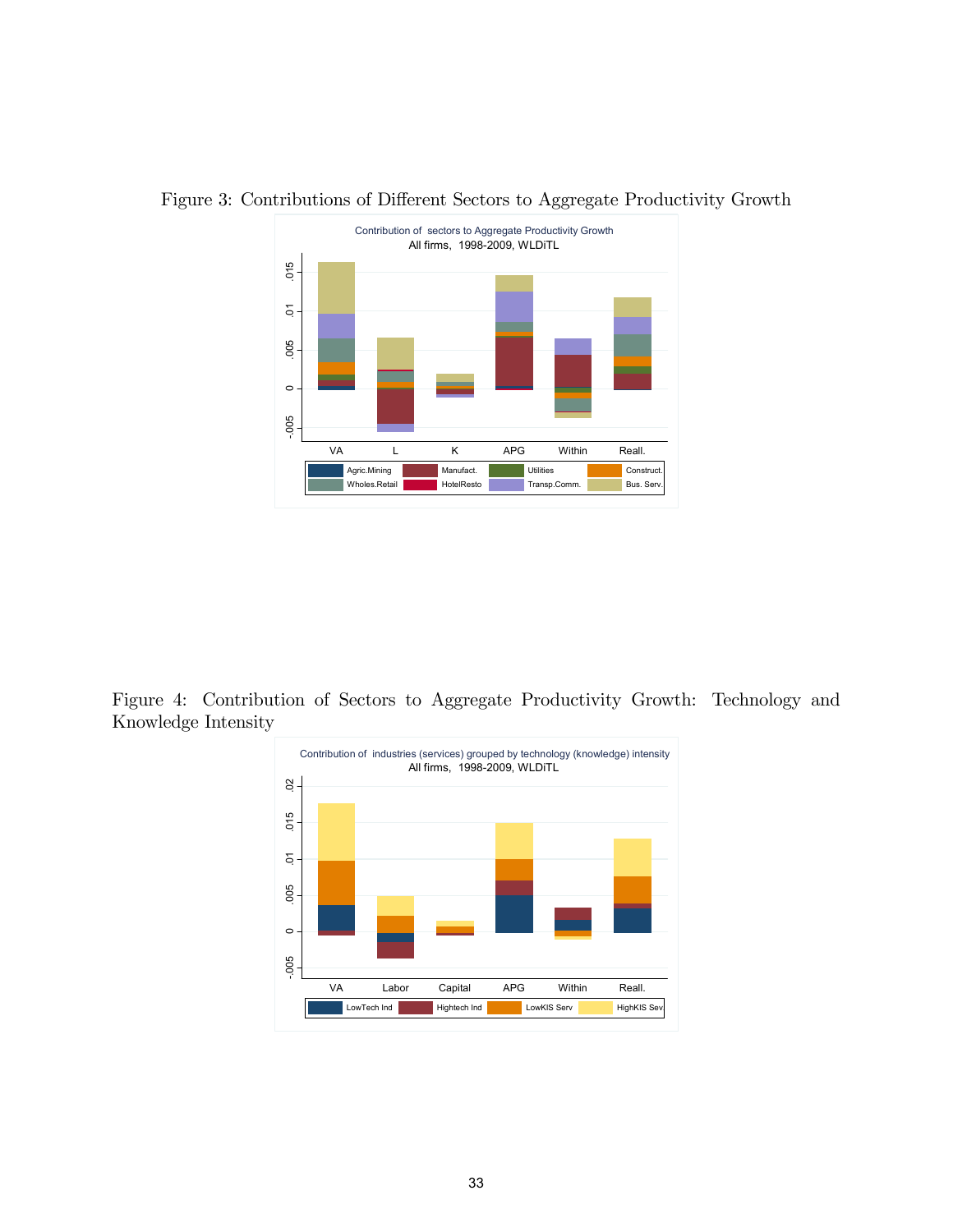

Figure 5: Firm Capabilities: Average Skill Intensity

Figure 6: Firm Capabilities: Formal Training Activities

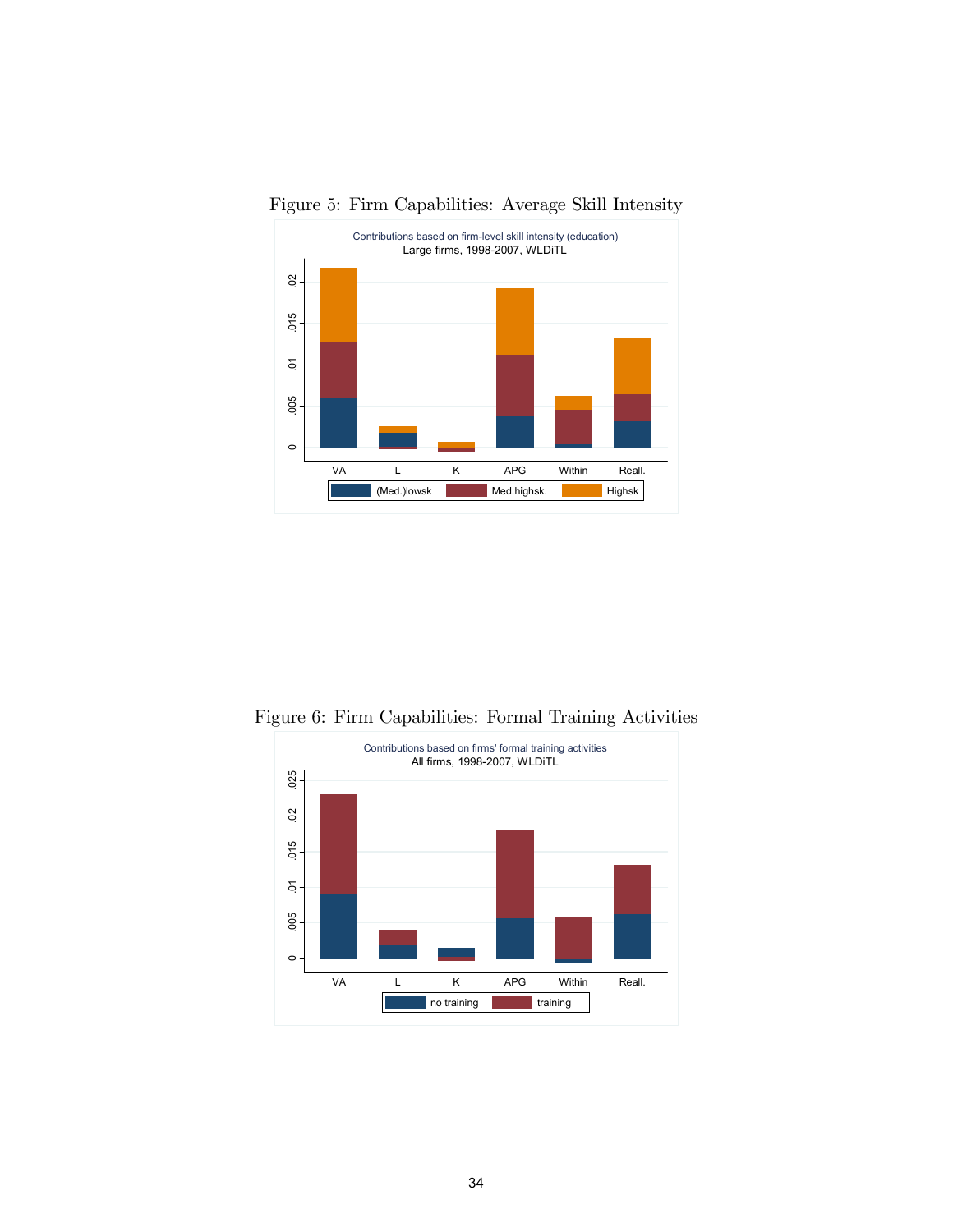

Figure 7: Firm Capabilities: International Trade in Goods

Figure 8: Firm Capabilities: International Trade in Services

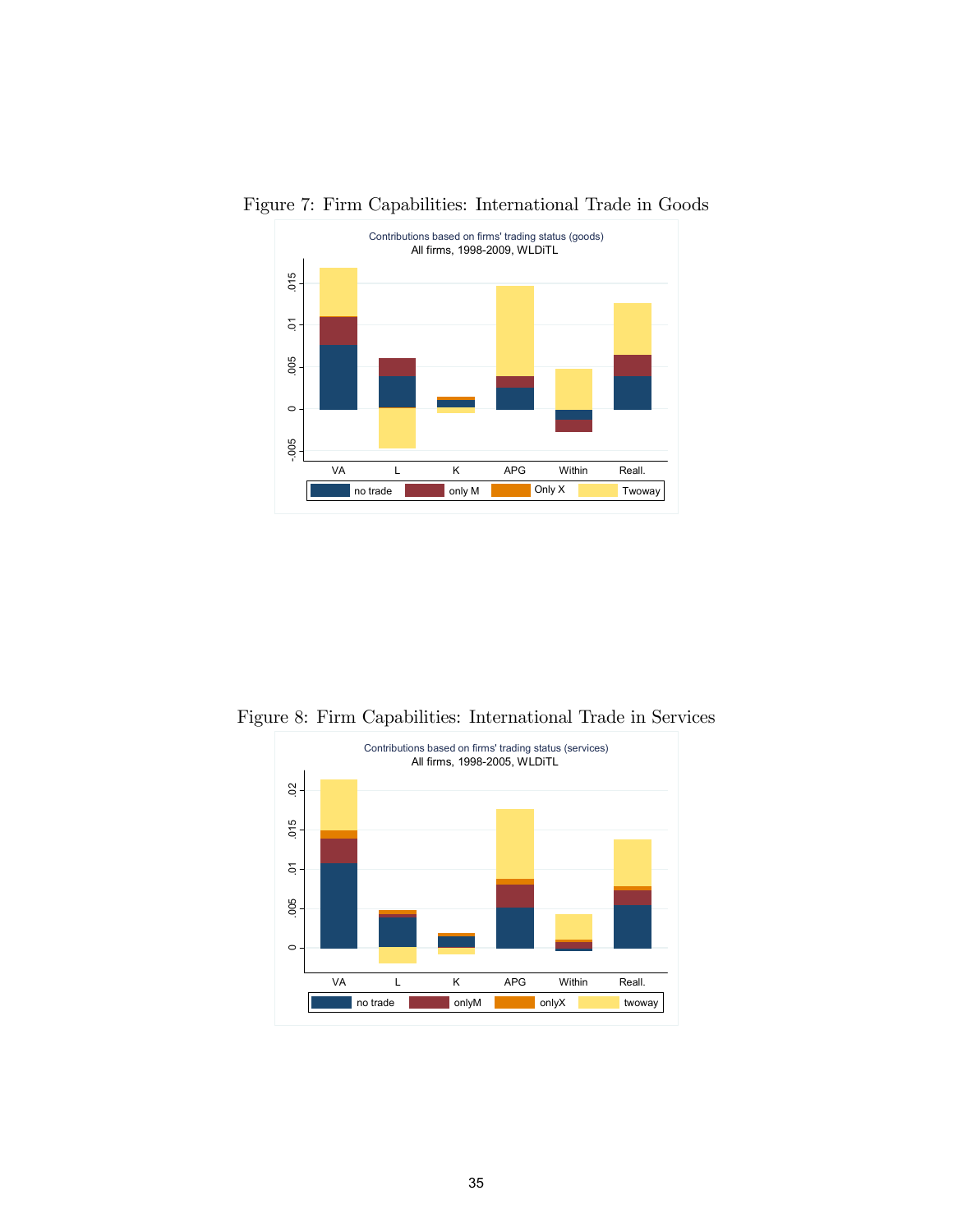# Appendix

# A Sector Classification

This appendix provides the details of the sector classification into high-tech industries, lowtech industries, skill intensive services and less-skill intensive services. For the classification of the manufacturing sector into high-technology and low-technology we rely on the OECD classiÖcation where we take the high and medium high technology sectors as high technology sectors and the low and medium-low tech industries as the low technology industries (cf. Table A.1). Furthermore we include in the low tech industries the Agricultural Sector, Mining and Quarrying, Recycling, Utilities and Construction.

To classify the services sectors we follow the Eurostat classification.<sup>16</sup>, cf. Table A.2.

 $16$ The newest Eurostat classification is at the NACE rev. 2 level and we manually concord the NACE rev. 1 codes with this classification.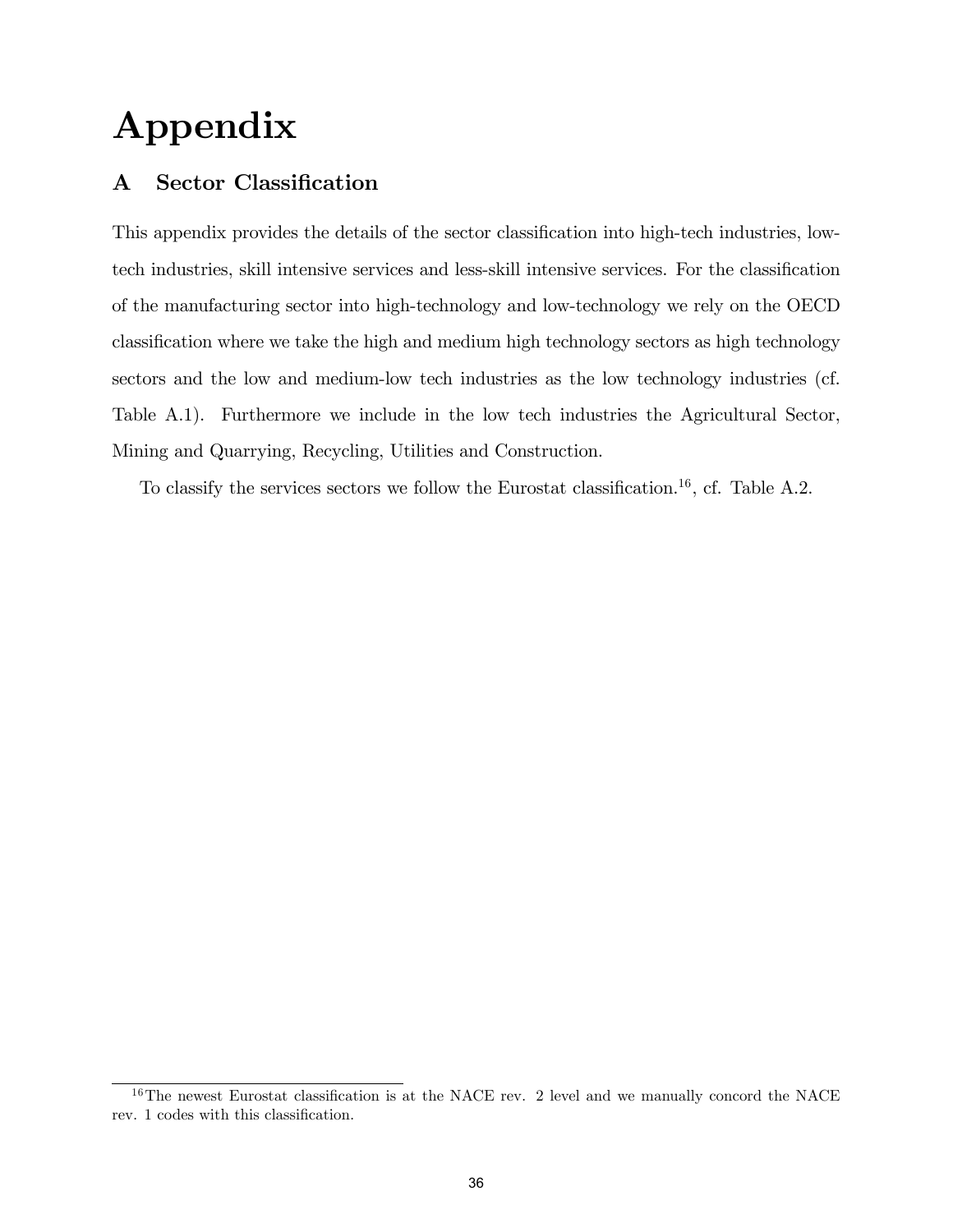|                                   | <b>NACE Revision 1.1</b>       | <b>ISIC</b> Revision 2 |
|-----------------------------------|--------------------------------|------------------------|
| High-technology                   |                                |                        |
| 1. Aerospace                      | 35.3                           | 3845                   |
| 2. Computers, office machinery    | 30                             | 3825                   |
| 3. Electronics-communications     | 32                             | 3832                   |
| 4. Pharmaceuticals                | 24.4                           | 3522                   |
| 5. Scientific instruments         | 33                             | 385                    |
| Medium-high-technology            |                                |                        |
| 6. Motor vehicles                 | 34                             | 3843                   |
| 7. Electrical machinery           | 31                             | 383-3832               |
| 8. Chemicals                      | 24-24.4                        | $351 + 352 - 3522$     |
| 9. Other transport equipment      | $35.2 + 35.4 + 35.5$           | 3842+3844+3849         |
| 10. Non-electrical machinery      | 29                             | 382-3825               |
| Medium-low-technology             |                                |                        |
| 11. Rubber and plastic products   | 25                             | $355 + 356$            |
| 12. Shipbuilding                  | 35.1                           | 3841                   |
| 13. Other manufacturing           | 36.2 through 36.6              | 39                     |
| 14. Non-ferrous metals            | $27.4 + 27.53/54$              | 372                    |
| 15. Non-metallic mineral products | 26                             | 36                     |
| 16. Fabricated metal products     | 28                             | 381                    |
| 17. Petroleum refining            | 23                             | $351 + 354$            |
| 18. Ferrous metals                | 27.1 through $27.3 + 27.51/52$ | 371                    |
| Low-technology                    |                                |                        |
| 19. Paper printing                | $21 + 22$                      | 34                     |
| 20. Textile and clothing          | 17 through 19                  | 32                     |
| 21. Food, beverages, and tobacco  | $15 + 16$                      | 31                     |
| 22. Wood and furniture            | $20 + 36.1$                    | 33                     |

Table A.1: OECD Classification High Tech Sectors

Table A.2: Eurostat Classification Knowledge Intensive Services

| Description                                                    | NACE Rev 1 Code     |
|----------------------------------------------------------------|---------------------|
| <b>Knowledge Intensive Sectors</b>                             |                     |
| Water Transport, Air Transport                                 | $60 \text{ to } 61$ |
| Telecommunications                                             | 642                 |
| Computer Services                                              | 72                  |
| Research & Development                                         | 73                  |
| Financial and Insurance Activities                             | 65 to 67            |
| Business Services (excl. cleaning and other business services) | 741-746             |
| Less-Knowledge Intensive Sectors                               |                     |
| Wholesale and Retail                                           | 50 to 52            |
| Land Transport                                                 | 60                  |
| Supporting Transportation Services: Travel Agencies            | 63                  |
| Postal Services                                                | 641                 |
| Accommodation and Food Service                                 | 55                  |
| Rental and Leasing                                             | 71                  |
| Real Estate                                                    | 70                  |
| Cleaning Services; Other Business Services                     | 747 to 748          |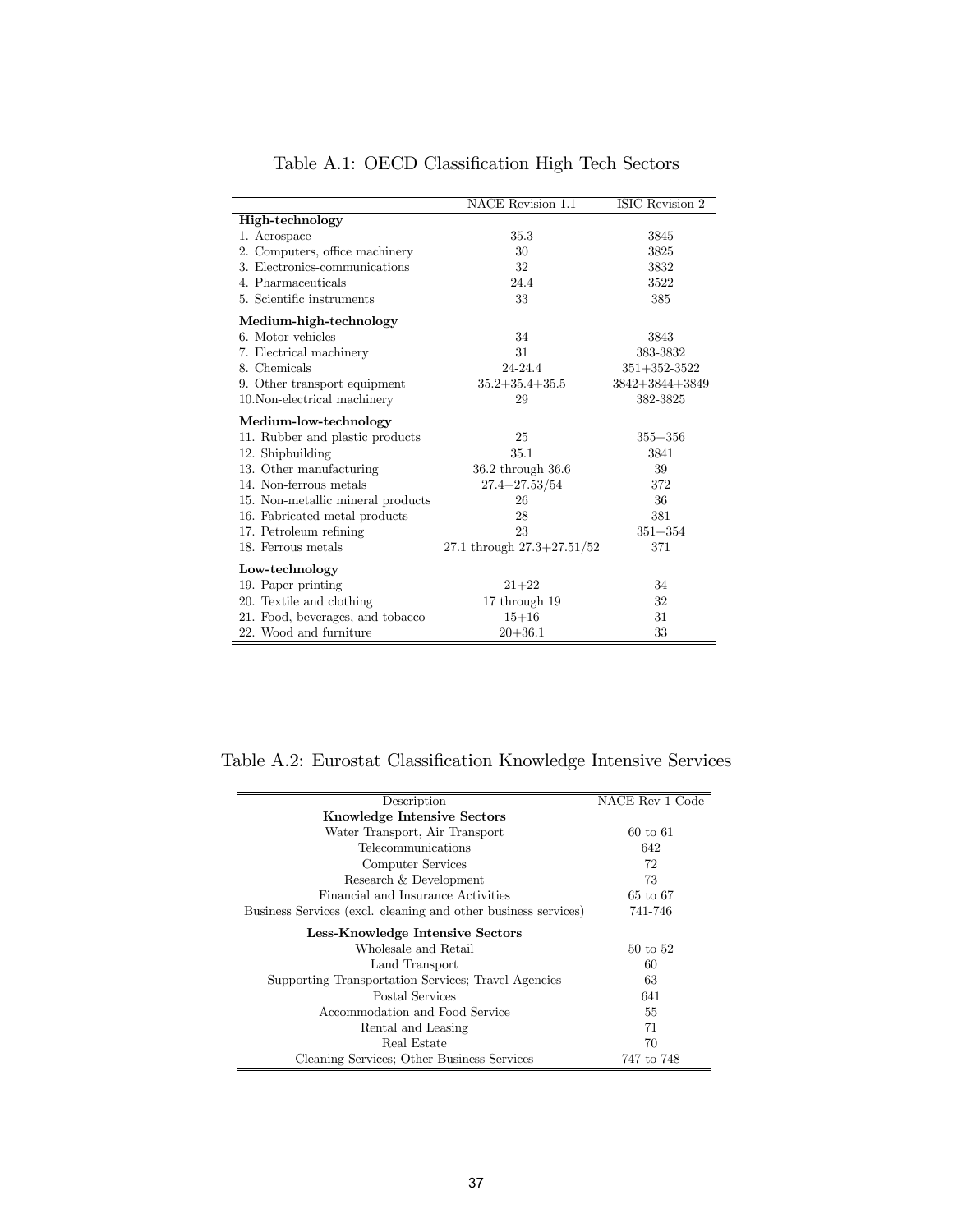# B Construction of the Real Capital Stock

We have information on the different types of tangible fixed assets (buildings, machinery and equipment, transport equipment) and take as the initial capital stock of a firm the book value of the capital stock in the year that the firm enters the industry/sample, deflated by the appropriate economy-wide gross Öxed capital formation price index. (for example we use the price deflator for non-residential housing to deflate the book value of buildings). To construct the real capital stock for the subsequent years, we first compute nominal investment by combining information on the book value of tangibles and depreciation, i.e.:  $I_t = K_{it} +$  $D_{it} - K_{it-1}$ . We deflate nominal investment  $I_{it}$  and construct the real capital stock as  $\widetilde{K}_{it} = (\widetilde{K}_{it-1} + \widetilde{I}_{it})(1-\delta_{it})$  where  $\widetilde{K}_{it}$  and  $\widetilde{I}_{it}$  represent real capital and investment respectively.  $\delta_{it}$  is the depreciation rate of firm defined as  $\delta_{it} = D_{it}/(K_{it} + D_{it}).$ 

### C Robustness Checks

# C.1 Number of Hours as Labor Input

| Year    | Val. Ad.  | Labor     | Capital   | APG       | Within    | Reallocation |           |           |
|---------|-----------|-----------|-----------|-----------|-----------|--------------|-----------|-----------|
|         |           |           |           |           |           |              | Labor     | Capital   |
| 998     | 2.45\%    | $-0.52\%$ | $-0.30\%$ | 3.27%     | 1.14\%    | 2.13%        | 2.71%     | $-0.04\%$ |
| 1999    | 3.71\%    | 1.13%     | $0.39\%$  | 2.18%     | 1.87%     | $0.32\%$     | $0.81\%$  | $-0.12\%$ |
| 2000    | 4.16%     | 1.34\%    | $1.11\%$  | 1.71%     | $-0.22\%$ | 1.93%        | $0.56\%$  | $-0.88\%$ |
| 2001    | 0.65%     | $-0.30\%$ | $0.11\%$  | $0.83\%$  | $-0.49%$  | 1.32\%       | $1.56\%$  | $0.10\%$  |
| 2002    | $0.89\%$  | $-0.82\%$ | $-0.02\%$ | 1.74%     | 0.81%     | $0.93\%$     | $0.31\%$  | $0.70\%$  |
| 2003    | $1.62\%$  | $-1.18\%$ | $0.04\%$  | 2.75%     | 2.12%     | $0.64\%$     | 1.10%     | $0.29\%$  |
| 2004    | $2.60\%$  | 0.21%     | $0.19\%$  | $2.20\%$  | $0.85\%$  | $1.35\%$     | $1.41\%$  | $0.10\%$  |
| 2005    | $0.67\%$  | $-0.92\%$ | $-0.77\%$ | 2.35%     | $0.33\%$  | $2.02\%$     | $0.98\%$  | 1.38%     |
| 2006    | $1.22\%$  | $0.48\%$  | $-0.14%$  | $0.89\%$  | $0.69\%$  | $0.20\%$     | $0.58\%$  | $0.32\%$  |
| 2007    | 4.90%     | $1.22\%$  | $0.39\%$  | 3.28%     | $2.33\%$  | $0.96\%$     | $0.91\%$  | $-0.10\%$ |
| 2008    | 0.14%     | $0.55\%$  | 0.41%     | $-0.82\%$ | $-1.39\%$ | $0.57\%$     | $0.86\%$  | $-0.10\%$ |
| 2009    | $-2.55\%$ | $-3.95\%$ | $-0.26\%$ | 1.65%     | 1.43%     | $0.23\%$     | $-0.68\%$ | $1.16\%$  |
| Average | 1.70%     | $-0.23%$  | $0.10\%$  | 1.84%     | $0.79\%$  | 1.05%        | $0.92\%$  | 0.23%     |

Table C.1: Petrin-Levinsohn Decomposition Hours as Labor Input

Petrin-Levinsohn decomposition aggregate productivity growth. Translog production function estimated using Wooldridge (2009).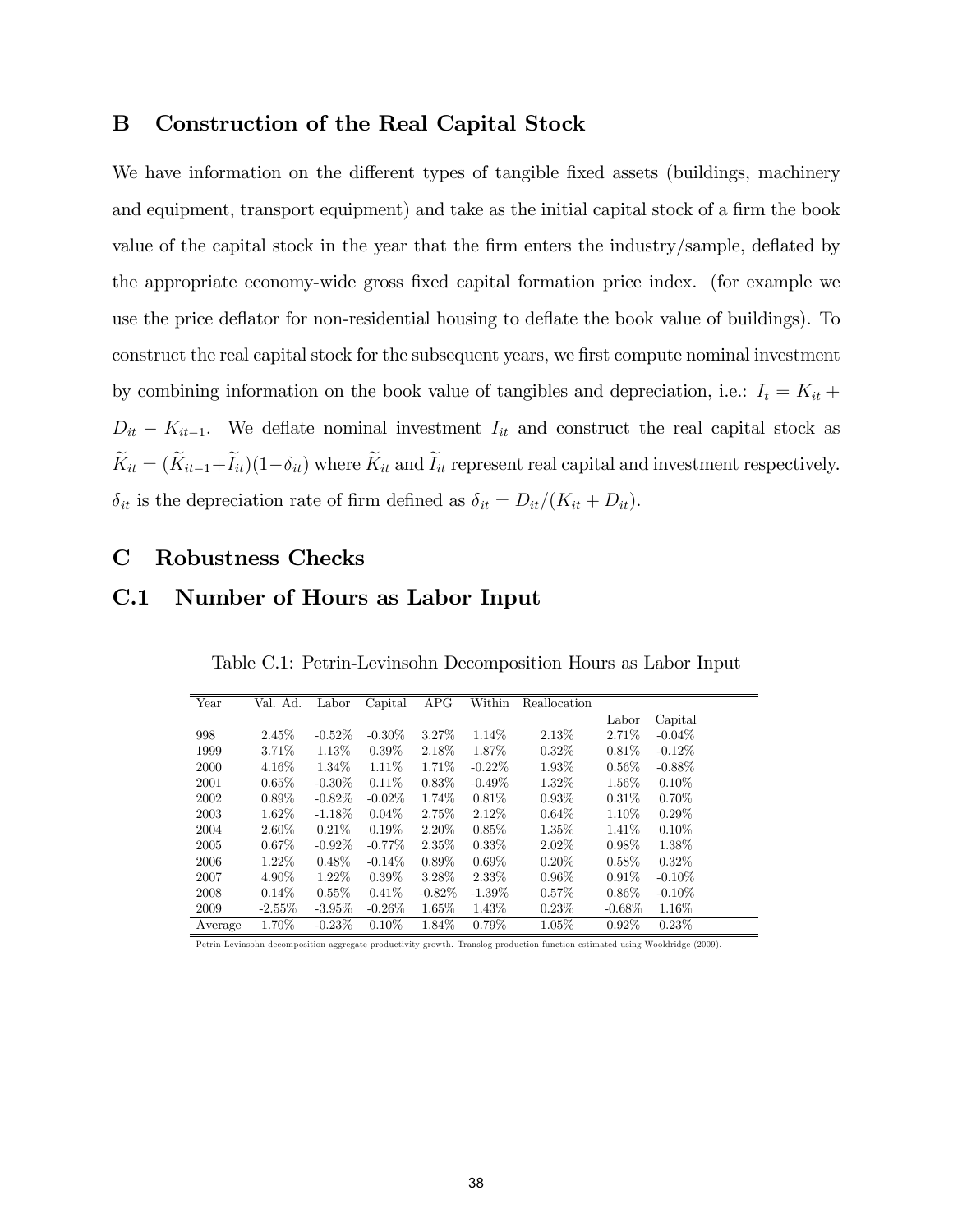# C.2 Book Value of Tangible Fixed Assets

Table C.2: Petrin-Levinsohn Decomposition Book Value Tangible Fixed Assets

| Year    | Val. Ad. | Labor     | Capital   | $_{\rm{APG}}$ | Within    | Reall.   |          |           |
|---------|----------|-----------|-----------|---------------|-----------|----------|----------|-----------|
|         |          |           |           |               |           |          | Labor    | Capital   |
| 1998    | 4.36%    | 2.38%     | $0.68\%$  | 1.29%         | 0.40%     | $0.89\%$ | 1.34%    | $-0.50\%$ |
| 1999    | $3.59\%$ | $0.50\%$  | 0.10%     | 3.00%         | $1.59\%$  | 1.41\%   | 1.03%    | $0.14\%$  |
| 2000    | 3.42\%   | $0.82\%$  | 0.17%     | 2.44\%        | 1.36%     | 1.07\%   | 1.09%    | $0.12\%$  |
| 2001    | $0.88\%$ | 1.13%     | $0.34\%$  | $-0.59%$      | $-1.83%$  | 1.24\%   | 1.39%    | $0.04\%$  |
| 2002    | 0.81%    | $-0.86\%$ | $0.26\%$  | 1.41\%        | $0.59\%$  | $0.82\%$ | $0.22\%$ | $0.39\%$  |
| 2003    | 2.27%    | $-0.65\%$ | $-0.20\%$ | 3.12%         | $1.24\%$  | 1.88%    | 1.24\%   | $0.70\%$  |
| 2004    | 3.05%    | $0.39\%$  | $0.08\%$  | 2.58%         | 0.52%     | 2.06%    | $0.97\%$ | $0.32\%$  |
| 2005    | 1.31\%   | $0.34\%$  | $-0.81\%$ | 1.79%         | $-0.63\%$ | 2.42\%   | 1.15\%   | $1.41\%$  |
| 2006    | 1.71\%   | 0.73%     | $-0.27%$  | $1.25\%$      | $0.58\%$  | 0.67%    | 0.73%    | $0.46\%$  |
| 2007    | 4.69%    | $0.98\%$  | 0.43%     | 3.28%         | 1.47%     | 1.81\%   | $0.97\%$ | 0.12%     |
| 2008    | $0.12\%$ | $0.49\%$  | $0.30\%$  | $-0.67\%$     | $-1.51%$  | $0.84\%$ | $0.77\%$ | $0.14\%$  |
| 2009    | $-2.35%$ | $-2.43\%$ | $-0.07\%$ | 0.15%         | $-0.98\%$ | 1.13%    | $0.02\%$ | 1.07%     |
| Average | $1.99\%$ | $0.32\%$  | 0.08%     | $1.59\%$      | 0.23%     | 1.36%    | 0.91%    | 0.37%     |

Petrin-Levinsohn decomposition aggregate productivity growth. Translog production function estimated using Wooldridge (2009). Real capital stock is deáated book value of tangible Öxed assets.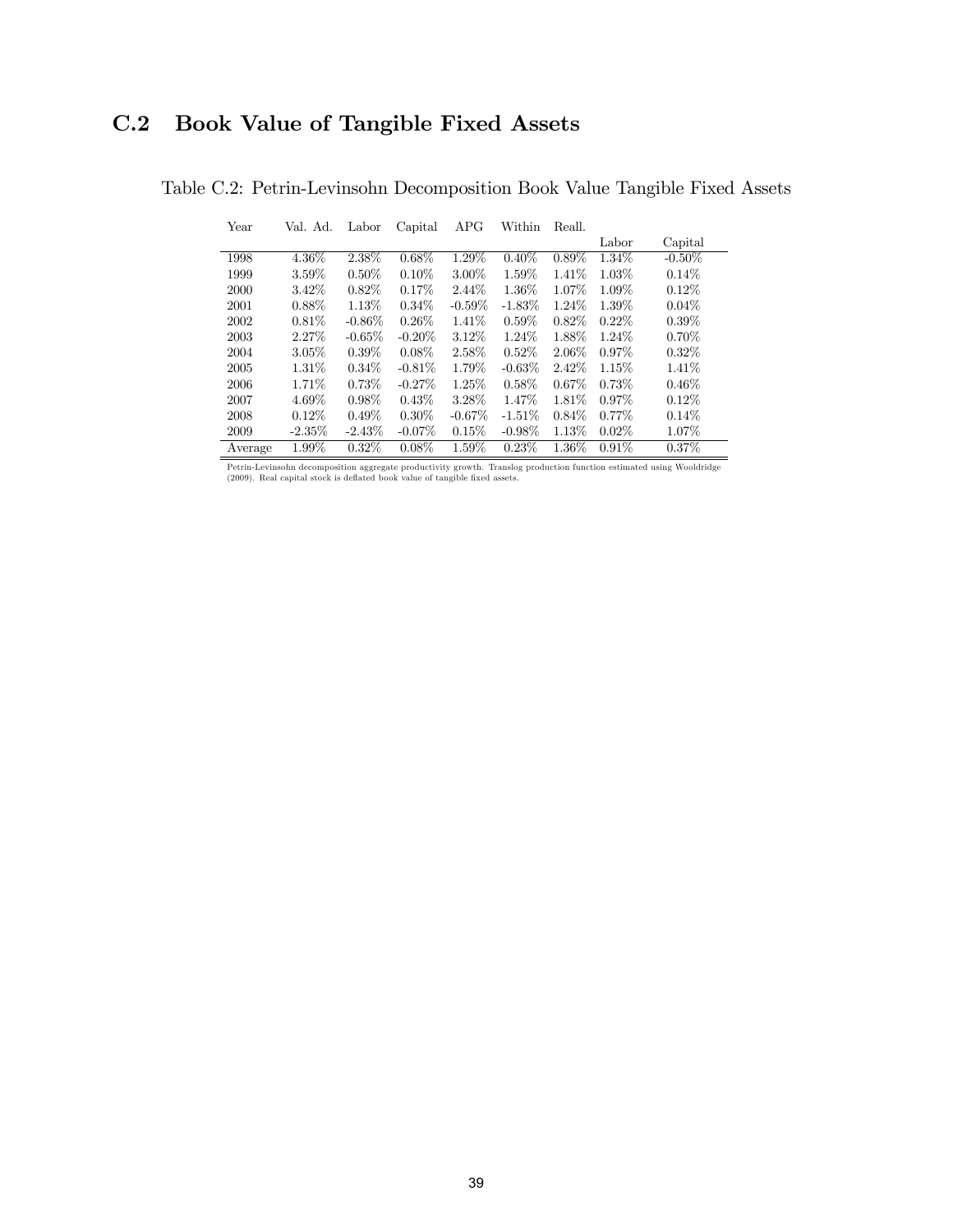# C.3 Output Production Function

| Year    | Val. Ad.  | Labor     | Capital   | APG       | Within    | Reall.    |           |           |           |           |
|---------|-----------|-----------|-----------|-----------|-----------|-----------|-----------|-----------|-----------|-----------|
|         |           |           |           |           |           |           | Labor     | Capital   | Mat.      | FC        |
| 1998    | 3.75%     | $2.05\%$  | $0.76\%$  | $0.94\%$  | $-14.73%$ | $15.67\%$ | $0.34\%$  | $-0.41\%$ | 3.02%     | 12.71\%   |
| 1999    | 3.93%     | 1.19%     | $0.32\%$  | 2.42%     | 11.10%    | $-8.67\%$ | $-0.16\%$ | $-0.31\%$ | 1.79%     | $-9.99\%$ |
| 2000    | 3.59%     | $0.70\%$  | $0.31\%$  | 2.58%     | 2.94\%    | $-0.35%$  | 0.25%     | $-1.16\%$ | $1.55\%$  | $-1.00\%$ |
| 2001    | 1.34\%    | 2.03%     | $0.32\%$  | $-1.02\%$ | $-1.60\%$ | $0.59\%$  | $0.22\%$  | $-0.33\%$ | $0.38\%$  | $0.32\%$  |
| 2002    | 0.16%     | $-0.63%$  | $-0.23%$  | $1.02\%$  | 3.96%     | $-2.94\%$ | $0.48\%$  | $0.47\%$  | $-1.92\%$ | $-1.97\%$ |
| 2003    | $1.62\%$  | $-1.59\%$ | $-0.11\%$ | 3.33%     | $0.00\%$  | 3.33%     | 0.13%     | 0.13%     | 1.25%     | $1.81\%$  |
| 2004    | 1.95%     | $-0.18%$  | 0.13%     | 1.99%     | $-2.48%$  | 4.48\%    | $-0.40\%$ | 0.51%     | 2.28%     | 2.08%     |
| 2005    | $0.67\%$  | $0.08\%$  | $-1.08\%$ | 1.67%     | $-4.17\%$ | 5.84%     | $0.42\%$  | 1.23%     | $1.81\%$  | 2.38\%    |
| 2006    | $0.36\%$  | $0.08\%$  | $-0.26\%$ | $0.54\%$  | $-3.31%$  | 3.85%     | 1.29%     | $0.84\%$  | 1.80%     | $-0.08\%$ |
| 2007    | 4.09%     | 1.29%     | $0.48\%$  | 2.32%     | $-1.28\%$ | 3.60%     | $0.68\%$  | $-0.54\%$ | 1.52%     | 1.94\%    |
| 2008    | 1.03%     | 0.83%     | 0.61%     | $-0.41%$  | $-1.39\%$ | $0.98\%$  | $0.19\%$  | $0.19\%$  | 1.01%     | $-0.41\%$ |
| 2009    | $-2.71\%$ | $-3.00\%$ | $-0.26\%$ | $0.54\%$  | $0.31\%$  | $0.24\%$  | $0.16\%$  | $2.24\%$  | $-3.52\%$ | $1.36\%$  |
| Average | $1.65\%$  | $0.24\%$  | $0.08\%$  | $1.33\%$  | $-0.89%$  | 2.22%     | $0.30\%$  | $0.24\%$  | $0.92\%$  | 0.76%     |

Table C.3: Output Production Function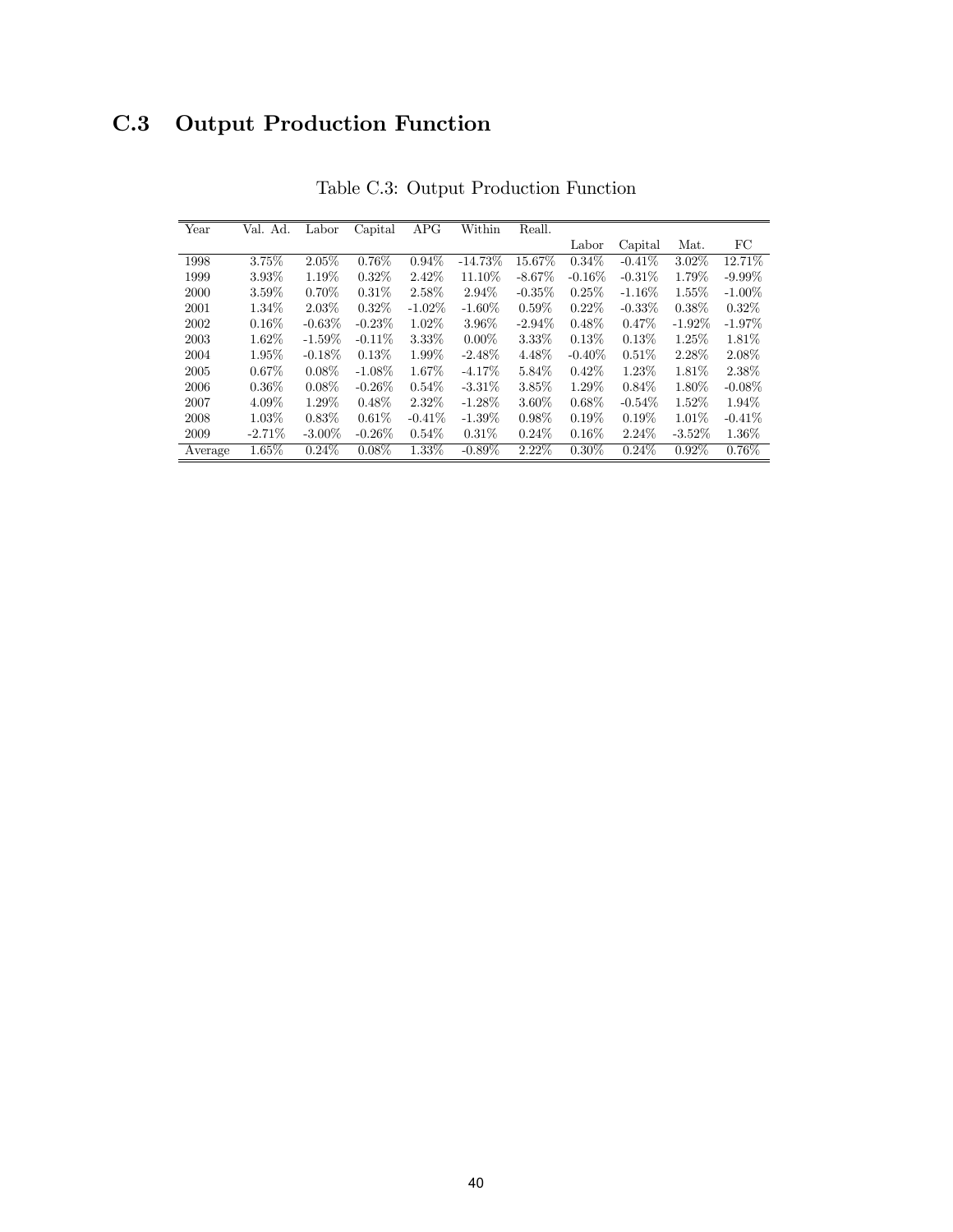# C.4 Cobb-Douglas production function

| Year    | Val. Ad.  | Labor     | $\overline{\text{Capital}}$ | APG       | Within    | Reallocation |          |           |
|---------|-----------|-----------|-----------------------------|-----------|-----------|--------------|----------|-----------|
|         |           |           |                             |           |           |              | Labor    | Capital   |
| 1998    | 4.25%     | 2.36%     | $0.82\%$                    | $1.06\%$  | $0.42\%$  | 0.64%        | $0.93\%$ | $-0.50\%$ |
| 1999    | 3.50%     | $0.40\%$  | $0.28\%$                    | 2.82%     | 2.43%     | $0.39\%$     | $0.89\%$ | $-0.16\%$ |
| 2000    | 3.12\%    | 0.61%     | $0.31\%$                    | 2.21%     | 1.74%     | $0.46\%$     | 1.17\%   | $-0.32\%$ |
| 2001    | $0.32\%$  | $0.78\%$  | $0.07\%$                    | $-0.53%$  | $-1.00\%$ | 0.47%        | $0.84\%$ | $-0.04\%$ |
| 2002    | $0.47\%$  | $-0.98\%$ | $-0.13%$                    | 1.58%     | 1.41\%    | 0.17%        | 0.45%    | $-0.13%$  |
| 2003    | 1.93%     | $-0.90\%$ | $0.00\%$                    | 2.83%     | 2.37%     | 0.45%        | 0.85%    | $-0.07\%$ |
| 2004    | 2.58%     | $-0.03\%$ | $0.20\%$                    | $2.40\%$  | 1.28%     | 1.13%        | $0.90\%$ | $-0.10\%$ |
| 2005    | $0.84\%$  | $-0.04\%$ | $-0.75\%$                   | 1.62%     | 0.19%     | 1.43%        | 1.11\%   | $0.58\%$  |
| 2006    | $1.31\%$  | $0.54\%$  | $-0.11\%$                   | $0.87\%$  | $0.84\%$  | 0.03%        | 0.45%    | $0.10\%$  |
| 2007    | 4.38%     | 1.04\%    | $0.36\%$                    | 2.99%     | $2.40\%$  | $0.59\%$     | $0.62\%$ | $-0.18%$  |
| 2008    | $-0.13%$  | $0.29\%$  | $0.39\%$                    | $-0.81\%$ | $-1.01%$  | 0.21%        | $0.65\%$ | $-0.31\%$ |
| 2009    | $-2.44\%$ | $-2.59\%$ | $-0.32\%$                   | $0.46\%$  | $0.48\%$  | $-0.01\%$    | $0.72\%$ | $-0.09\%$ |
| Average | 1.68%     | $0.12\%$  | $0.09\%$                    | 1.46\%    | $0.96\%$  | 0.50%        | $0.80\%$ | $-0.10\%$ |

Table C.4: Cobb-Dougals Production Function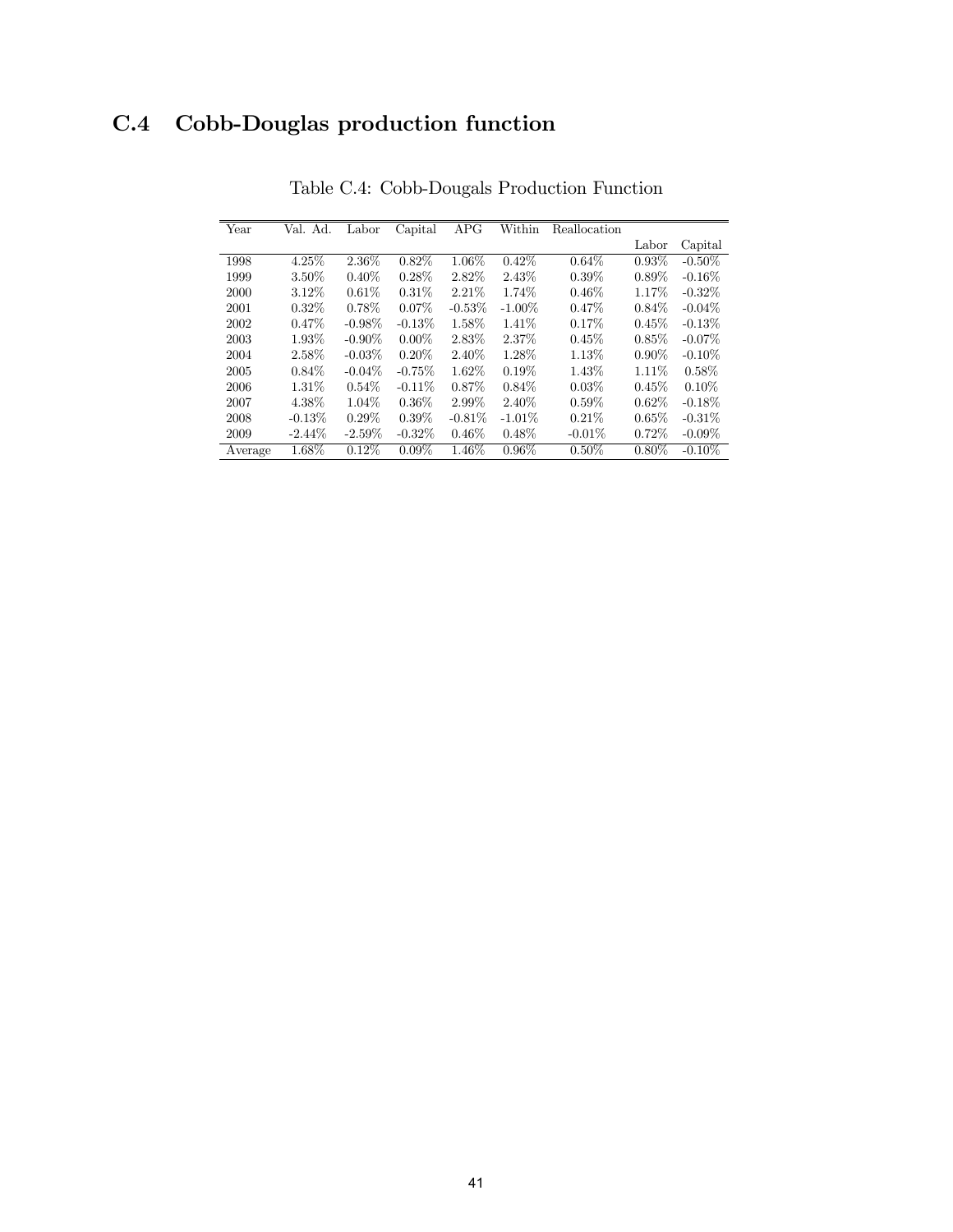# D Detailed Classification of Sectors



Figure D.1: Sector-Specific Growth Rates Productivity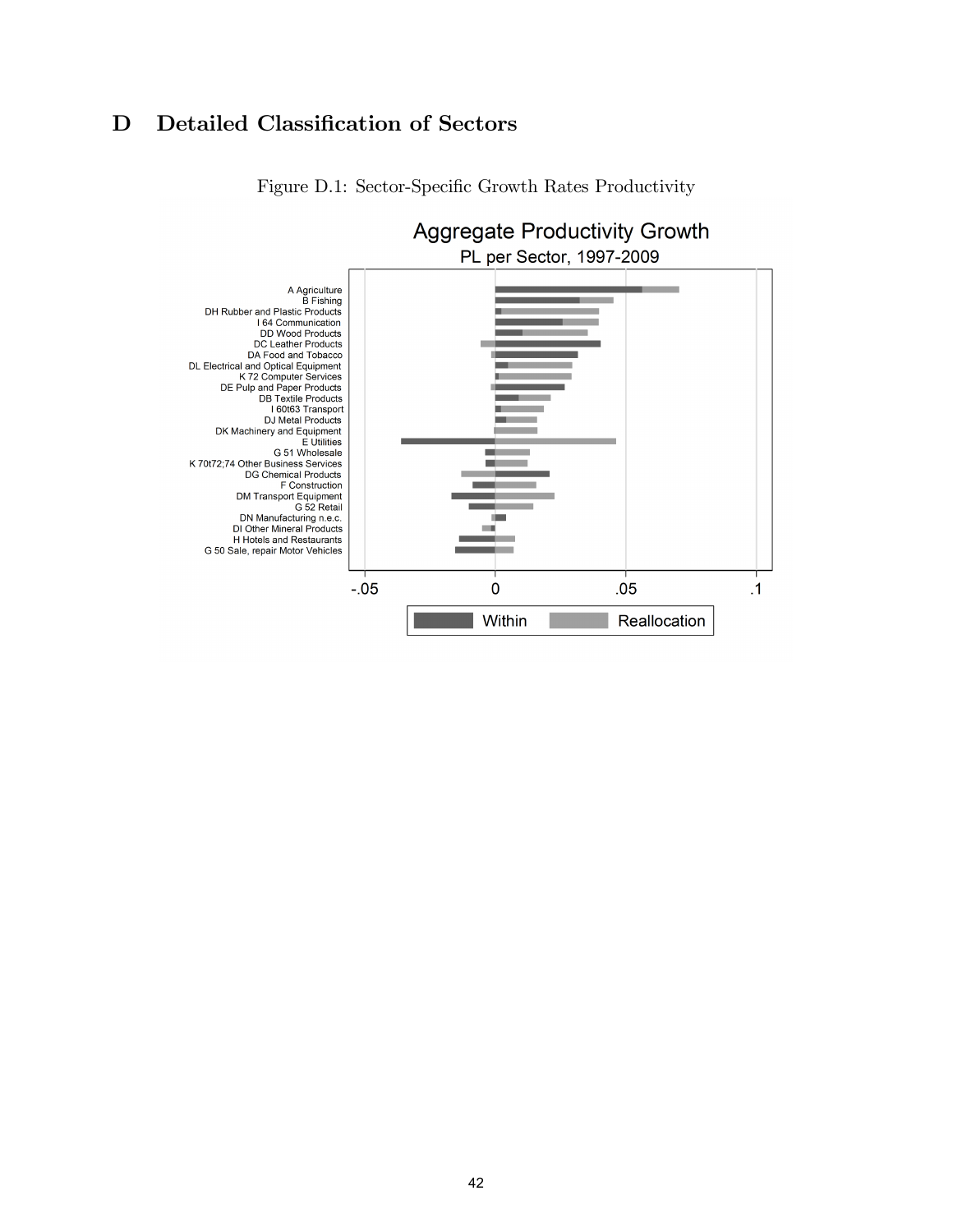#### **NATIONAL BANK OF BELGIUM - WORKING PAPERS SERIES**

The Working Papers are available on the website of the Bank: http://www.nbb.be.

- 209. "Wage and employment effects of a wage norm: The Polish transition experience" by A. de Crombrugghe and G. de Walque, *Research series*, February 2011.
- 210. "Estimating monetary policy reaction functions: A discrete choice approach" by J. Boeckx, *Research series*, February 2011.
- 211. "Firm entry, inflation and the monetary transmission mechanism" by V. Lewis and C. Poilly, *Research series*, February 2011.
- 212. "The link between mobile telephony arrears and credit arrears" by H. De Doncker, *Document series*, March 2011.
- 213. "Development of a financial health indicator based on companies' annual accounts", by D. Vivet, *Document series*, April 2011.
- 214. "Wage structure effects of international trade: Evidence from a small open economy", by Ph. Du Caju, F. Rycx and I. Tojerow, *Research series*, April 2011.
- 215. "Economic importance of the Belgian ports: Flemish maritime ports, Liège port complex and the port of Brussels - Report 2009", by C. Mathys, *Document series,* June 2011.
- 216. "Verti-zontal differentiation in monopolistic competition", by F. Di Comite, J.-F. Thisse and H. Vandenbussche, *Research series*, October 2011.
- 217. "The evolution of Alexandre Lamfalussy's thought on the international and European monetary system (1961-1993)" by I. Maes, *Research series*, November 2011.
- 218. "Economic importance of air transport and airport activities in Belgium Report 2009", by X. Deville and S. Vennix, *Document series*, December 2011.
- 219. "Comparative advantage, multi-product firms and trade liberalisation: An empirical test", by C. Fuss and L. Zhu, *Research series*, January 2012.
- 220. "Institutions and export dynamics", by L. Araujo, G. Mion and E. Ornelas, *Research series*, February 2012.
- 221. "Implementation of EU legislation on rail liberalisation in Belgium, France, Germany and the Netherlands", by X. Deville and F. Verduyn, *Document series*, March 2012.
- 222. "Tommaso Padoa-Schioppa and the origins of the euro", by I. Maes, *Document series*, March 2012.
- 223. "(Not so) easy come, (still) easy go? Footloose multinationals revisited", by P. Blanchard, E. Dhyne, C. Fuss and C. Mathieu, *Research series*, March 2012.
- 224. "Asymmetric information in credit markets, bank leverage cycles and macroeconomic dynamics", by A. Rannenberg, *Research series*, April 2012.
- 225. "Economic importance of the Belgian ports: Flemish maritime ports, Liège port complex and the port of Brussels - Report 2010", by C. Mathys, Document series, July 2012.
- 226. "Dissecting the dynamics of the US trade balance in an estimated equilibrium model", by P. Jacob and G. Peersman, *Research series*, August 2012.
- 227. "Regime switches in volatility and correlation of financial institutions", by K. Boudt, J. Daníelsson, S.J. Koopman and A. Lucas, *Research series*, October 2012.
- 228. "Measuring and testing for the systemically important financial institutions", by C. Castro and S. Ferrari, *Research series*, October 2012.
- 229. "Risk, uncertainty and monetary policy", by G. Bekaert, M. Hoerova and M. Lo Duca*, Research series*, October 2012.
- 230. "Flights to safety", by L. Baele, G. Bekaert, K. Inghelbrecht and M. Wei, *Research series*, October 2012.
- 231. "Macroprudential policy, countercyclical bank capital buffers and credit supply: Evidence from the Spanish dynamic provisioning experiments", by G. Jiménez, S. Ongena, J.-L. Peydró and J. Saurina, *Research series*, October 2012.
- 232. "Bank/sovereign risk spillovers in the European debt crisis", by V. De Bruyckere, M. Gerhardt, G. Schepens and R. Vander Vennet, *Research series*, October 2012.
- 233. "A macroeconomic framework for quantifying systemic risk", by Z. He and A. Krishnamurthy, *Research series*, October 2012.
- 234. "Fiscal policy, banks and the financial crisis", by R. Kollmann, M. Ratto, W. Roeger and J. in't Veld, *Research series*, October 2012.
- 235. "Endogenous risk in a DSGE model with capital-constrained financial intermediaries", by H. Dewachter and R. Wouters, *Research series*, October 2012.
- 236. "A macroeconomic model with a financial sector", by M.K. Brunnermeier and Y. Sannikov, *Research series*, October 2012.
- 237. "Services versus goods trade: Are they the same?", by A. Ariu, *Research series*, December 2012.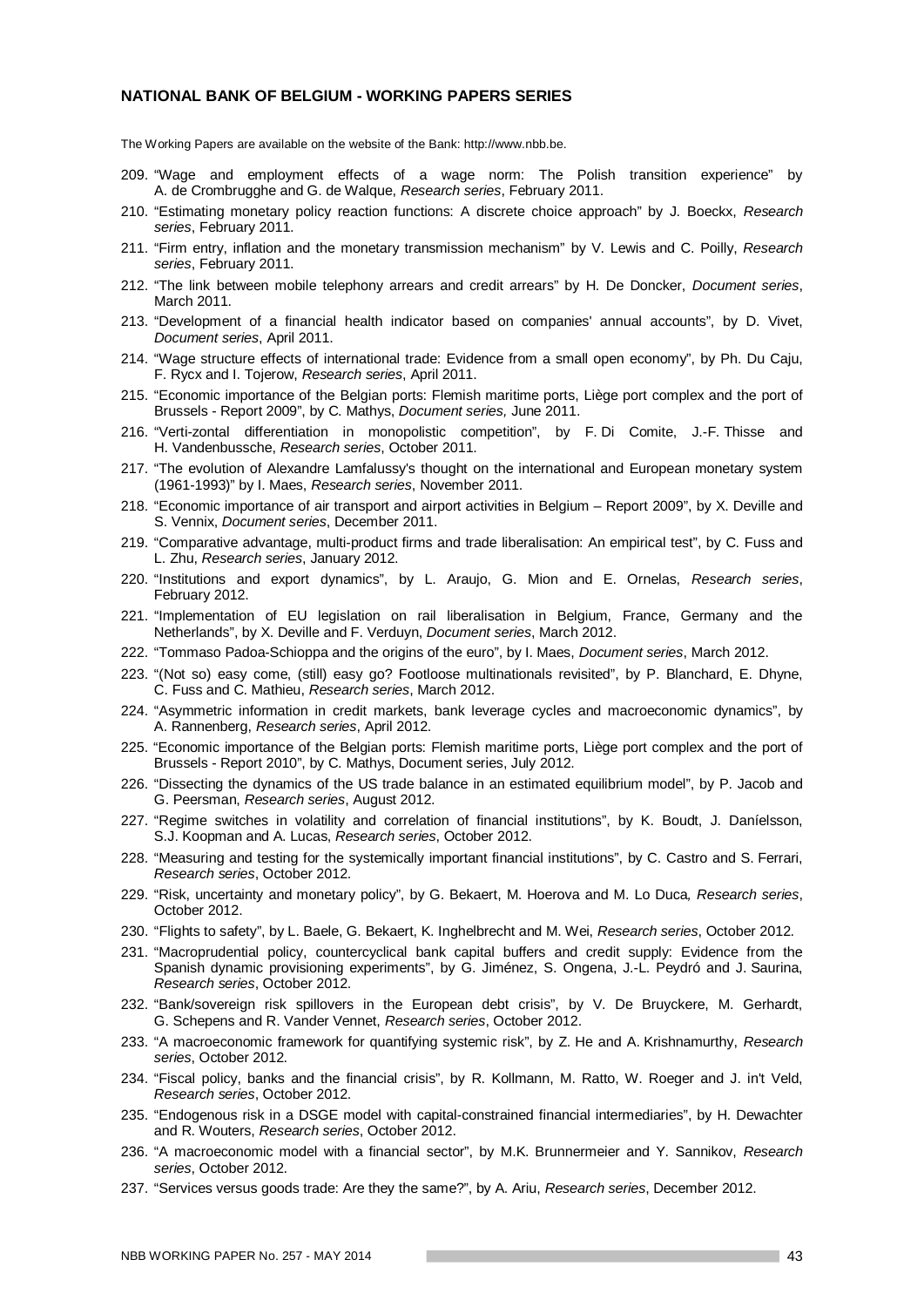- 238. "Importers, exporters, and exchange rate disconnect", by M. Amiti, O. Itskhoki and J. Konings, *Research series*, December 2012.
- 239. "Concording EU trade and production data over time", by I. Van Beveren, A.B. Bernard and H. Vandenbussche, *Research series*, December 2012.
- 240. "On the origins of the Triffin dilemma: Empirical business cycle analysis and imperfect competition theory", by I. Maes, *Research series*, December 2012.
- 241. "The Influence of the Taylor rule on US monetary policy", by P. Ilbas, Ø. Røisland and T. Sveen, *Research series*, January 2013.
- 242. "Economic importance of the Belgian ports: Flemish maritime ports, Liège port complex and the port of Brussels - Report 2011", by C. Mathys, *Document series,* July 2013.
- 243. "The fragility of two monetary regimes: The European Monetary System and the Eurozone", by P. De Grauwe and Y. Ji, *Research series*, October 2013.
- 244. "Funding liquidity, market liquidity and TED spread: A two-regime model", by K. Boudt, E. C.S. Paulus and D. W.R. Rosenthal, *Research series*, November 2013.
- 245. "Robustifying optimal monetary policy using simple rules as cross-checks", by P. Ilbas, Ø. Røisland and T. Sveen, *Research series*, November 2013.
- 246. "Household and firm leverage, capital flows and monetary policy in a small open economy", by M. Pirovano, *Research series*, November 2013.
- 247. "The BIS and the Latin American debt crisis of the 1980s", by P. Clement and I. Maes, *Research series*, December 2013.
- 248. "The importance of the right amount of business resources for firms' exporting behavior", by I. Paeleman, C. Fuss and T. Vanacker, *Research series*, December 2013.
- 249. "The role of financial frictions during the crisis: An estimated DSGE model", by R. Merola, *Research series*, December 2013.
- 250. "Bank reactions after capital shortfalls", by C. Kok and G. Schepens, *Research series*, December 2013.
- 251. "Why firms avoid cutting wages: Survey evidence from European firms", by P. Du Caju, T. Kosma, M. Lawless, J. Messina and T. Rõõm, *Research series*, December 2013.
- 252. "The distribution of debt across euro area countries: The role of individual characteristics, institutions and credit conditions", by O. Bover, J. M. Casado, S. Costa, Ph. Du Caju, Y. McCarthy, E. Sierminska, P. Tzamourani, E. Villanueva and T. Zavadil, *Research series*, December 2013.
- 253. "Micro-based evidence of EU competitiveness: The CompNet database", by CompNet Task Force, *Research series*, March 2014.
- 254. "Information in the yield curve: A macro-finance approach", by H. Dewachter, L. Iania and M. Lyrio, *Research series*, March 2014.
- 255. "The Single supervisory mechanism or 'SSM', part one of the Banking Union", by E. Wymeersch, *Research series*, April 2014.
- 256. "Nowcasting Belgium", by D. de Antonio Liedo, *Research series*, April 2014.
- 257. "Human capital, firm capabilities and productivity growth", by I. Van Beveren and S. Vanormelingen, *Research series*, May 2014.